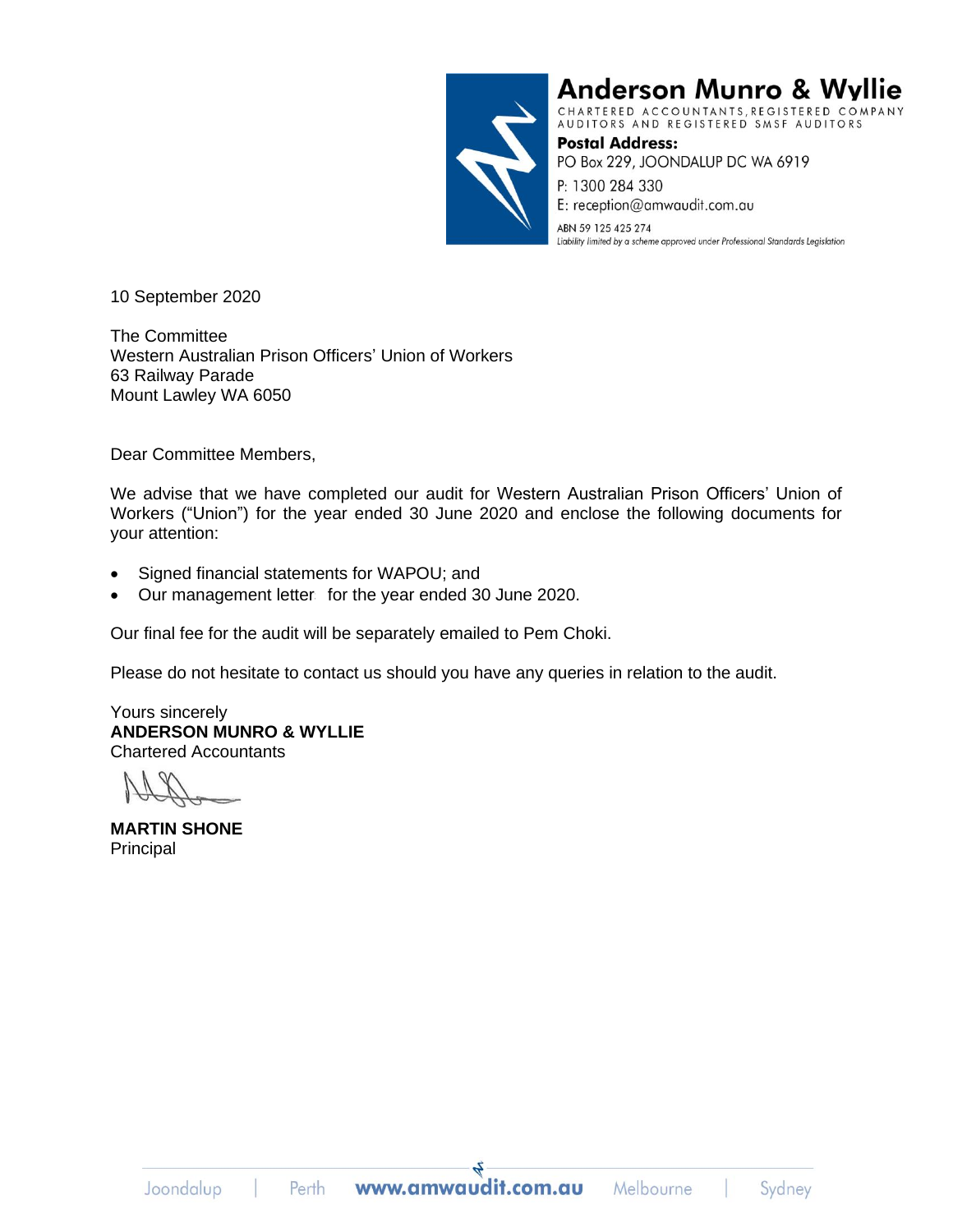# **WESTERN AUSTRALIAN PRISON OFFICERS' UNION OF WORKERS**

**ABN 98 518 622 745**

# **SPECIAL PURPOSE FINANCIAL REPORT FOR THE YEAR ENDED 30 JUNE 2020**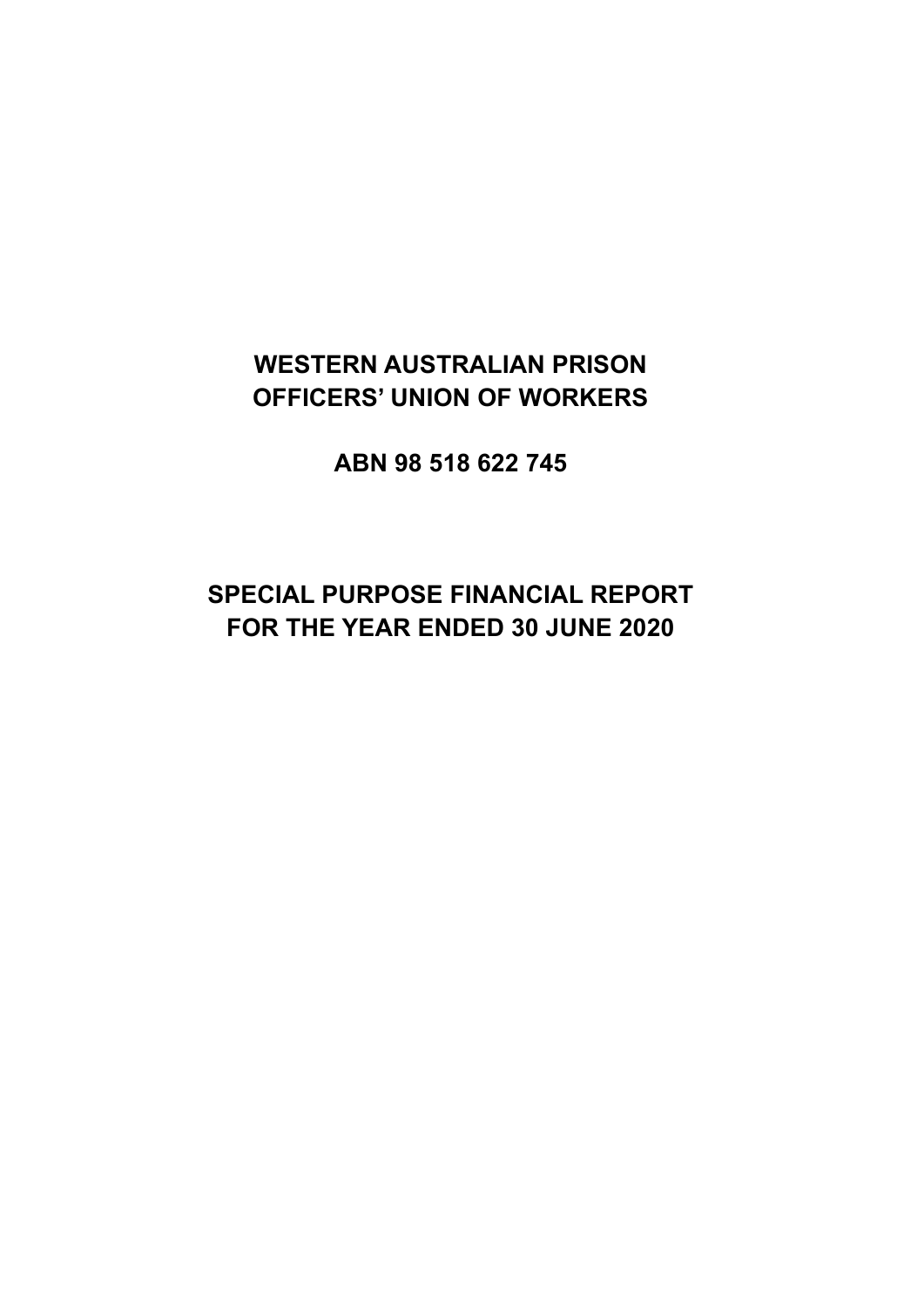# **CONTENTS**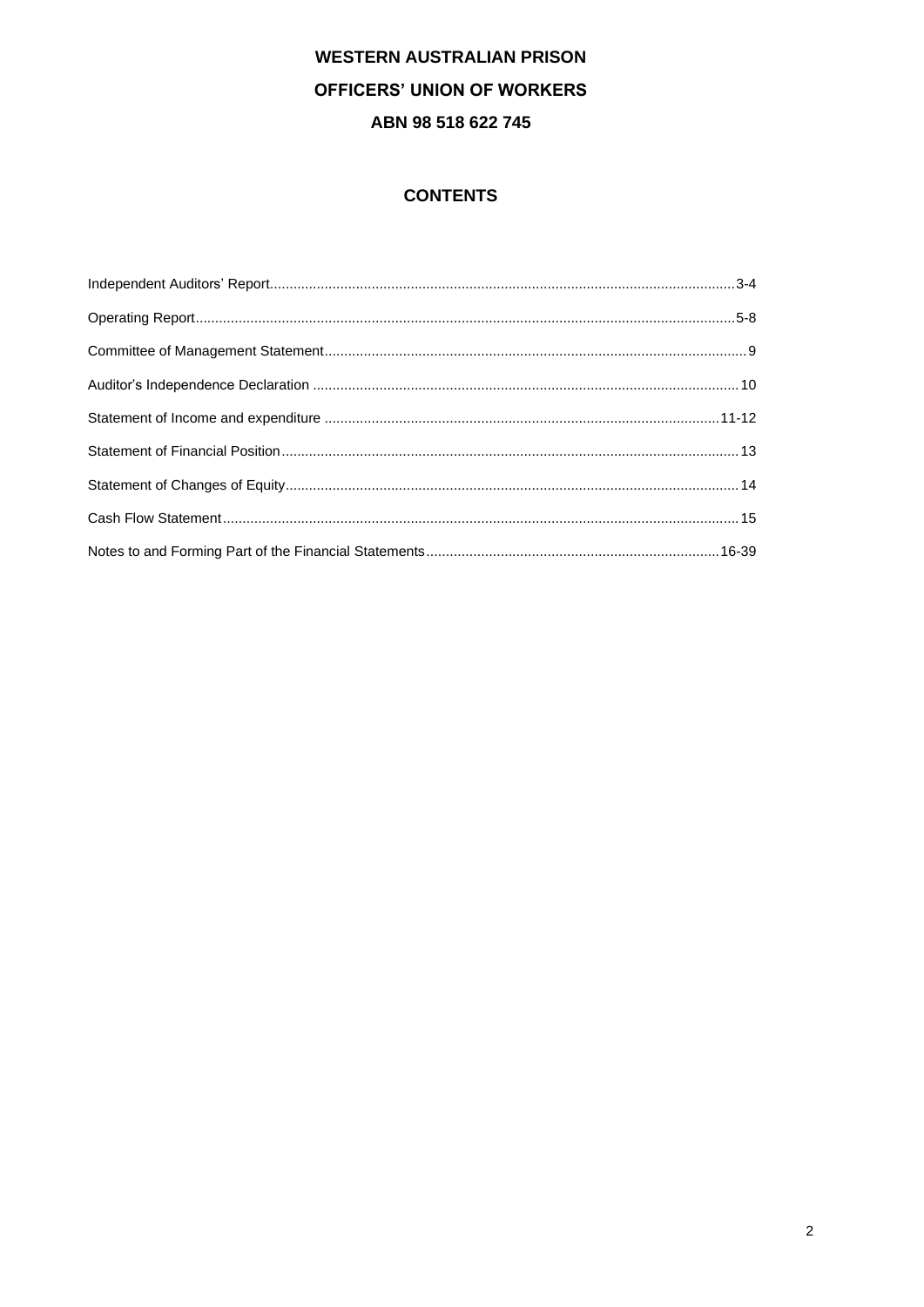

# Anderson Munro & Wyllie

CHARTERED ACCOUNTANTS, REGISTERED COMPANY AUDITORS AND REGISTERED SMSF AUDITORS

**Postal Address:** PO Box 229, JOONDALUP DC WA 6919 P: 1300 284 330 E: reception@amwaudit.com.au ABN 59 125 425 274

Liability limited by a scheme approved under Professional Standards Legislation

# **INDEPENDENT AUDITORS' REPORT TO THE MEMBERS OF THE WESTERN AUSTRALIAN PRISON OFFICERS' UNION OF WORKERS**

## **Report on the Audit of the Financial Report**

### **Opinion**

I have audited the financial report of The Western Australian Prison Officers' Union of Workers ("Union") which comprises the Statement of Financial Position as at 30 June 2020, the statement of income and expenditure, the statement of changes in equity, the statement of cash flows for the year then ended on that date, notes to the financial statements, including a summary of significant accounting policies; operating report and the committee of management statement.

In my opinion, the accompanying financial report presents fairly, in all material aspects, the financial position of The Western Australian Prison Officers' Union of Workers as at 30 June 2020, and its financial performance and its cash flows for the year ended on that date in accordance with accounting policies described in Note 1 to the financial report, including:

- a) The Union has kept accounting records in a form that have enabled an informed opinion to be expressed
- b) All the information, records, documents and explanations that, under Section 65A of the Industrial Relations Act 1979. I required officers of the Union to furnish, were furnished.
- c) No official of the Union has contravened or failed to comply with Section 74 of the Industrial Relations Act 1979.

## *Basis for Opinion*

I conducted my audit in accordance with Australian Auditing Standards. My responsibilities under those standards are further described in the *Auditor's Responsibilities for the Audit of the Financial Report* section of my report. I am independent of the Union in accordance with the ethical requirements of the Accounting Professional and Ethical Standards Board's APES 110 *Code of Ethics for Professional Accountants* (the Code) that are relevant to my audit of the financial report in Australia. I have also fulfilled my other ethical responsibilities in accordance with the Code.

I believe that the audit evidence I have obtained is sufficient and appropriate to provide a basis for my opinion.

### *Emphasis of Matter – Basis of Accounting*

We draw attention to Note 1 to the financial report, which describes the basis of accounting. The financial report has been prepared for the purpose of fulfilling the committee of management's financial reporting responsibilities. As a result, the financial report may not be suitable for another purpose. Our opinion is not modified in respect of this matter.

### **Information Other than the Financial Report and Auditor's Report Thereon**

The Committee of Management is responsible for the other information. The other information obtained at the date of this auditor's report is in the Operating Report accompanying the financial report.

My opinion on the financial report does not cover the other information and accordingly I do not express any form of assurance conclusion thereon.

In connection with my audit of the financial report, my responsibility is to read the other information and, in doing so, consider whether the other information is materially inconsistent with the financial report or my knowledge obtained in the audit or otherwise appears to be materially misstated. If, based on the work I have performed, I conclude that there is a material misstatement of this other information, I am required to report that fact. I have nothing to report in this regard.

## **Responsibilities of Committee of Management for the Financial Report**

The Committee of Management of the Union is responsible for the preparation of the financial report in accordance with the accounting policies described in Note 1 of the financial statements and for such internal control as committee of management determines is necessary to enable the preparation of the financial report that is free from material misstatement, whether due to fraud or error.

Joondalup

Perth

Sydney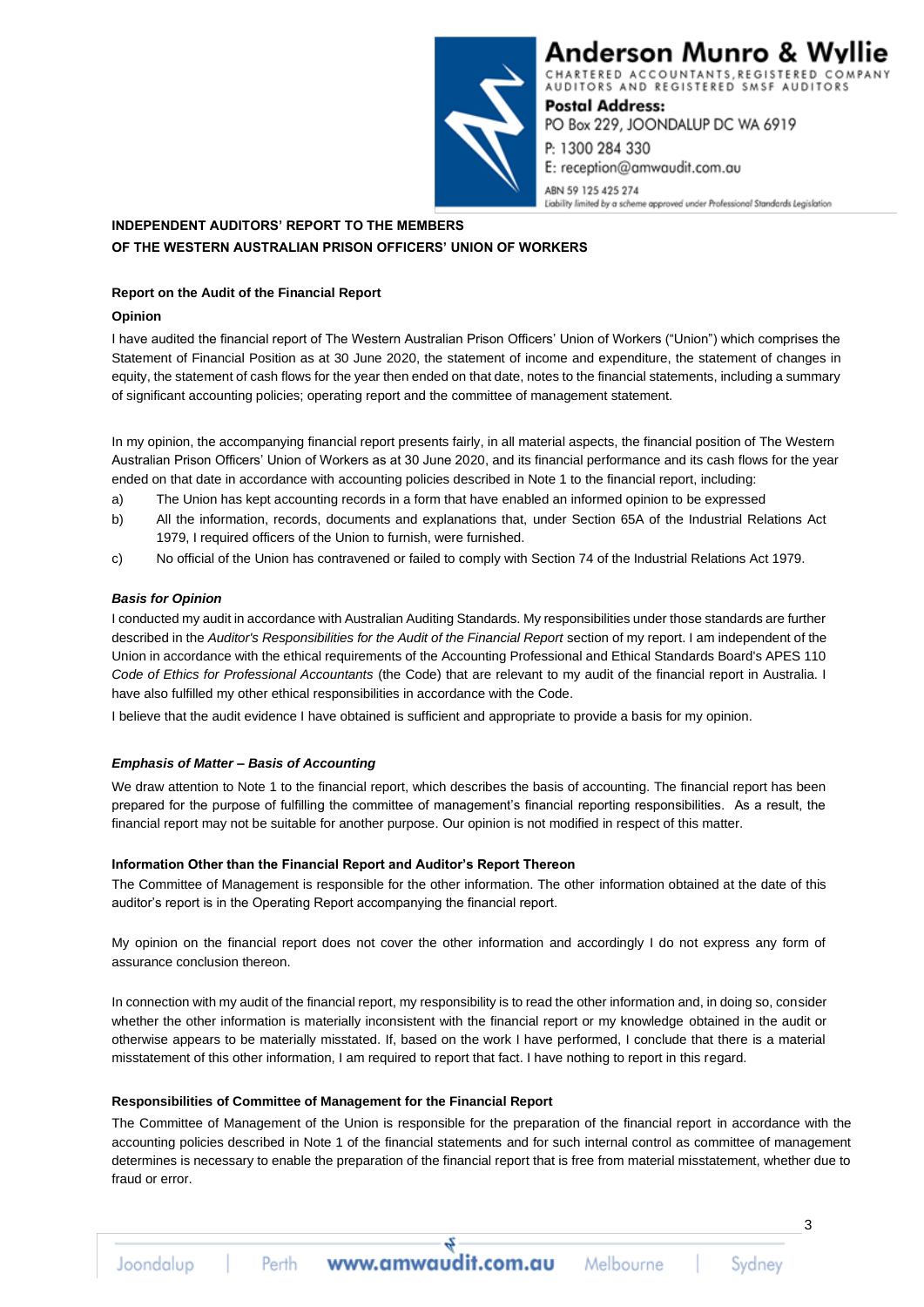

In preparing the financial report, the Committee of Management is responsible for assessing the Union's ability to continue as a going concern, disclosing, as applicable, matters related to going concern and using the going concern basis of accounting unless the Committee of Management either intend to liquidate the Union or to cease operations, or have no realistic alternative but to do so.

#### **Auditor's Responsibilities for the Audit of the Financial Report**

My objective is to obtain reasonable assurance about whether the financial report as a whole is free from material misstatement, whether due to fraud or error, and to issue an auditor's report that includes my opinion. Reasonable assurance is a high level of assurance, but is not a guarantee that an audit conducted in accordance with Australian Auditing Standards will always detect a material misstatement when it exists. Misstatements can arise from fraud or error and are considered material if, individually or in the aggregate, they could reasonably be expected to influence the economic decisions of users taken on the basis of the financial report.

As part of an audit in accordance with the Australian Auditing Standards, I exercise professional judgement and maintain professional scepticism throughout the audit. I also:

Identify and assess the risks of material misstatement of the financial report, whether due to fraud or error, design and perform audit procedures responsive to those risks, and obtain audit evidence that is sufficient and appropriate to provide a basis for my opinion. The risk of not detecting a material misstatement resulting from fraud is higher than for one resulting from error, as fraud may involve collusion, forgery, intentional omissions, misrepresentations, or the override of internal control.

Obtain an understanding of internal control relevant to the audit in order to design audit procedures that are appropriate in the circumstances, but not for the purpose of expressing an opinion on the effectiveness of the Union's internal control.

Evaluate the appropriateness of accounting policies used and the reasonableness of accounting estimates and related disclosures made by the Committee of Management.

Conclude on the appropriateness of the Committee of Management's use of the going concern basis of accounting and, based on the audit evidence obtained, whether a material uncertainty exists related to events or conditions that may cast significant doubt on the Branch's ability to continue as a going concern. If I conclude that a material uncertainty exists, I am required to draw attention in my auditor's report to the related disclosures in the financial report or, if such disclosures are inadequate, to modify my opinion. My conclusions are based on the audit evidence obtained up to the date of my auditor's report. However, future events or conditions may cause the Union to cease to continue as a going concern.

Evaluate the overall presentation, structure and content of the financial report, including the disclosures, and whether the financial report represents the underlying transactions and events in a manner that achieves fair presentation.

Obtain sufficient appropriate audit evidence regarding the financial information of the entities or business activities within the Union to express an opinion on the financial report. I am responsible for the direction, supervision and performance of the Union audit. I remain solely responsible for my audit opinion.

I communicate with the Committee of Management regarding, among other matters, the planned scope and timing of the audit and significant audit findings, including any significant deficiencies in internal control that I identify during my audit.

I declare that I am an approved auditor, a member of Chartered Accountants Australia and New Zealand and hold a current Public Practice Certificate.

Anderson Music + Wyllie

# **ANDERSON MUNRO & WYLLIE**

Chartered Accountants Address: Unit 8, 210 Winton Road, Joondalup, Western Australia

**MARTIN SHONE** Principal & Registered Company Auditor RO Registration number AA2017/8

Dated at Perth, Western Australia this 10<sup>th</sup> day of September 2020

Joondalup

Perth

Svdnev

 $\overline{A}$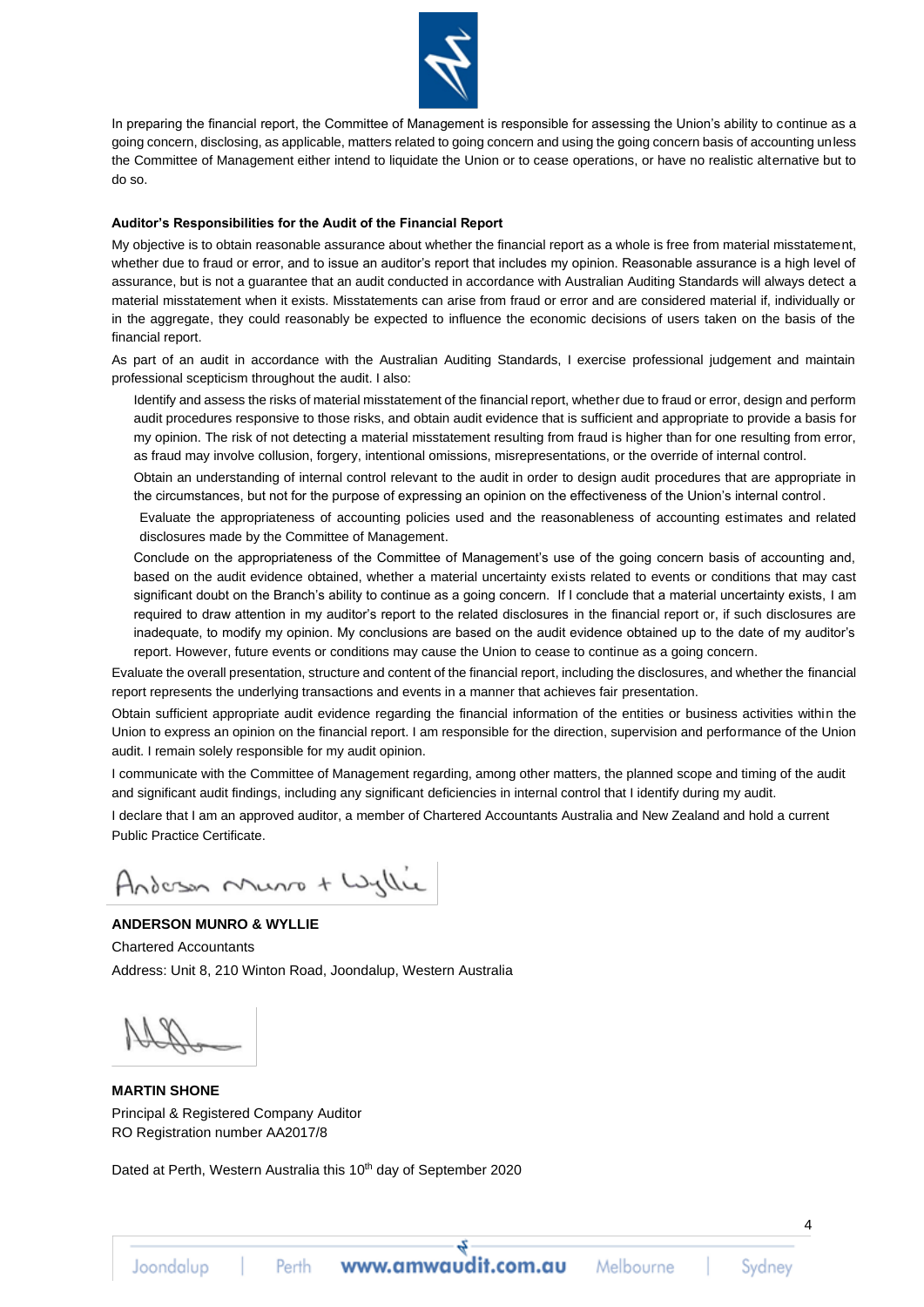# **OPERATING REPORT FOR THE YEAR ENDED 30 JUNE 2020**

The Committee of Management ('the Committee") present their operating report on the Western Australian Prison Officers' Union of Workers ("the Union") for the financial year ended 30 June 2020.

## **Review of principal activities, the results of those activities and any significant changes in the nature of those activities during the year**

The principle activities of the Union during the year ending 30 June 2020 were as follows:

- representing individual members in grievance disputes with employers resulting in members being treated fairly and their rights respected.
- representing all members at various workplaces regarding disputes with employers resulting in a fair outcome.
- negotiating Enterprise Bargaining Agreements resulting in increased wages and conditions for members covered by those Agreements.
- negotiating Industrial Agreements at a number of worksites resulting in the settlement of disputes or the resulting in flexibility working arrangements.
- providing members with professional indemnity insurance.
- providing Union Delegates and Worksite Committee members with training and education to enable them to better represent members in the workplace.

### **Operating Results**

The Union's surplus for the year amounted to \$467,368 (2019: surplus \$212,888).

### **Review of Operations**

A review of the operations of the Union during the year found that there were no significant changes in nature to these principal activities during the year.

### **Significant changes in financial affairs**

Members may resign from the Union by giving written notice to the Union in accordance with the rules of the Union.

### **Right of members to resign**

Members may resign from the Union by giving written notice to the Union in accordance with the rules of the Union.

**Officers or members who are superannuation fund trustee(s) (include position details) or director of a company that is a superannuation fund trustee where being a member or officer of a registered organisation is a criterion for them holding such position**

Nil

### **Number of members**

Number of members as at 30 June 2020: 2,721 (30 June 2019: 2,487).

#### **Number of employees**

At the end of the financial period the Union employed 8 staff (2019: 9 staff).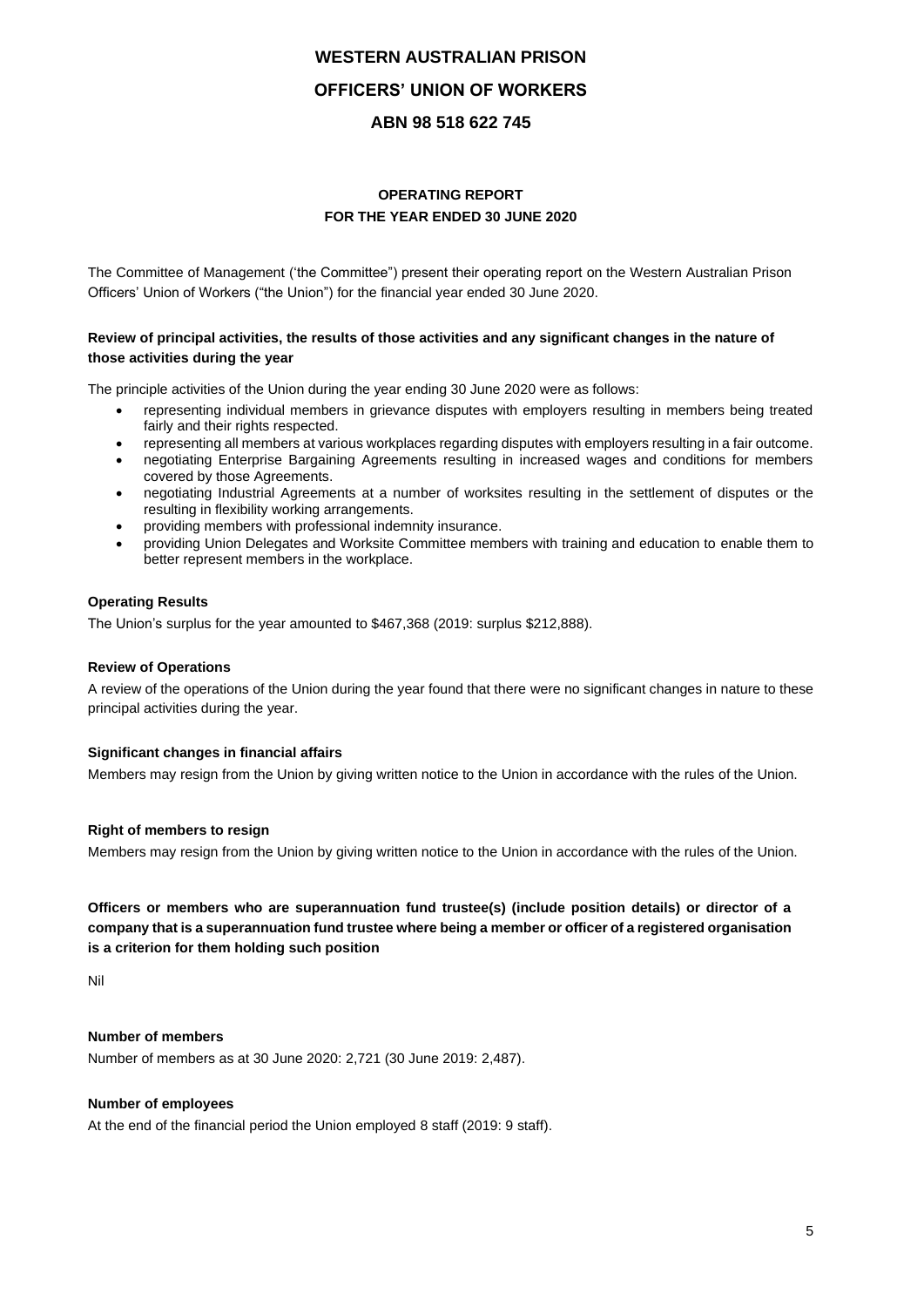# **OPERATING REPORT (CONTINUED) FOR THE YEAR ENDED 30 JUNE 2020**

### **Names of Committee of Management members and period positions held during the financial year**

## **Members of the Committee of Management**

### **The State Executive members who held office during the period were:**

| <b>PRESIDENT</b>        | <b>BROWN</b>      | Kenneth  | $01 -$ Jul-19 | 30-Jun-20 |
|-------------------------|-------------------|----------|---------------|-----------|
| <b>SECRETARY</b>        | <b>SMITH</b>      | Andrew   | $01 -$ Jul-19 | 30-Jun-20 |
| <b>VICE-PRESIDENT</b>   | <b>CROMB</b>      | Michael  | $01 -$ Jul-19 | 30-Jun-20 |
| ASSISTANT SECRETARY     | <b>LEDINGHAM</b>  | Paul     | $01 -$ Jul-19 | 30-Jun-20 |
| <b>TREASURER</b>        | <b>DARBYSHIRE</b> | Mark     | $01 -$ Jul-19 | 31-Jul-19 |
| <b>EXECUTIVE MEMBER</b> | <b>KENNEDY</b>    | Terrence | $01 -$ Jul-19 | 30-Jun-20 |
|                         |                   |          |               |           |
| <b>EXECUTIVE MEMBER</b> | VANPRAAG          | James    | $01 -$ Jul-19 | 30-Jun-20 |
| <b>EXECUTIVE MEMBER</b> | <b>VOSE</b>       | Peter    | $01 -$ Jul-19 | 30-Jun-20 |

Members of the State Executive Committee were in office for the period covering the report until the date of this report unless otherwise stated.

## **The State Council members who held office during the period were:**

| <b>ACACIA</b>              |                        |                   |           |           |
|----------------------------|------------------------|-------------------|-----------|-----------|
|                            | <b>EMERTON-KING</b>    | Samuel            | 01-Jul-19 | 30-Jun-20 |
| <b>ACACIA</b>              | <b>HIGGINS</b>         | Jennifer          | 01-Jul-19 | 30-Jun-20 |
| <b>ACACIA</b>              | <b>ANDERSON</b>        | Andrew            | 04-Oct-19 | 30-Jun-20 |
| <b>ACADEMY</b>             | <b>GUILFOYLE</b>       | Jamie             | 01-Aug-19 | 30-Jun-20 |
| <b>ALBANY</b>              | <b>PENNICOTT</b>       | Jason             | 01-Jul-19 | 30-Jun-20 |
| <b>ALBANY</b>              | <b>FERGUSON</b>        | Clare             | 01-Jul-19 | 30-Jun-20 |
| <b>BANDYUP</b>             | <b>MORELL</b>          | Tabitha           | 01-Jul-19 | 30-Jun-20 |
| <b>BANDYUP</b>             | <b>HAMPTON-MEAGHER</b> | Julie             | 01-Jul-19 | 09-Sep-19 |
| <b>BANDYUP</b>             | <b>ALEXANDER</b>       | Colin             | 01-Feb-20 | 30-Jun-20 |
| <b>BANDYUP</b>             | <b>KANE</b>            | Alan              | 30-Oct-19 | 10-Feb-20 |
| <b>BORONIA</b>             | <b>HARRIS</b>          | <b>Bernadette</b> | 01-Jul-19 | 30-Jun-20 |
| <b>BROOME</b>              | <b>SHAW</b>            | Peter             | 01-Jul-19 | 10-Jun-20 |
| <b>BUNBURY</b>             | <b>DOW</b>             | Dennis            | 01-Jul-19 | 30-Jun-20 |
| <b>BUNBURY</b>             | LOUW                   | Adrian            | 04-Jul-19 | 30-Jun-20 |
| <b>BUNBURY</b>             | <b>PALMER</b>          | Mathew            | 26-Jul-18 | 04-Oct-19 |
| <b>CASUARINA</b>           | <b>RYAN</b>            | Aaron             | 01-Jul-19 | 06-Jul-19 |
| <b>CASUARINA</b>           | <b>KUMAR</b>           | Prateek           | 01-Jul-19 | 30-Jun-20 |
| <b>CASUARINA</b>           | <b>ROBERTSON</b>       | Andrew            | 01-Jul-19 | 30-Jun-20 |
| <b>CASUARINA</b>           | <b>MCATEER</b>         | Derick            | 01-Jul-19 | 30-Jun-20 |
| <b>CASUARINA</b>           | <b>THIEL</b>           | Uwe               | 24-Apr-20 | 30-Jun-20 |
| <b>CASUARINA</b>           | <b>SZUMSKYJ</b>        | Stepan            | 01-Jul-19 | 10-Aug-19 |
| <b>CASUARINA</b>           | <b>SELDON</b>          | <b>Barrie</b>     | 18-Sep-19 | 30-Jun-20 |
| <b>DRUG DETECTION UNIT</b> | <b>FISHER</b>          | James             | 16-May-17 | 14-Oct-19 |
| DRUG DETECTION UNIT        | <b>KEELAN</b>          | Janice            | 06-Dec-19 | 07-Apr-20 |
| <b>EASTERN GOLDFIELDS</b>  | <b>PARKER</b>          | Steven            | 01-Jul-19 | 30-Jun-20 |
| <b>EASTERN GOLDFIELDS</b>  | CAVAZZI                | Keith             | 13-Dec-19 | 30-Jun-20 |
|                            |                        |                   |           |           |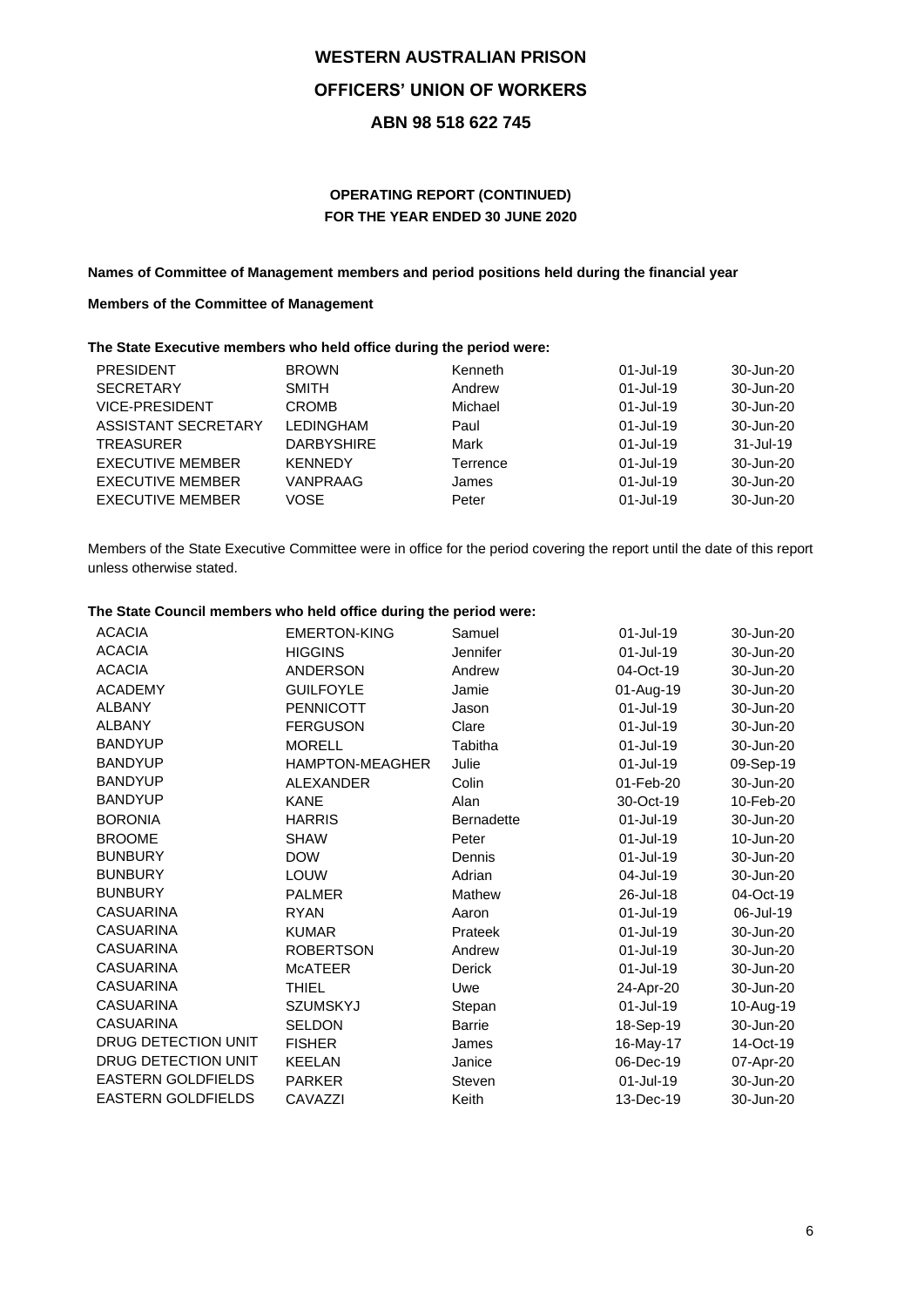# **OPERATING REPORT (CONTINUED) FOR THE YEAR ENDED 30 JUNE 2020**

| <b>GREENOUGH</b>          | <b>MITCHELL</b>  | <b>Nicholas</b> | 01-Jul-19    | 30-Jun-20 |
|---------------------------|------------------|-----------------|--------------|-----------|
| <b>GREENOUGH</b>          | <b>PIZZEY</b>    | Caroline        | 01-Jul-19    | 30-Jun-20 |
| <b>HAKEA</b>              | <b>TAULANGA</b>  | Benjamin        | 01-Jul-19    | 30-Jun-20 |
| <b>HAKEA</b>              | <b>BOHLING</b>   | John            | 01-Jul-19    | 30-Jun-20 |
| <b>HAKEA</b>              | <b>MITCHELL</b>  | Clive           | 01-Jul-19    | 30-Jun-20 |
| <b>KARNET</b>             | <b>COWIE</b>     | Peter           | $01$ -Jul-19 | 30-Apr-20 |
| <b>KARNET</b>             | <b>FORD</b>      | Anthony         | 01-Jul-19    | 30-Apr-20 |
| <b>KARNET</b>             | <b>NIELD</b>     | Peter           | 01-Jul-19    | 30-Jun-20 |
| <b>KARNET</b>             | <b>HARVEY</b>    | Stuart          | 01-Jul-19    | 30-Jun-20 |
| MELALEUCA                 | <b>IRVING</b>    | <b>Bruce</b>    | 01-May-20    | 30-Jun-20 |
| <b>MELALEUCA</b>          | <b>WHATCOTT</b>  | Neil            | 02-May-19    | 08-Oct-19 |
| <b>PARDELUP</b>           | <b>BARRATT</b>   | Paul            | 01-Jul-19    | 30-Jun-20 |
| <b>ROEBOURNE</b>          | <b>KENNA</b>     | Gladys          | 01-Jul-19    | 30-Jun-20 |
| <b>SPECIAL OPERATIONS</b> | <b>REID</b>      | Eliot           | 01-Jul-19    | 30-Jun-20 |
| <b>WANDOO</b>             | <b>CARTER</b>    | Harry           | 29-Oct-19    | 30-Jun-20 |
| <b>WANDOO</b>             | <b>PAYNE</b>     | Rosalyn         | 13-May-19    | 05-Dec-19 |
| <b>WEST KIMBERLEY</b>     | <b>REEVES</b>    | Michael         | 10-Jun-20    | 30-Jun-20 |
| <b>WEST KIMBERLEY</b>     | <b>HELLEMA</b>   | Daniel          | 29-Jan-20    | 10-Jul-20 |
| <b>WEST KIMBERLEY</b>     | <b>WHITTAKER</b> | Gavin           | 13-Feb-18    | 16-Jan-20 |
| <b>WOOROLOO</b>           | <b>CURTIS</b>    | Barrie          | 01-Jul-19    | 11-Aug-20 |
| <b>WOOROLOO</b>           | <b>MORRIS</b>    | Paul            | 01-Jul-19    | 13-Feb-20 |
| <b>WORK CAMPS</b>         | <b>ZOUCH</b>     | Adrian          | 01-Jul-19    | 30-Jun-20 |

Members have been in office for the period covering the report until the date of this report unless otherwise stated.

### **Officers & employees who are directors of a company or a member of a board**

| <b>Name of Officer</b> | Name of Company/Board | <b>Principal Activity</b> | <b>Position Due to</b><br><b>Nomination</b> |
|------------------------|-----------------------|---------------------------|---------------------------------------------|
| NIL                    |                       |                           |                                             |

### **Indemnification of Officer of Auditor**

No indemnities have been given or insurance premiums paid, during or since the end of the financial year, for any person who is or has been an officer of auditor of the Union.

### **Proceedings on Behalf of the Union**

No person has applied for leave of Court to bring proceedings on behalf of the Union or intervene in any proceedings to which the Union is a party for the purpose of taking responsibility on behalf of the Union for all or any part of those proceedings. The Union was not a party to any such proceedings during the year.

## **Wages Recovery Activity**

The Union has not undertaken any recovery of wages activity for the financial year ended 30 June 2020.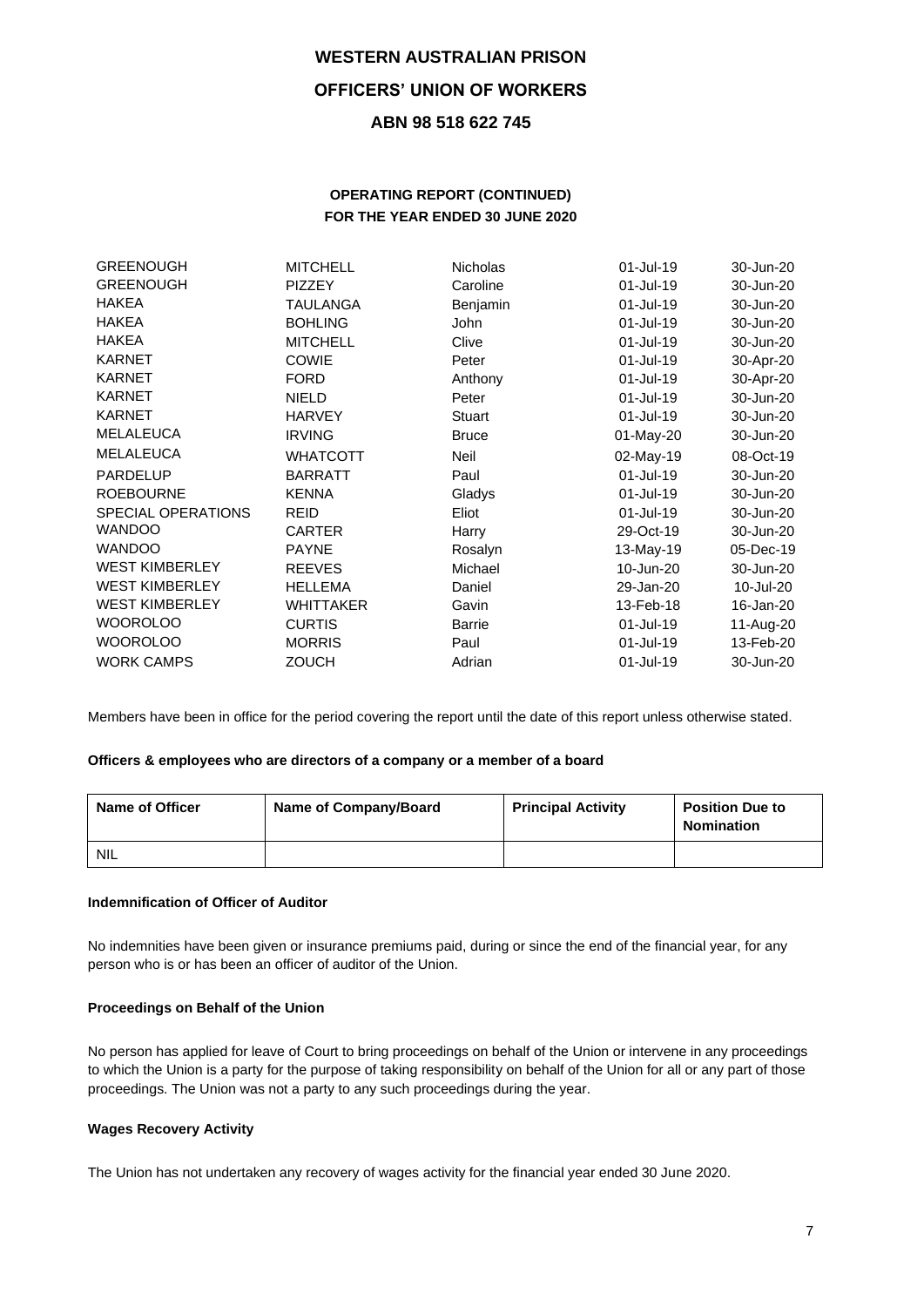# **OPERATING REPORT (CONTINUED) FOR THE YEAR ENDED 30 JUNE 2020**

## **Other Information**

There is no other information that the Union considers relevant.

### **Auditor's Independent Declaration**

A copy of the auditor's independence declaration is set out on page 10.

Signed in accordance with a resolution of the Committee of Management passed on the 10<sup>th</sup> day of September 2020.

--------------------------------------------

**Andrew Smith Secretary** Dated: 10<sup>th</sup> of September 2020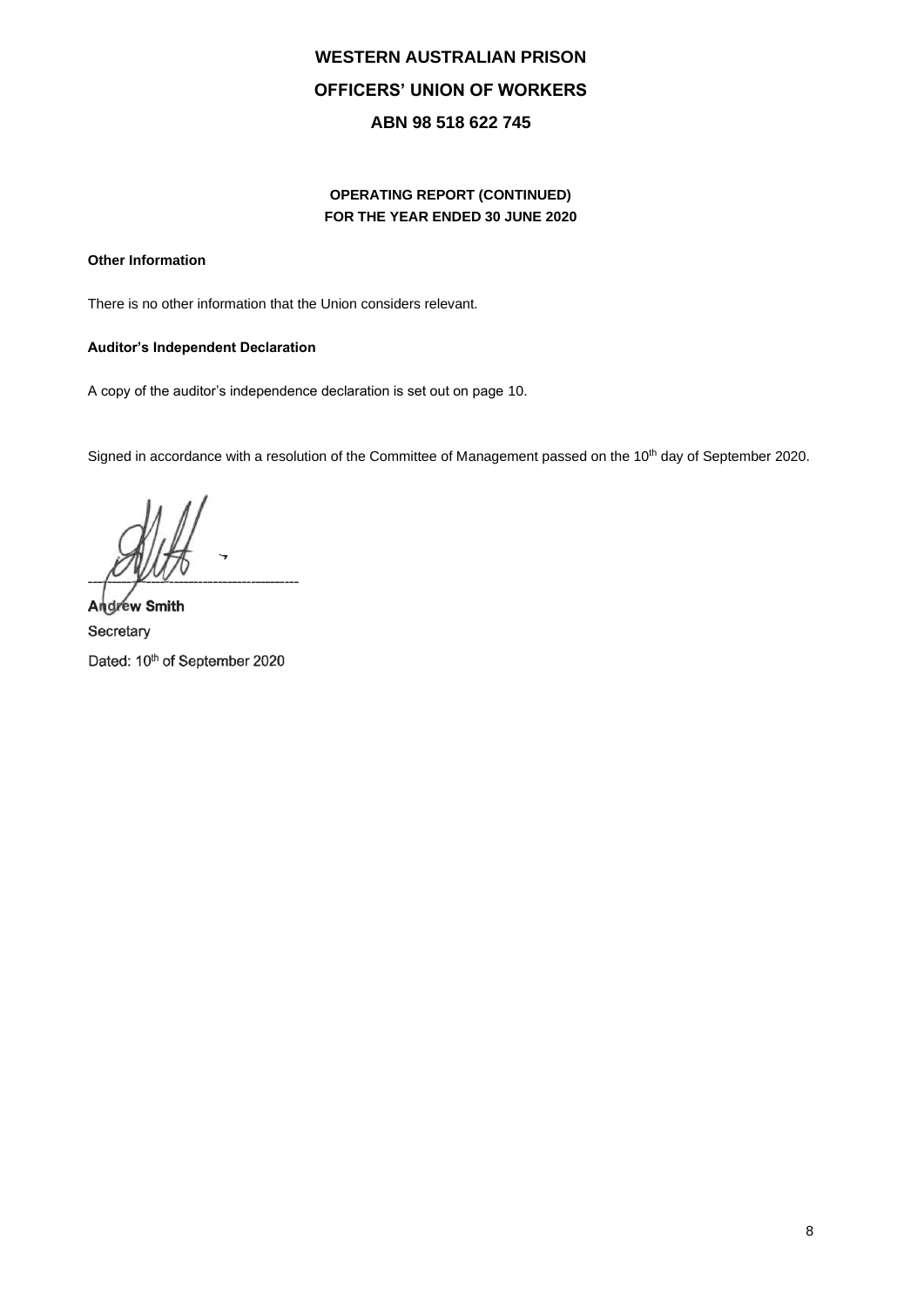### **COMMITTEE OF MANAGEMENT STATEMENT**

### **FOR THE YEAR ENDED 30 JUNE 2020**

On 10<sup>th</sup> September 2020 the of Committee of Management of Western Australian Prison Officers' Union of Workers ("the Union") passed the following resolution in relation to the special purpose financial report ("SPFR") for the year ended 30 June 2020:

The Union Committee of Management of the Western Australian Prison Officers' Union of Workers ("the Union") declares that in its opinion:

- (a) the financial statements and notes comply with the Australian Accounting Standards and other mandatory professional reporting requirements;
- (b) comply with the reporting guidelines of the Industrial Registrar;
- (c) the financial statements and notes give a true and fair view of the Union's financial performance, financial position and cash flows, and the changes in equity for the year then ended;
- (d) there are reasonable grounds to believe that the Union will be able to pay its debts as and when they become due and payable; and
- (e) during the financial year to which the SPFR relates and since the end of that year:
	- (i) meetings of the Committee of Management were held in accordance with the rules of the Union;
	- (ii) the financial affairs of the Union have been managed in accordance with the rules of the organisation including the rules of a branch concerned;
	- (iii) the financial records of the Union have been kept and maintained in accordance with the *Industrial Relations Act 1979 (WA)* ("IR Act") and *Industrial Relations Commission Regulations 2005 (WA)* ("IRC Regulations");
	- (iv) the Union is a sole reporting unit, therefore the financial records of the Union have been kept in a consistent manner specifically in relation to the Union.
- (f) the Committee of Management of the Union declares that the Union has not undertaken any recovery of wages activity during the financial year.

This declaration is made in accordance with a resolution of the Committee of Management.

**Andrew Smith Ken Brown** Secretary President

Dated: 10th September 2020 Dated: 10th September 2020Secretary Dated: 10<sup>th</sup> of September 2020

 $\epsilon$ 

Dated: 10th September 2020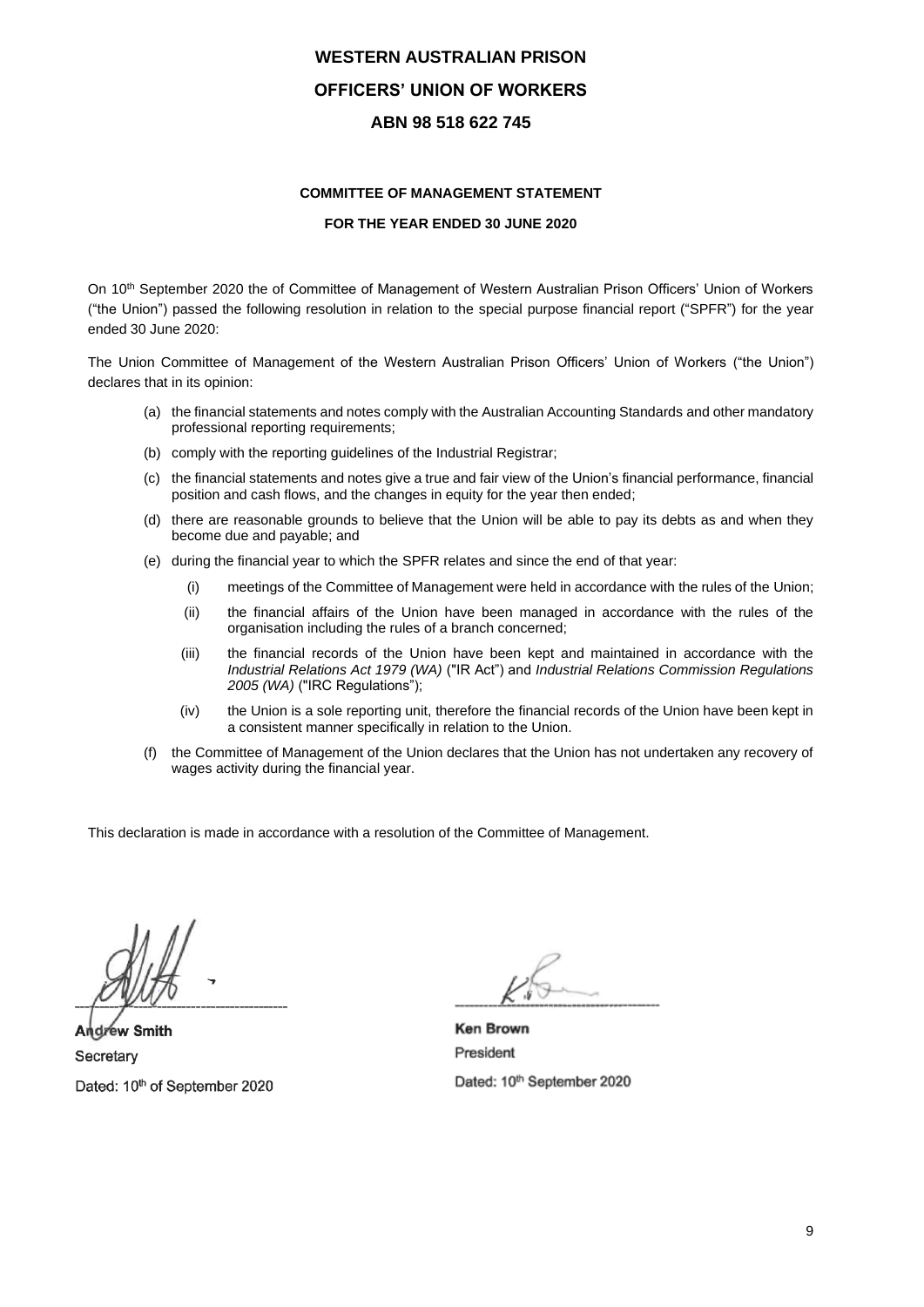

**Anderson Munro & W** ie CHARTERED ACCOUNTANTS, REGISTERED COMPANY<br>AUDITORS AND REGISTERED SMSF AUDITORS **Postal Address:** PO Box 229, JOONDALUP DC WA 6919

P: 1300 284 330 E: reception@amwaudit.com.au

ABN 59 125 425 274 Liability limited by a scheme approved under Professional Standards Legislation

# **AUDITORS' INDEPENDENCE DECLARATION**

# **TO THE MEMBERS OF**

# **WESTERN AUSTRALIAN PRISON OFFICERS' UNION OF WORKERS**

As auditor for the audit of Western Australian Prison Officers' Union of Workers ("Union") for the period ended 30 June 2020, I declare that, to the best of my knowledge and belief, during the period ended 30 June 2020 there has been:

i. No contraventions of any applicable code of professional conduct in relation to the audit.

Anderson Music + Wyllie

# **ANDERSON MUNRO & WYLLIE**

Chartered Accountants

**Martin Shone** Principal Dated at Perth, Western Australia this 10<sup>th</sup> day of September 2020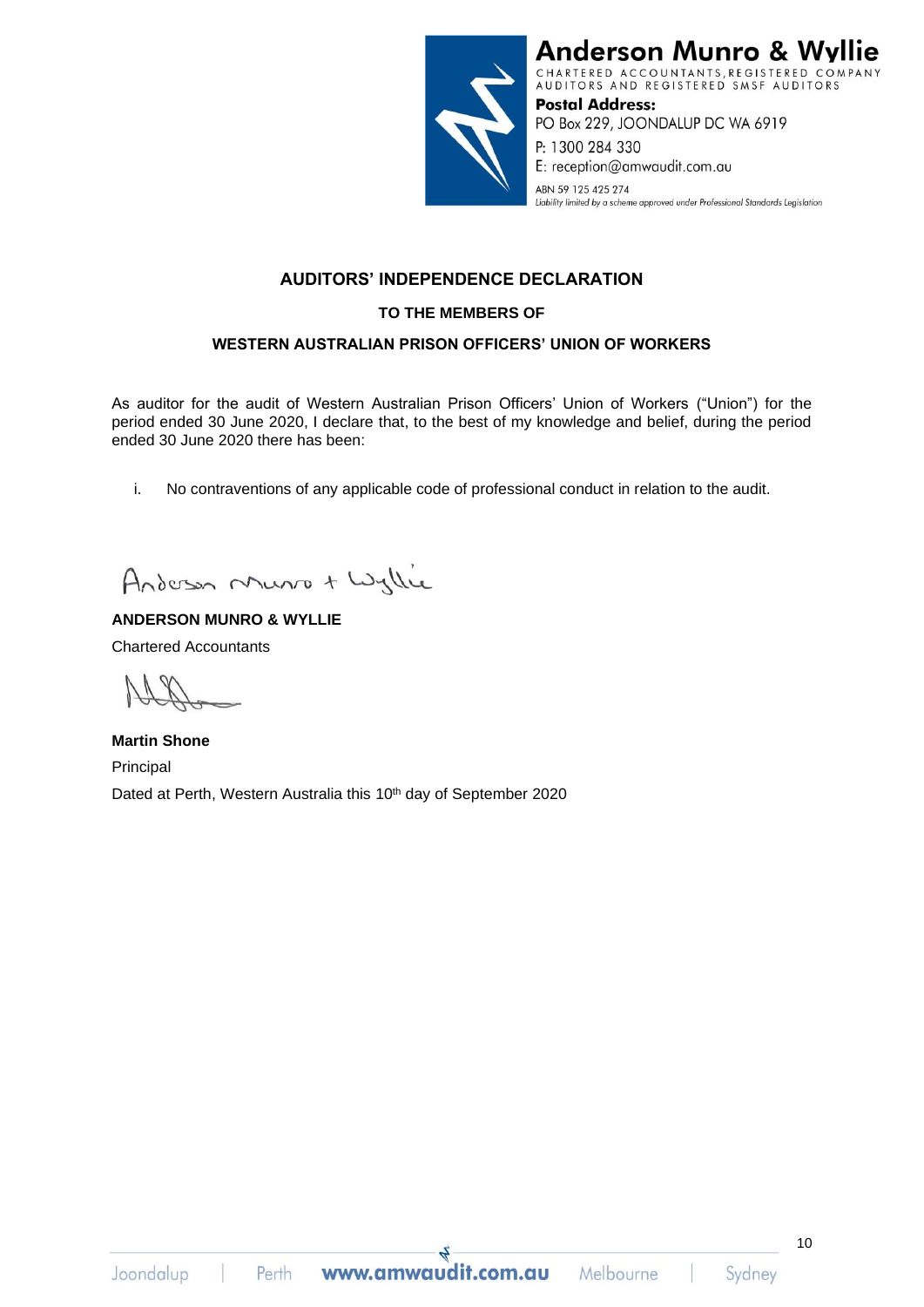## **STATEMENT OF INCOME AND EXPENDITURE FOR THE YEAR ENDED 30 JUNE 2020**

|                                                                                      |             | 2020      | 2019      |
|--------------------------------------------------------------------------------------|-------------|-----------|-----------|
|                                                                                      | <b>Note</b> | \$        | \$        |
| <b>Income</b>                                                                        |             |           |           |
| Membership Subscription                                                              |             | 2,138,396 | 2,007,740 |
| <b>Funeral Benefit Fund Subscriptions</b>                                            |             | 76,674    | 65,702    |
| Death Benefit Levy                                                                   |             | 116,848   | 82,904    |
| <b>Rental Revenue</b>                                                                |             | 56,357    | 61,268    |
| Advertising Income                                                                   |             | 3,614     | 5,936     |
| <b>Interest Received</b>                                                             |             | 35,543    | 47,439    |
| Gain on disposal of property                                                         |             |           | 234,000   |
| Other Income                                                                         |             | 244,264   | 116,566   |
| <b>Total income</b>                                                                  |             | 2,671,696 | 2,621,555 |
|                                                                                      |             |           |           |
| <b>Expenditure</b>                                                                   |             |           |           |
| Advertising                                                                          |             | 1,873     | 1,559     |
| Accounting fees                                                                      |             | 3,150     | 2,550     |
| Affiliation and membership fees                                                      |             | 57,843    | 61,993    |
| Transfers to CPSU-SPSF Group - Western Australian Prison Officers'<br>(WAPOU) Branch |             | 44,989    | 40,772    |
| Audit fees                                                                           |             | 18,117    | 22,147    |
| <b>Bank</b> fees                                                                     |             | 7,881     | 7,885     |
| Computer and software expenses                                                       |             | 17,507    | 9,180     |
| Conferences                                                                          |             | 139,597   | 256,640   |
| <b>Consultant fees</b>                                                               |             | 975       | 6,306     |
| Council and delegate expenses                                                        |             | 96,364    | 103,577   |
| Death benefit levy                                                                   |             | 76,960    | 108,605   |
| Depreciation                                                                         |             | 88,562    | 74,072    |
| Donations                                                                            |             | 26,845    | 4,486     |
| Entertainment                                                                        |             | 2,567     | 2,144     |
| Executive committee expenses                                                         |             | 18,430    | 32,429    |
| Fringe benefit tax                                                                   |             | 16,103    | 14,649    |
| Funeral benefits paid                                                                |             | 46,000    | 46,000    |
| General office expenses                                                              |             | 1,013     | 513       |
| Gifts                                                                                |             | 2,932     | 1,980     |
| Insurance expenses                                                                   |             | 16,024    | 13,470    |
| Industrial officer expenses                                                          |             | 20,403    | 34,160    |
| Sub-total                                                                            |             | 704,135   | 845,117   |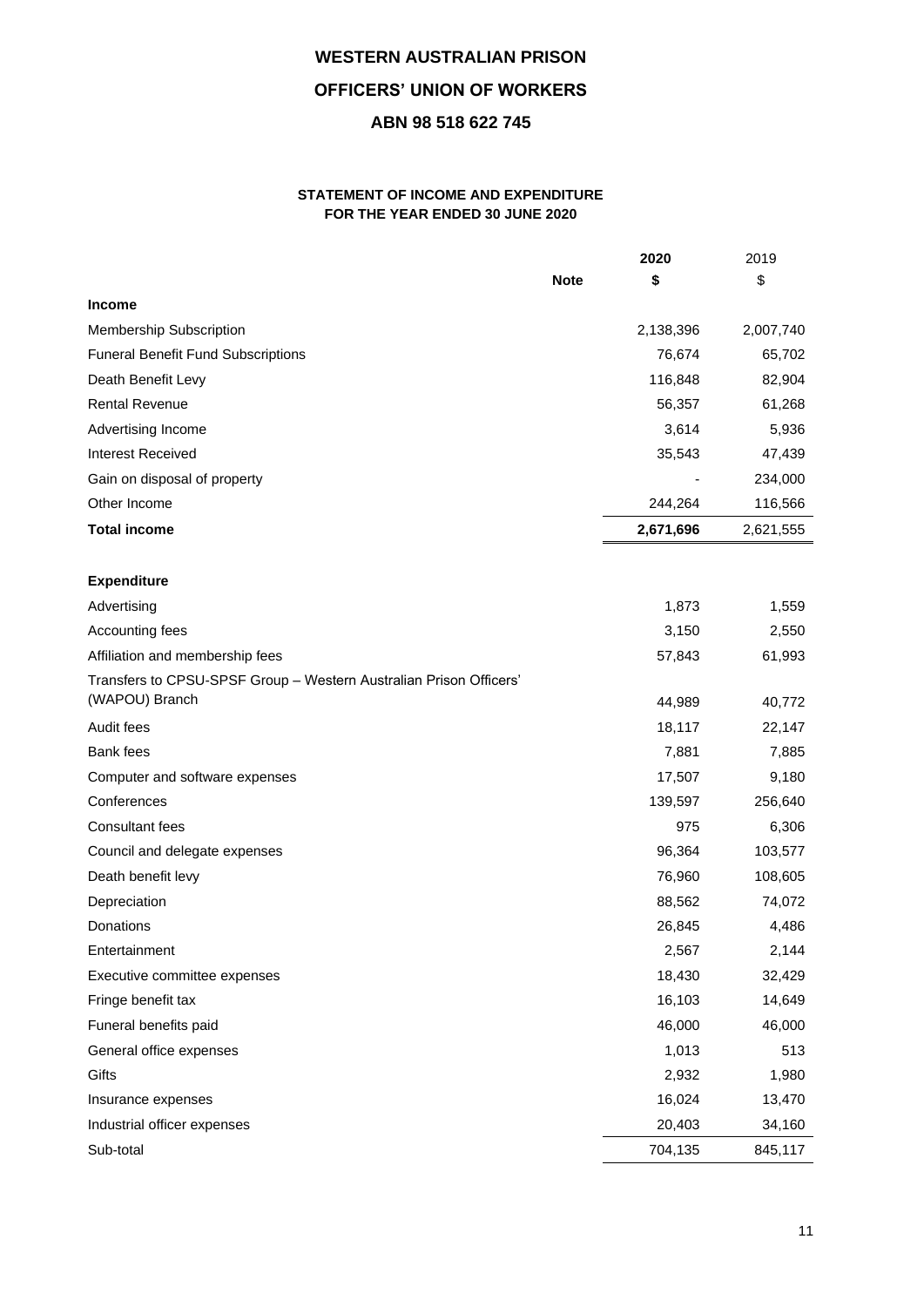## **STATEMENT OF INCOME AND EXPENDITURE FOR THE YEAR ENDED 30 JUNE 2020**

|                                                |             | 2020      | 2019      |
|------------------------------------------------|-------------|-----------|-----------|
|                                                | <b>Note</b> | \$        | \$        |
| Legal fees                                     |             | 147,530   | 256,584   |
| Loss/(Gain) on disposal of plant and equipment |             | 2,202     | (6,072)   |
| Membership expenses                            |             | 52,486    | 27,136    |
| Meeting room expenses                          |             | 28,029    | 2,013     |
| Motor vehicle expenses                         |             | 30,153    | 27,834    |
| Payroll tax                                    |             | 12,312    | 22,996    |
| Rental property expenses                       |             | 58,840    | 69,802    |
| Property expenses                              |             | 59,598    | 62,569    |
| Promotional material                           |             | 3,430     | 1,512     |
| Printing, Postage and Stationery               |             | 9,173     | 10,913    |
| Subscriptions                                  |             | 3,040     | 5,260     |
| Leave expense                                  |             | 1,088     | 30,097    |
| Salaries and wages                             |             | 933,110   | 874,865   |
| <b>Staff amenities</b>                         |             | 1,975     | 2,509     |
| Staff training                                 |             |           | 5,177     |
| Staff travel, accommodation and allowances     |             | 601       | 19,241    |
| Superannuation                                 |             | 105,795   | 102,409   |
| Training expenses                              |             | 32,210    | 28,357    |
| Telephone and internet                         |             | 18,621    | 20,348    |
| Sub-total                                      |             | 1,500,193 | 1,563,550 |
| <b>Total expenditure</b>                       |             | 2,204,328 | 2,408,667 |
|                                                |             |           |           |
| Surplus for the year                           |             | 467,368   | 212,888   |

The accompanying notes form part of these financial statements.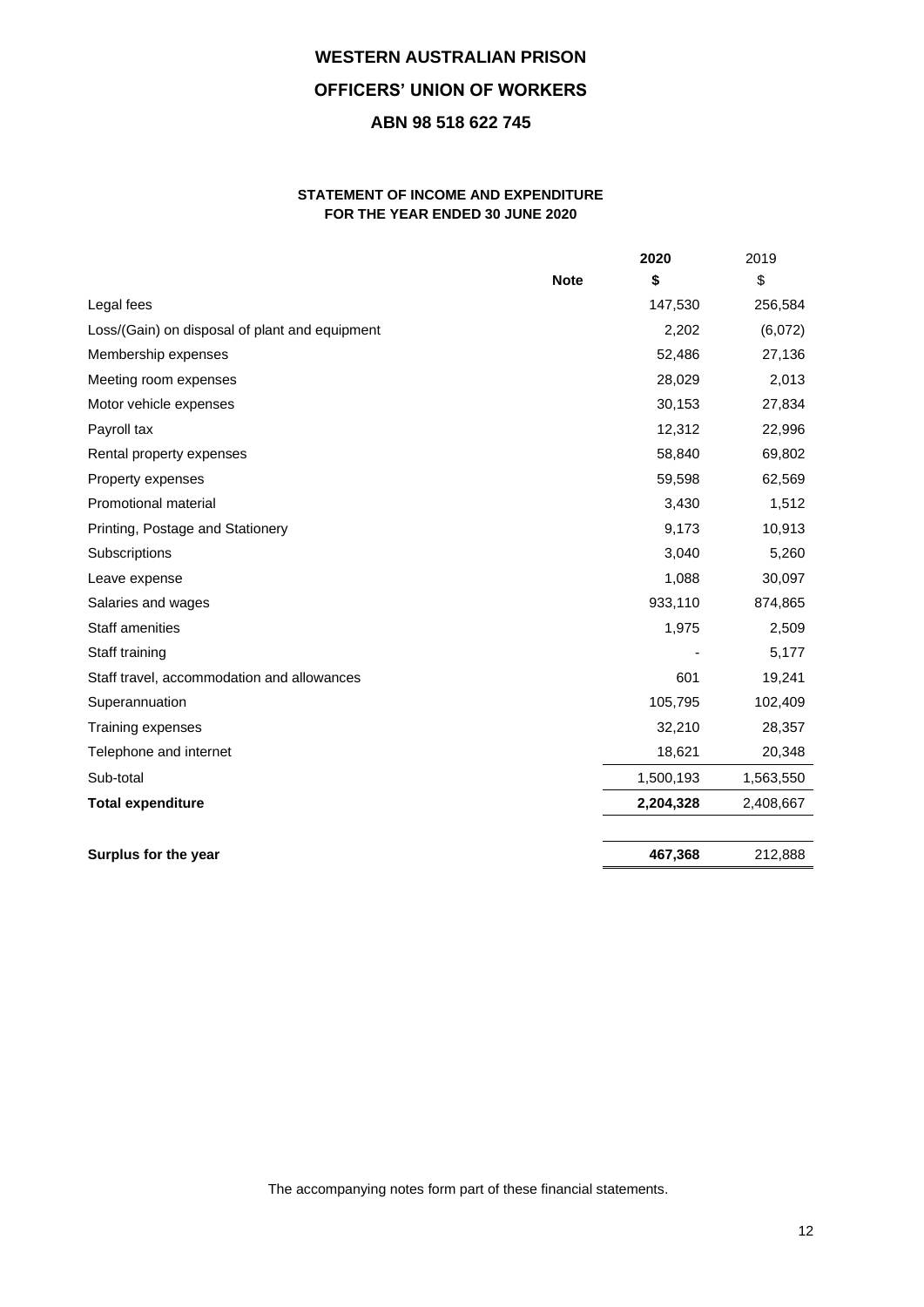# **STATEMENT OF FINANCIAL POSITION AS AT 30 JUNE 2020**

|                                      | <b>Note</b> | 2020      | 2019      |
|--------------------------------------|-------------|-----------|-----------|
| <b>ASSETS</b>                        |             | \$        | \$        |
| <b>CURRENT ASSETS</b>                |             |           |           |
| Cash and Cash Equivalents            | 3           | 2,728,379 | 2,335,198 |
| <b>Trade and Other Receivables</b>   | 4           | 47,023    | 47,018    |
| <b>Other Current Assets</b>          | 5           | 17,990    | 19,666    |
| <b>TOTAL CURRENT ASSETS</b>          |             | 2,793,392 | 2,401,882 |
| <b>NON-CURRENT ASSETS</b>            |             |           |           |
| Property, Plant and Equipment        | $\,6$       | 2,108,749 | 2,118,562 |
| <b>TOTAL NON-CURRENT ASSETS</b>      |             | 2,108,749 | 2,118,562 |
| <b>TOTAL ASSETS</b>                  |             | 4,902,141 | 4,520,444 |
| <b>LIABILITIES</b>                   |             |           |           |
| <b>CURRENT LIABILITIES</b>           |             |           |           |
| <b>Trade Payables</b>                | 7A          | 34,620    | 43,766    |
| Other payables                       | 7B          | (3,729)   | 73,409    |
| <b>Employee Provisions</b>           | 8           | 164,505   | 119,042   |
| <b>TOTAL CURRENT LIABILITIES</b>     |             | 195,396   | 236,217   |
| <b>NON-CURRENT LIABILITIES</b>       |             |           |           |
| <b>Employee Provisions</b>           | 8           | 47,638    | 92,488    |
| <b>TOTAL NON-CURRENT LIABILITIES</b> |             | 47,638    | 92,488    |
| <b>TOTAL LIABILITIES</b>             |             | 243,034   | 328,705   |
| <b>NET ASSETS</b>                    |             | 4,659,107 | 4,191,739 |
| <b>EQUITY</b>                        |             |           |           |
| <b>Retained Earnings</b>             |             | 4,376,780 | 3,909,412 |
| Reserves                             | 9           | 282,327   | 282,327   |
| <b>TOTAL EQUITY</b>                  |             | 4,659,107 | 4,191,739 |

The accompanying notes form part of these financial statements.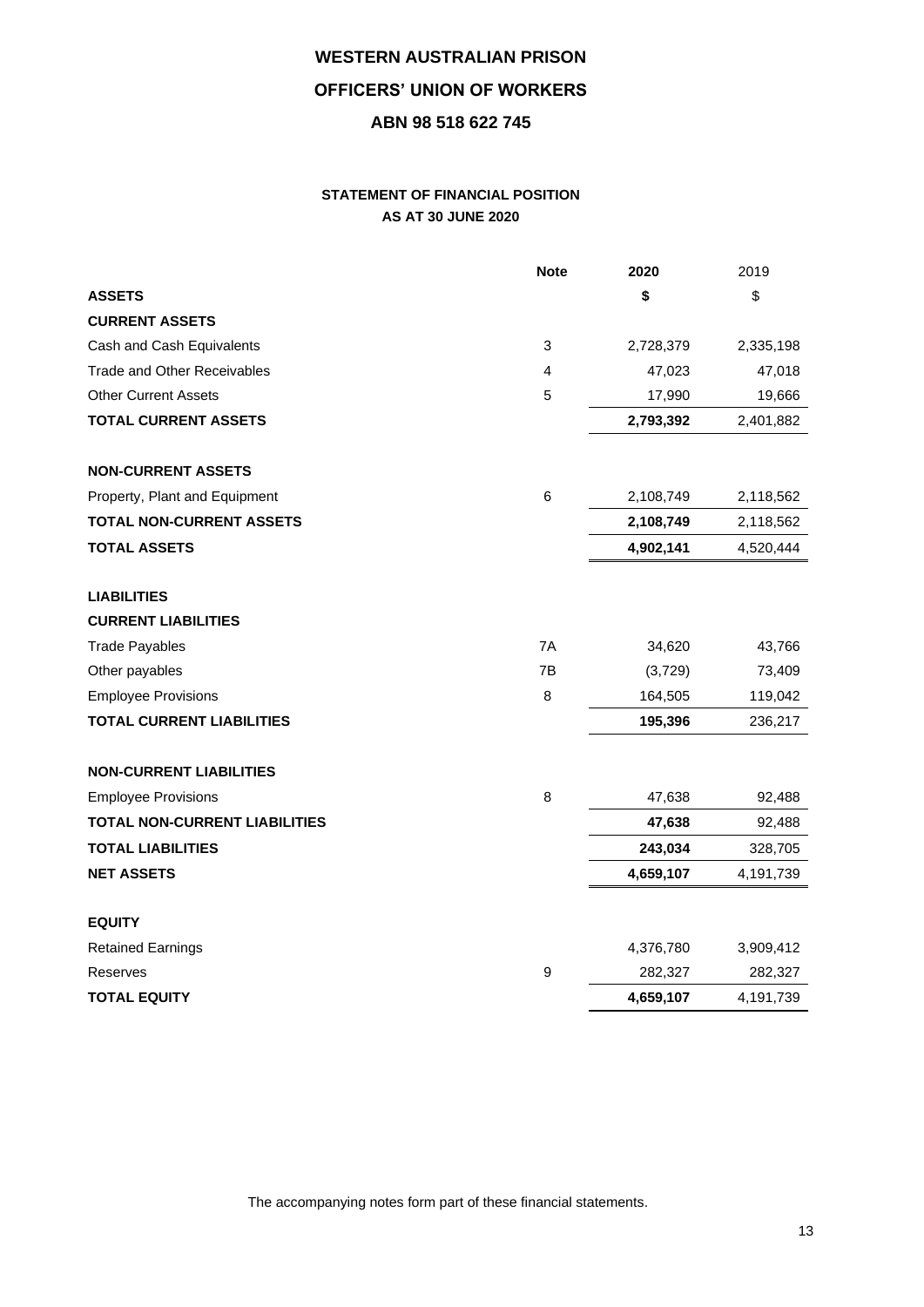# **STATEMENT OF CHANGES OF EQUITY FOR THE YEAR ENDED 30 JUNE 2020**

|                              | <b>Retained</b><br><b>Earnings</b> | <b>Funeral and</b><br><b>Death Benefit</b><br><b>Fund Reserve</b> | <b>Crisis Relief</b><br><b>Fund</b><br><b>Reserve</b> | Other<br><b>Reserves</b> | <b>Total</b> |
|------------------------------|------------------------------------|-------------------------------------------------------------------|-------------------------------------------------------|--------------------------|--------------|
|                              | \$                                 | \$                                                                | \$                                                    | \$                       | \$           |
| Balance at 30 June 2018      | 3,165,075                          | 477,696                                                           |                                                       | 336,080                  | 3,978,851    |
| Transfers to/(from) reserves | 531,449                            | (435, 553)                                                        | 240,184                                               | (336,080)                |              |
| Surplus for the Year         | 212,888                            |                                                                   |                                                       |                          | 212,888      |
| Balance at 30 June 2019      | 3,909,412                          | 42,143                                                            | 240,184                                               |                          | 4,191,739    |
| Surplus for the Year         | 467,368                            |                                                                   |                                                       |                          | 467,368      |
| Balance at 30 June 2020      | 4,376,780                          | 42,143                                                            | 240,184                                               |                          | 4,659,107    |

The accompanying notes form part of these financial statements.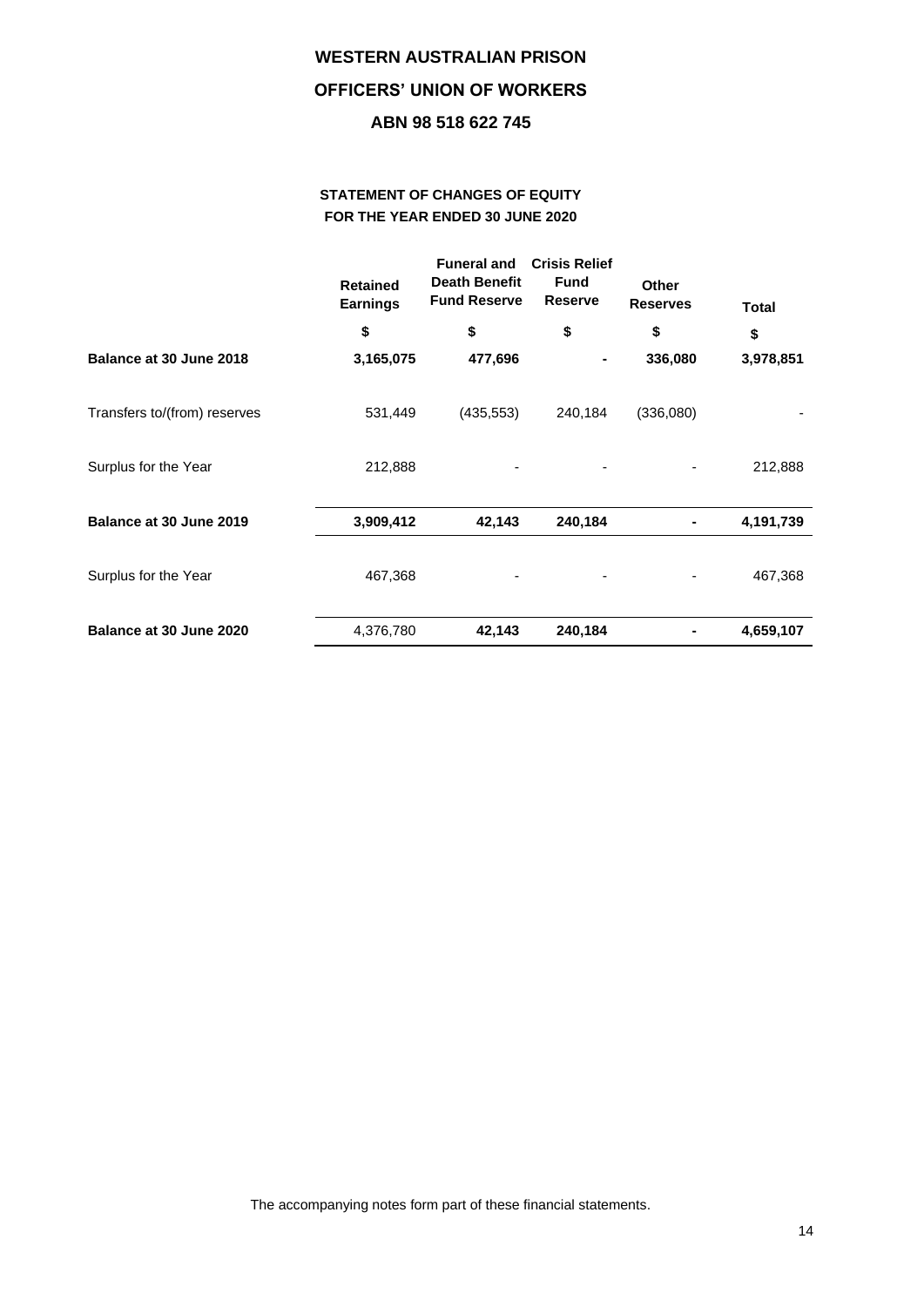# **STATEMENT OF CASH FLOWS FOR THE YEAR ENDED 30 JUNE 2020**

|                                                                                           |    | 2020          | 2019        |
|-------------------------------------------------------------------------------------------|----|---------------|-------------|
|                                                                                           |    | \$            | \$          |
| <b>CASH FLOWS FROM OPERATING ACTIVITIES</b>                                               |    |               |             |
| <b>Receipt from Members</b>                                                               |    | 2,636,148     | 2,306,103   |
| Payments to CPSU-SPSF Group - Western Australian<br>Prison Officers' Union (WAPOU) Branch |    | (44, 989)     | (44, 634)   |
| Payment to Suppliers and Employees                                                        |    | (2, 156, 026) | (2,240,260) |
| <b>Interest Received</b>                                                                  |    | 38,999        | 43,971      |
| Net cash generated from Operating Activities                                              | 3B | 474,132       | 65,180      |
| <b>CASH FLOWS FROM INVESTING ACTIVITIES</b>                                               |    |               |             |
| <b>Purchase of Non-Current Assets</b>                                                     |    | (82, 899)     | (86, 125)   |
| Proceeds on Disposal of Non-Current Assets                                                |    | 1,948         | 40,148      |
| <b>Cash Used in Investing Activities</b>                                                  |    | (80, 951)     | (45, 977)   |
| <b>CASH FLOWS FROM FINANCING ACTIVITIES</b>                                               |    |               |             |
| Cash Used in Financing Activities                                                         |    |               |             |
| Net increase in cash held                                                                 |    | 393,181       | 62,322      |
| Cash and Cash Equivalents at the Beginning of the Year                                    |    | 2,335,198     | 2,315,995   |
| Cash and Cash Equivalents at the End of the Year                                          | 3A | 2,728,379     | 2,335,198   |

The accompanying notes form part of these financial statements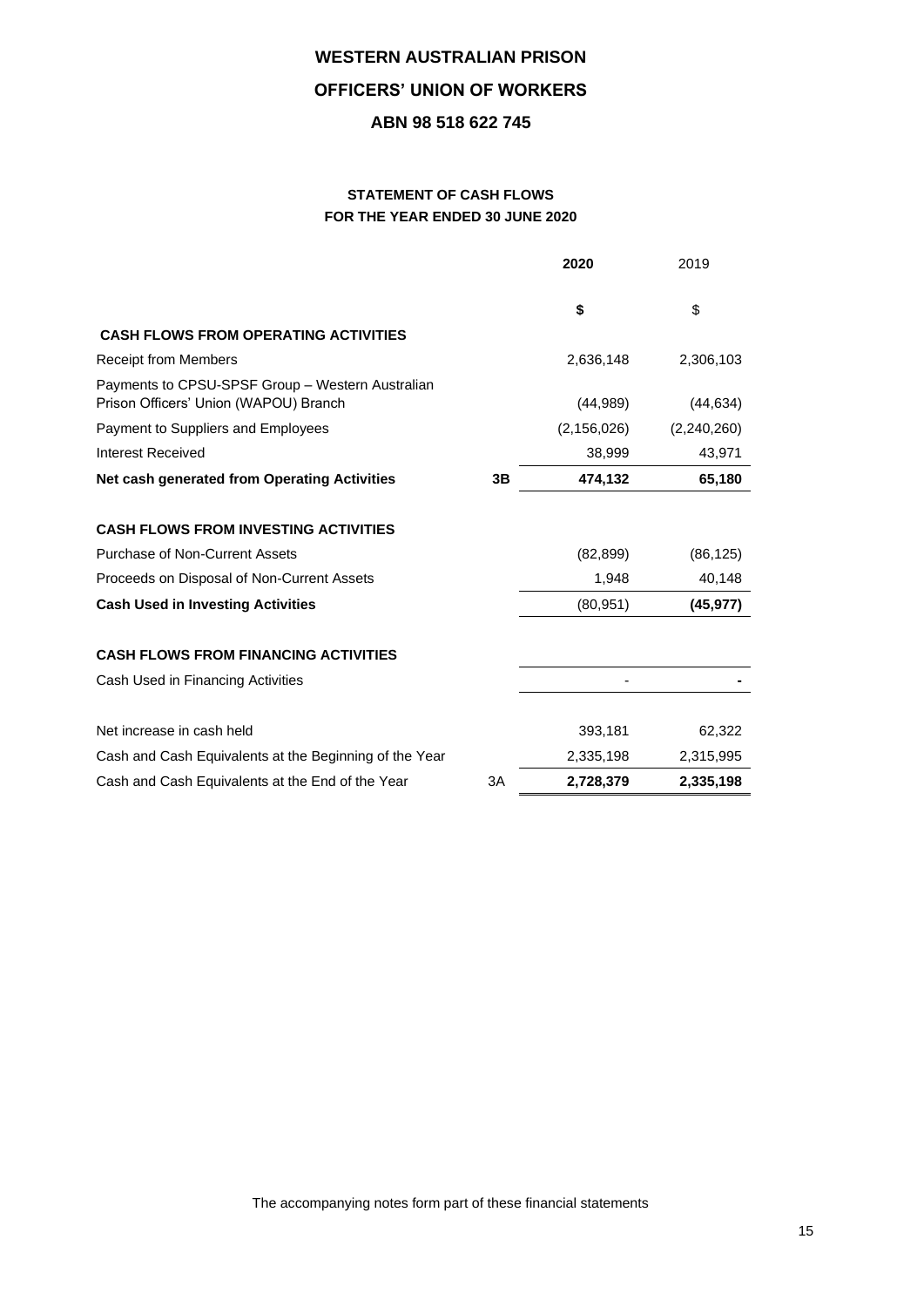## **NOTES TO THE FINANCIAL STATEMENTS FOR THE YEAR ENDED 30 JUNE 2020**

### **Note 1 Summary of significant accounting policies**

### **1.1 Basis of preparation of the financial statements**

The financial statements are special purpose financial statements and have been prepared in accordance with Australian Accounting Standards and Interpretations issued by the Australian Accounting Standards Board ("AASB") that apply for the reporting period, and the *Industrial Regulations Act 1979 (WA)* ("IR Act") and *Industrial Relations Commission Regulations 2005 (WA)* ("IRC Regulations"). For the purpose of preparing the special purpose financial statements, the Union is a not-for-profit entity.

The financial statements have been prepared on an accrual basis and in accordance with the historical cost, except for certain assets and liabilities measured at fair value, as explained in the accounting policies below. Historical cost is generally based on the fair values of the consideration given in exchange for assets. Except where stated, no allowance is made for the effect of changing prices on the results or the financial position. The financial statements are presented in Australian dollars.

### **1.2 Comparative amounts**

When required by Accounting Standards, comparative figures have been adjusted to conform to changes in presentation for the current financial year.

### **1.3 Significant accounting judgements and estimates**

The Committee of Management evaluates estimates and judgements incorporated into the financial statements based on historical knowledge and best available current information. Estimates assumed a reasonable expectation of future events and are based on current trends and economic data, obtained both externally and within the Union.

### **Key estimates**

*Impairment* Nil **Key judgments** *Available-for-sale investments* Nil

#### **1.4 New Australian Accounting Standards**

#### *Adoption of New Australian Accounting Standard requirements*

The accounting policies adopted are consistent with those of the previous financial year except for the following standards and amendments, which have been adopted for the first time this financial year:

- AASB 15 Revenue from Contracts with Customers, which replaces AASB 118 Revenue, and AASB 1058 Income from Not-for-Profit-Entities, which replaces in the income recognition requirements of AASB 1004 Contributions.
- AASB 16 Leases and amending standards, which replaces AASB 117 Leases.
- AASB 2017-6 Amendments to Australian Accounting Standards Prepayment Features with Negative Compensation
- AASB 2017-7 Amendments to Australian Accounting Standards Long-term Interests in Associates and Joint Ventures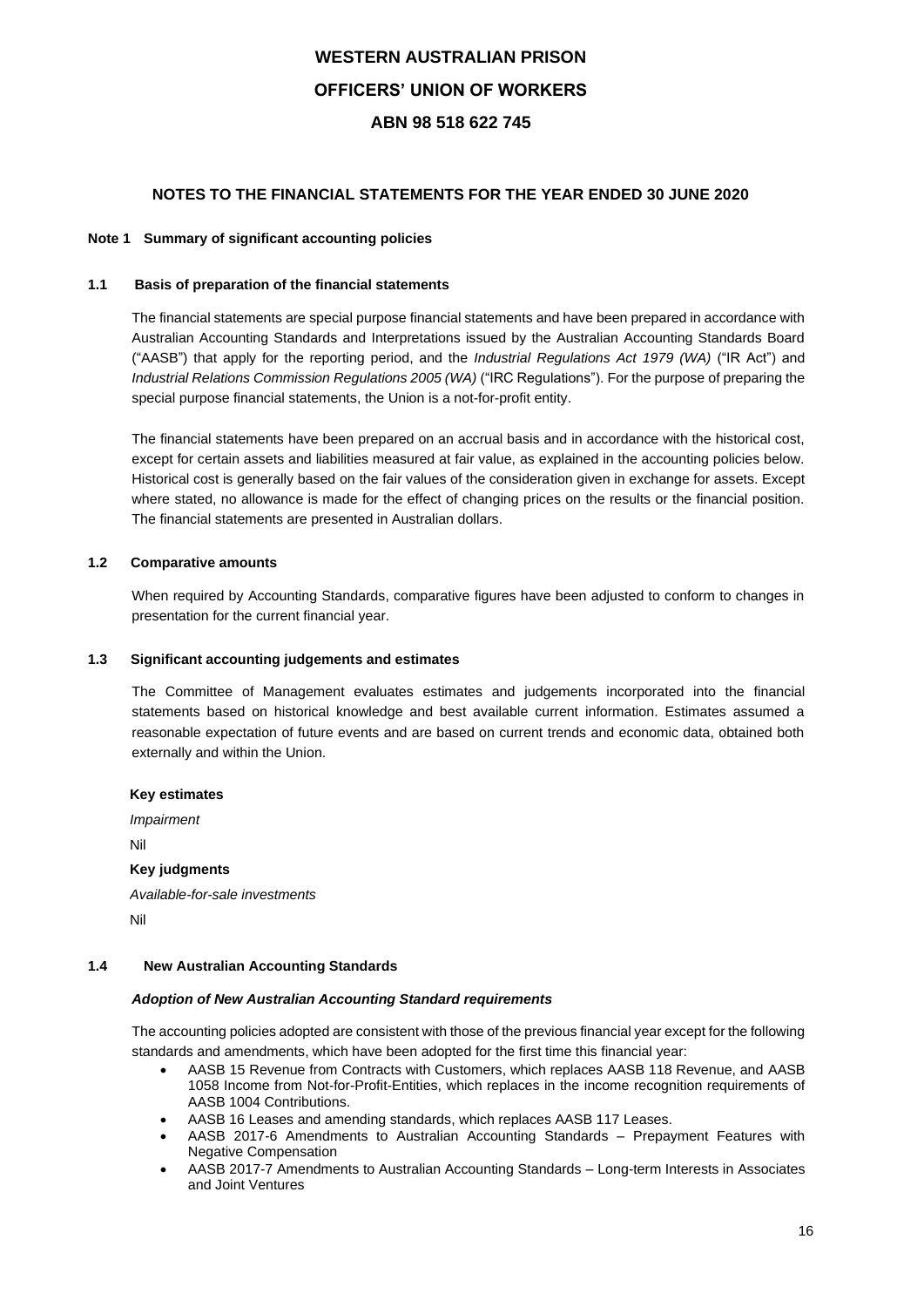### **Note 1 Summary of significant accounting policies (continued)**

#### *Adoption of New Australian Accounting Standard requirements*

• AASB 2018-1 Amendments to Australia Accounting Standards – Annual Improvements 2015-2017 **C**vcle

No accounting standard has been adopted earlier than the application date stated in the standard.

## **Impact on adoption of AASB 15 Revenue from Contracts with Customers (AASB 15) and AASB 1058 Income of Not-for-Profit Entities (AASB 1058)**

AASB 15 Revenue from Contracts with Customers supersedes AASB 111 Construction Contracts, AASB 118 Revenue and related Interpretations and it applies, with limited exceptions, to all revenue arising from contracts with its customers.

AASB 15 establishes a five-step model to account for revenue arising from contracts with customers and requires that revenue be recognised at an amount that reflects the consideration to which an entity expects to be entitled in exchange for transferring goods or services to a customer. AASB 15 also includes implementation guidance to assist not-for-profit entities to determine whether particular transactions, or components thereof, are contracts with customers. If a transaction is outside the scope of AASB 15, the recognition and measurement of income arising from the transaction may instead be specified by another Standard, for example AASB 1058 Income of Not-for-Profit Entities.

AASB 1058 replaces the income recognition requirements in AASB 1004 Contributions that had previously applied to the Union. AASB 1058 provides a more comprehensive model for accounting for income of not-forprofit entities and specifies that:

- the timing of revenue or income recognition will depend on whether a performance obligation is identified or a liability is recognised;
- not-for-profit lessees can elect to recognise assets, including leases provided at significantly less than fair value, at their fair value; and
- all not-for-profit entities can elect to recognise volunteer services at fair value if the fair value of those services can be reliably measured.

The Union adopted AASB 15 and AASB 1058 using the modified retrospective method of adoption, with the date of initial application of 1 July 2019. In accordance with the transition approach, the Union recognised the cumulative effect of applying these new standards as an adjustment to opening retained earnings at the date of initial application, i.e., 1 July 2019. Consequently, the comparative information presented has not been restated and continues to be reported under the previous standards on revenue and income recognition. In addition, the Union has applied the practical expedient and elected to apply these standards retrospectively only to contracts and transactions that were not completed contracts at the date of initial application, i.e., as at 1 July 2019.

The adoption of AASB 15 and AASB 1058 did not have a material impact on the Union's financial statements.

#### **Impact on adoption of AASB 16 Leases**

AASB 16 Leases supersedes AASB 117 Leases, Interpretation 4 Determining whether an Arrangement contains a Lease, Interpretation 115 Operating Leases—Incentives and Interpretation 127 Evaluating the Substance of Transactions Involving the Legal Form of a Lease. The standard sets out the principles for the recognition, measurement, presentation and disclosure of leases and requires lessees to recognise most leases on the balance sheet.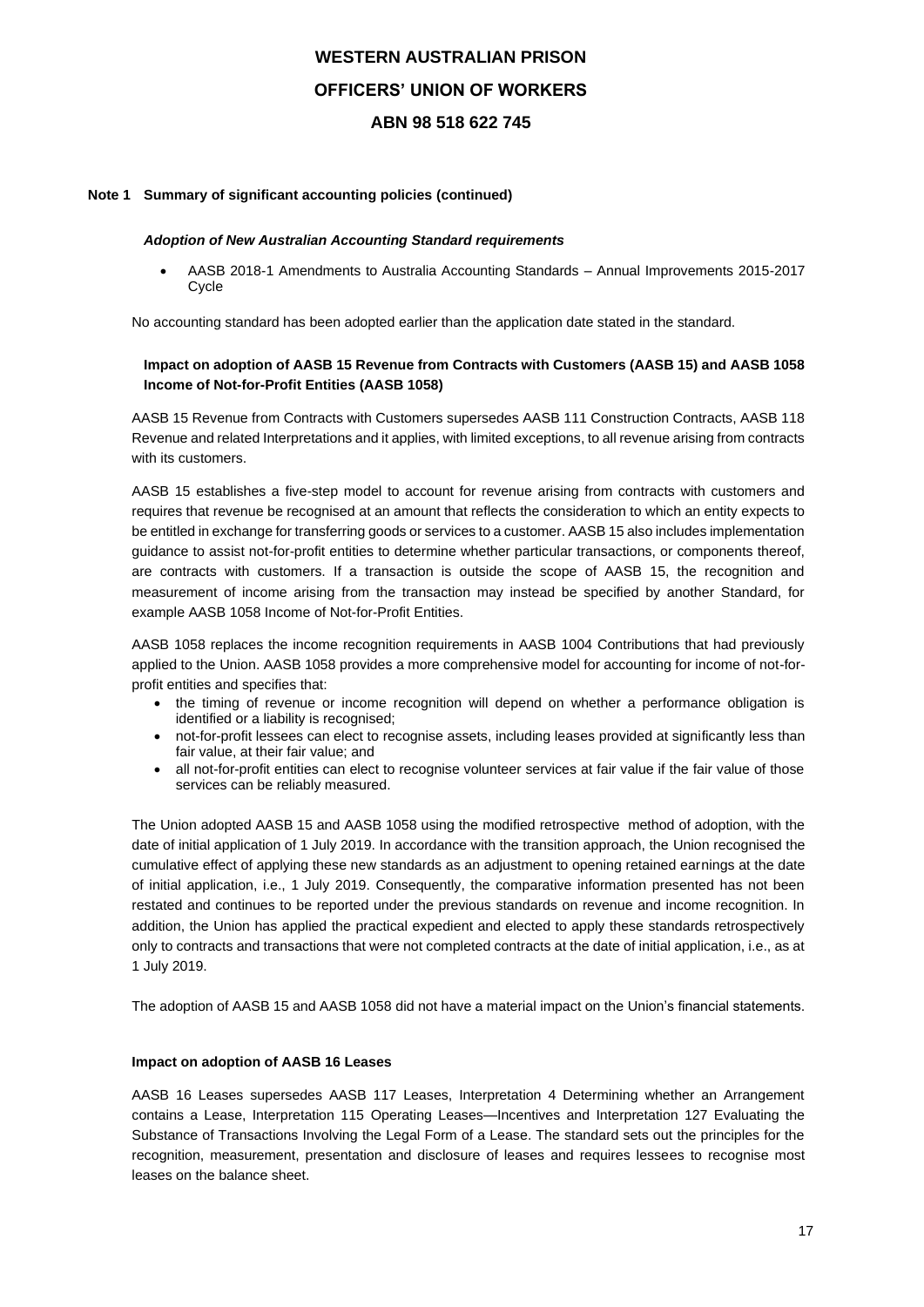### **Note 1 Summary of significant accounting policies (continued)**

### **Impact on adoption of AASB 16 Leases (continued)**

Lessor accounting under AASB 16 is substantially unchanged from AASB 117. Lessors will continue to classify leases as either operating or finance leases using similar principles as in AASB 117. Therefore, AASB 16 does not have an impact for leases where the Union is the lessor.

The Union has adopted AASB 16 using the modified retrospective method of transition, with the date of initial application of 1 July 2019. Under this method, the standard is applied retrospectively with the cumulative effect of initially applying the standard recognised at the date of initial application. The Union elected to use the transition practical expedient to not reassess whether a contract is or contains a lease at 1 July 2019.

Instead, the Union applied the standard only to contracts that were previously identified as leases applying AASB 117 and Interpretation 4 at the date of initial application.

Upon adoption of AASB 16, the Union applied a single recognition and measurement approach for all leases except for short-term leases and leases of low-value assets. Refer to Note 1.9 Leases for the accounting policy beginning 1 July 2019. The standard provides specific transition requirements and practical expedients, which have been applied by the Union.

The Union did not change the initial carrying amounts of recognised assets and liabilities at the date of initial application for leases previously classified as finance leases (i.e., the right-of-use assets and lease liabilities equal the lease assets and liabilities recognised under AASB 117). The requirements of AASB 16 were applied to these leases from 1 July 2019.

The Union recognised right-of-use assets and lease liabilities for those leases previously classified as operating leases, except for short-term leases and leases of low-value assets. The right-of-use assets for most leases were recognised based on the carrying amount as if the standard had always been applied, apart from the use of incremental borrowing rate at the date of initial application. In some leases, the right-of-use assets were recognised based on the amount equal to the lease liabilities, adjusted for any related prepaid and accrued lease payments previously recognised. Lease liabilities were recognised based on the present value of the remaining lease payments, discounted using the incremental borrowing rate at the date of initial application.

The Union also applied the available practical expedients wherein it:

- Used a single discount rate to a portfolio of leases with reasonably similar characteristics
- Relied on its assessment of whether leases are onerous immediately before the date of initial application
- Applied the short-term leases exemptions to leases with lease term that ends within 12 months of the date of initial application
- Excluded the initial direct costs from the measurement of the right-of-use asset at the date of initial application
- Used hindsight in determining the lease term where the contract contained options to extend or terminate the lease

The Union is not required to make any adjustments on transition to AASB 16 where it is a lessor.

#### *Future Australian Accounting Standards Requirements*

The Union has assessed the new and amended pronouncements applicable to future reporting periods and has determined that their effect on the Union is NIL.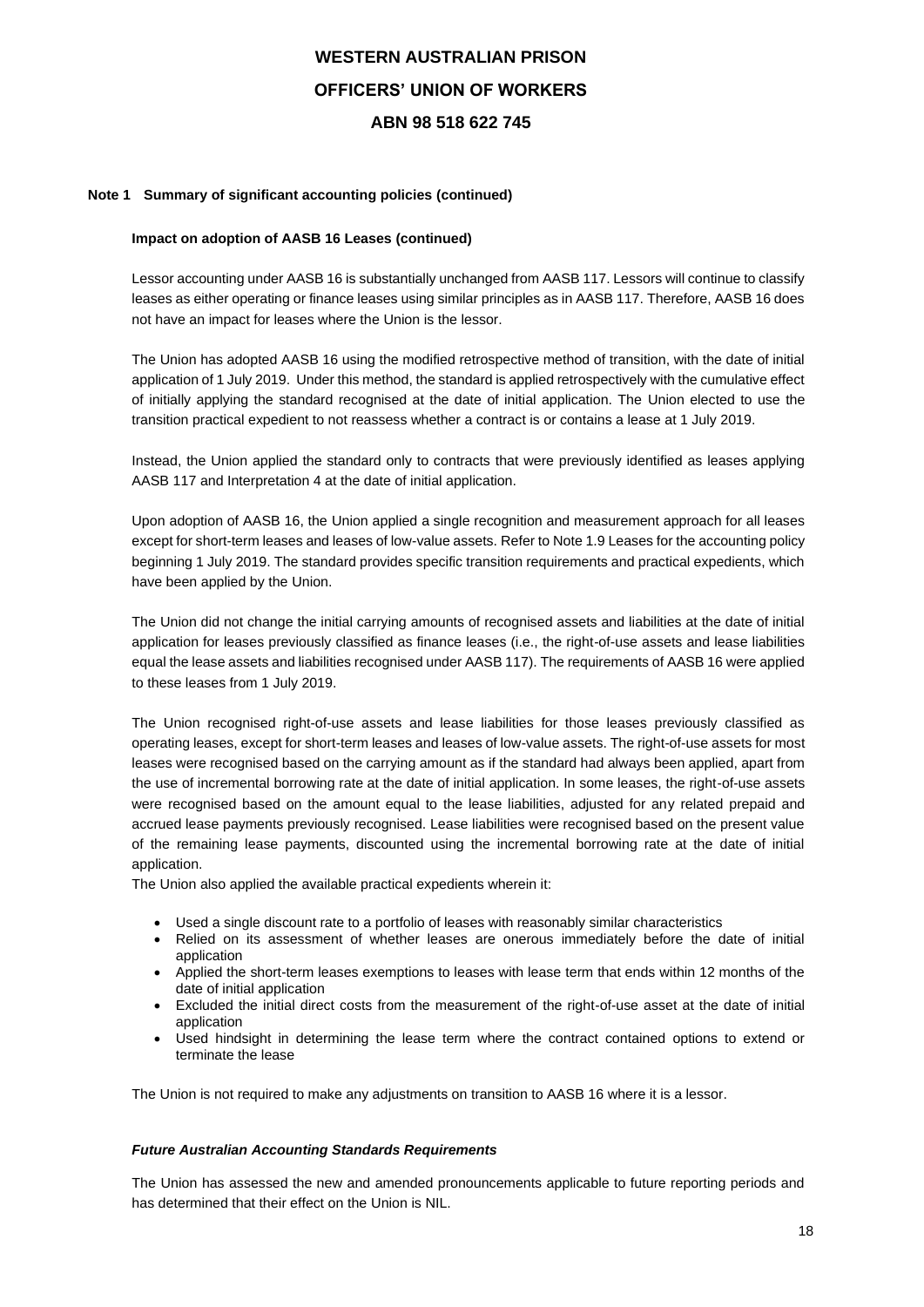### **Note 1 Summary of significant accounting policies (continued)**

#### **1.5 Basis of consolidation**

The financial statements have not been consolidated.

**1.6 Investment in associates and joint arrangements**

The Union does not have any investment in associates and joint ventures.

#### **1.7 Business combinations**

The Union does not have any business combinations to account for.

#### **1.8 Acquisition of assets and/or liabilities that do not constitute a business combination**

No merger has taken place.

### **1.9 Revenue**

The Union enters into various arrangements where it received consideration from another party. These arrangements include consideration in the form of membership subscriptions, capitation fees, levies, grants, and donations.

The timing of recognition of these amounts as either revenue or income depends on the rights and obligations in those arrangements.

#### **Revenue from contracts with customers**

Where the Union has a contract with a customer, the Union recognises revenue when or as it transfers control of goods or services to the customer. The Union accounts for an arrangement as a contract with a customer if the following criteria are met:

- the arrangement is enforceable; and
- the arrangement contains promises (that are also known as performance obligations) to transfer goods or services to the customer (or to other parties on behalf of the customer) that are sufficiently specific so that it can be determined when the performance obligation has been satisfied.

#### **Membership subscriptions**

For membership subscription arrangements that meet the criteria to be contracts with customers, revenue is recognised when the promised goods or services transfer to the customer as a member of the Union.

If there is only one distinct membership service promised in the arrangement, the Union recognises revenue as the membership service is provided, which is typically based on the passage of time over the subscription period to reflect the Union's promise to stand ready to provide assistance and support to the member as required.

If there is more than one distinct good or service promised in the membership subscription, the Union allocates the transaction price to each performance obligation based on the relative standalone selling prices of each promised good or service. In performing this allocation, standalone selling prices are estimated if there is no observable evidence of the price that the Union charges for that good or service in a standalone sale. When a performance obligation is satisfied, which is either when the customer obtains control of the good (for example, books or clothing) or as the service transfers to the customer (for example, member services or training course), the Union recognises revenue at the amount of the transaction price that was allocated to that performance obligation.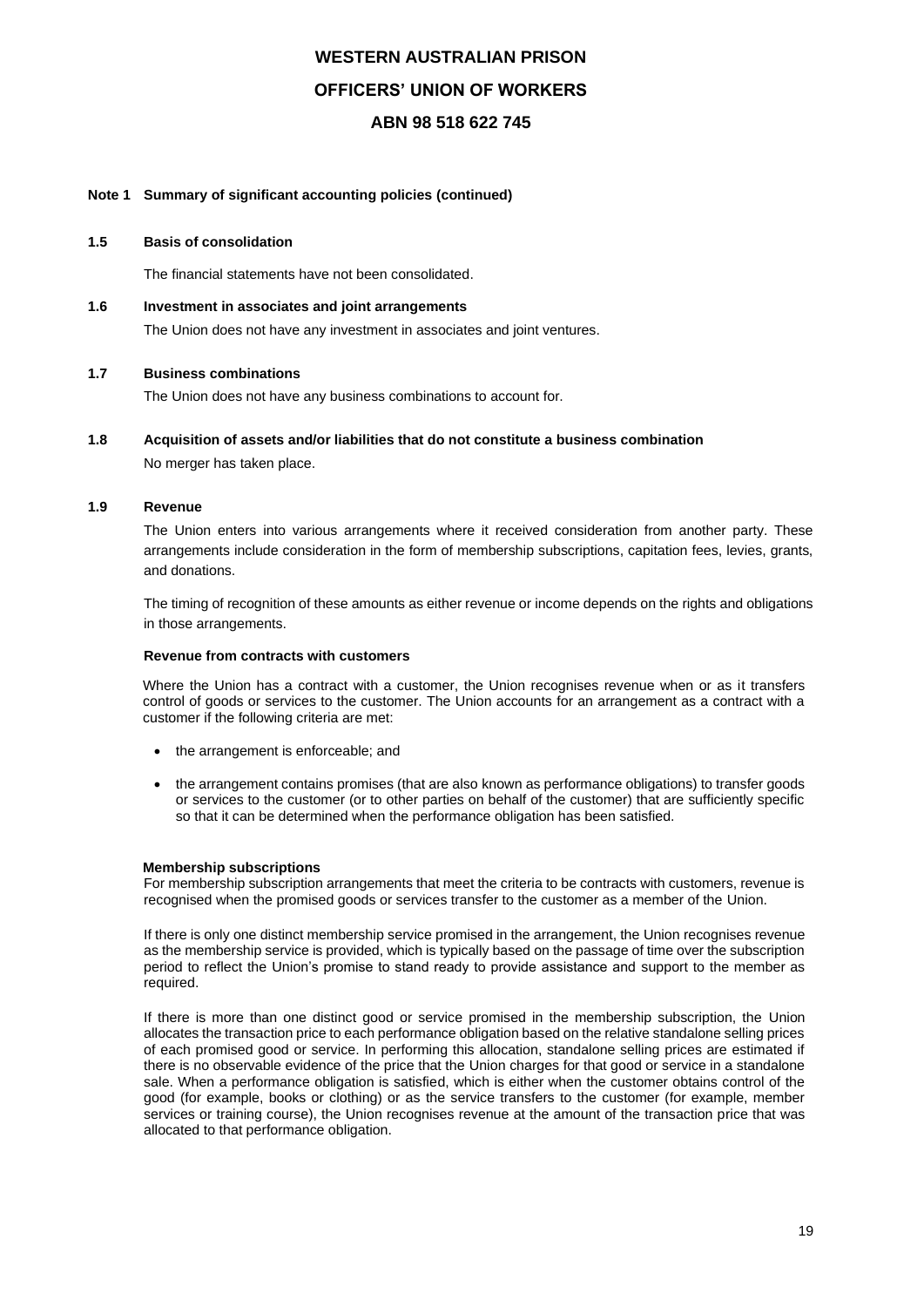### **Note 1 Summary of significant accounting policies (continued)**

#### **Membership subscriptions (continued)**

For member subscriptions paid annually in advance, the Union has elected to apply the practical expedient to not adjust the transaction price for the effects of a significant financing component because the period from when the customer pays and the good or services will transfer to the customer will be one year or less.

When a member subsequently purchases additional goods or services from the Union at their standalone selling price, the Union accounts for those sales as a separate contract with a customer.

#### **Capitation fees**

Where the Union's arrangement with a branch or another reporting unit meets the criteria to be a contract with a customer, the Union recognises the capitation fees promised under that arrangement when or as it transfers the funds.

In circumstances where the criteria for a contract with a customer are not met, the Union will recognise capitation fees as income upon receipt (as specified in the income recognition policy below).

### **Levies**

Levies paid by a member (or other party) in an arrangement that meets the criteria to be a contract with a customer is recognised as revenue when or as the Union transfers the funds.

In circumstances where the criteria for a contract with a customer are not met, the Union will recognise levies as income upon receipt (as specified in the income recognition policy below).

#### **Income of the Union as a Not-for-Profit Entity**

Consideration is received by the Union to enable the entity to further its objectives. The Union recognises each of these amounts of consideration as income when the consideration is received (which is when the Union obtains control of the cash) because, based on the rights and obligations in each arrangement:

- the arrangements do not meet the criteria to be contracts with customers because either the arrangement is unenforceable or lacks sufficiently specific promises to transfer goods or services to the customer; and
- the Union's recognition of the cash contribution does not give to any related liabilities.

Cash consideration received by the Union will be recognised as income upon receipt.

#### **Volunteer services**

In circumstances where the fair value of the volunteer services can be measured reliably, the Union recognises the fair value of volunteer services received as income together with a corresponding expense where the economic benefits of the volunteer services are consumed as the services are acquired. Where the volunteer services will contribute to the development of an asset, the fair value is included in the carrying amount of that asset.

#### **Income recognised from transfers**

Where, as part of an enforceable agreement, the Union receives consideration to acquire or construct a nonfinancial asset such as property, plant and equipment to an identified specification and for the Union's own use, a liability is recognised for the obligation to acquire or construct the asset. Income is recognised as the obligation to acquire or construct the asset is satisfied, which is typically over time. The asset that is being acquired or constructed is recognised in accordance with the policy on property, plant and equipment.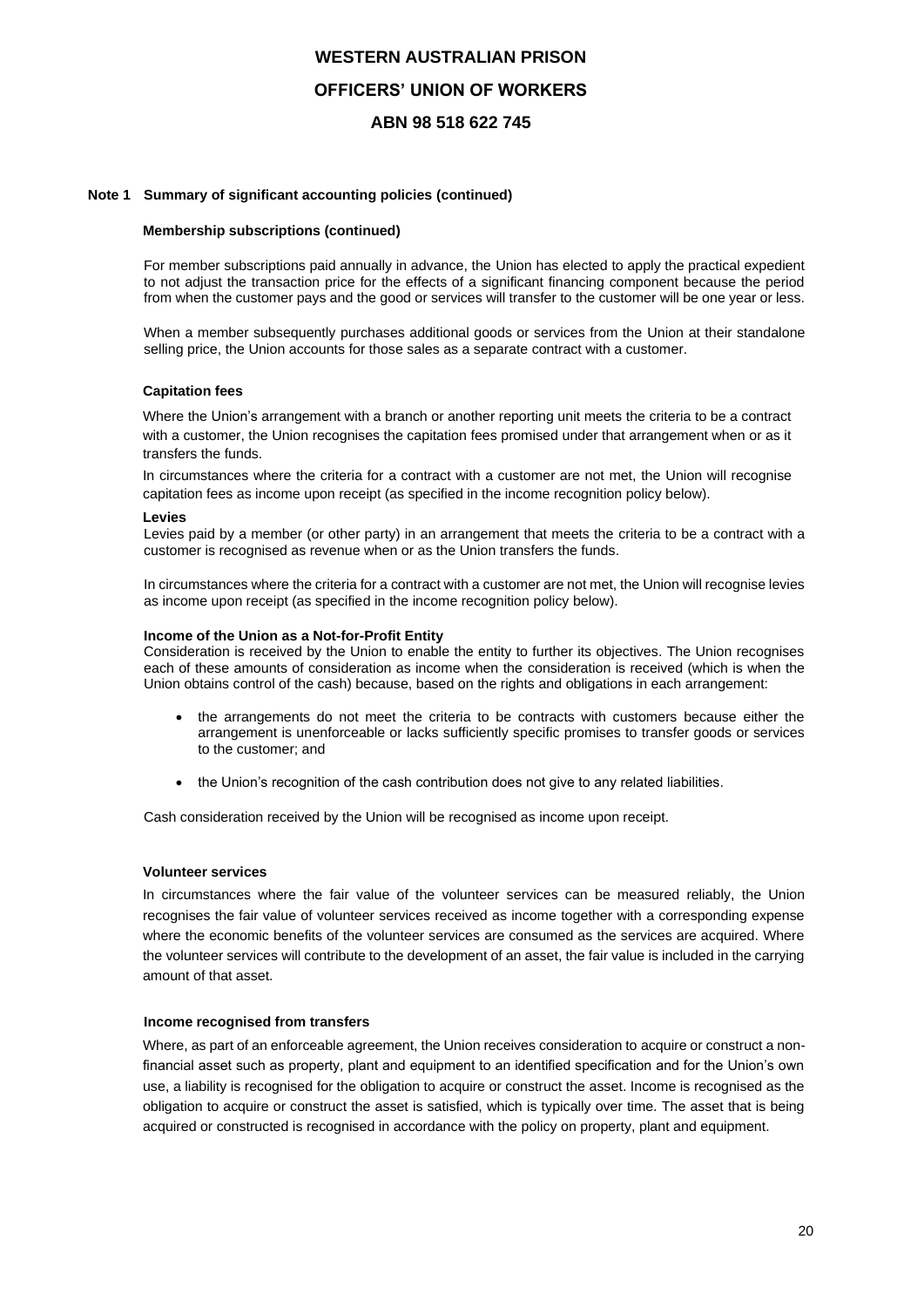### **Note 1 Summary of significant accounting policies (continued)**

#### **Gains from sale of assets**

An item of property, plant and equipment is derecognised upon disposal (which is at the date the recipient obtains control) or when no future economic benefits are expected from its use or disposal. Any gain or loss arising on derecognition of the asset (calculated as the difference between the net disposal proceeds and the carrying amount of the asset) is included in the statement of profit or loss when the asset is derecognised.

### **Interest income**

Interest revenue is recognised on an accrual basis using the effective interest method.

### **Rental income**

Leases in which the Union as a lessor, does not transfer substantially all the risks and rewards incidental to ownership of an asset are classified as operating leases. Rental income arising is accounted for on a straightline basis over the relevant lease term. Initial direct costs incurred in negotiating and arranging an operating lease are added to the carrying amount of the leased asset and recognised over the lease term on the same basis as rental income. Contingent rents are recognised as revenue in the period in which they are earned.

### **1.10 Government grants**

Government grants are not recognised until there is reasonable assurance that the Union will comply with the conditions attaching to them and that the grants will be received.

Government grants are recognised in profit or loss on a systematic basis over the periods in which the Union recognises as expenses the related costs for which the grants are intended to compensate. Specifically, government grants whose primary condition is that the Union should purchase, construct otherwise acquire non-current assets are recognised as deferred revenue in the statement of financial position and transferred to profit or loss on a systematic and rational basis over the useful lives of the related assets.

Government grants that are receivable as compensation for expenses or losses already incurred or for the purpose of giving immediate financial support to the Union with no future related costs are recognised in profit or loss in the period in which they become receivable.

## **1.11 Employee benefits**

A liability is recognised for benefits accruing to employees in respect of wages and salaries, annual leave, long service leave and termination benefits when it is probable that settlement will be required and they are capable of being measured reliably.

Liabilities for short-term employee benefits (as defined in AASB 119 *Employee Benefits*) and termination benefits which are expected to be settled within twelve months of the end of reporting period are measured at their nominal amounts. The nominal amount is calculated with regard to the rates expected to be paid on settlement of the liability.

Other long-term employee benefits which are expected to be settled beyond twelve months are measured as the present value of the estimated future cash outflows to be made by the Union in respect of services provided by employees up to reporting date.

Payments to defined contribution retirement benefit plans are recognised as an expense when employees have rendered service entitling them to the contributions.

Provision is made for separation and redundancy benefit payments. The Union recognises a provision for termination as part of a broader restructuring when it has developed a detailed formal plan for the terminations and has informed those employees affected that it will carry out the terminations. A provision for voluntary termination is recognised when the employee has accepted the offer of termination.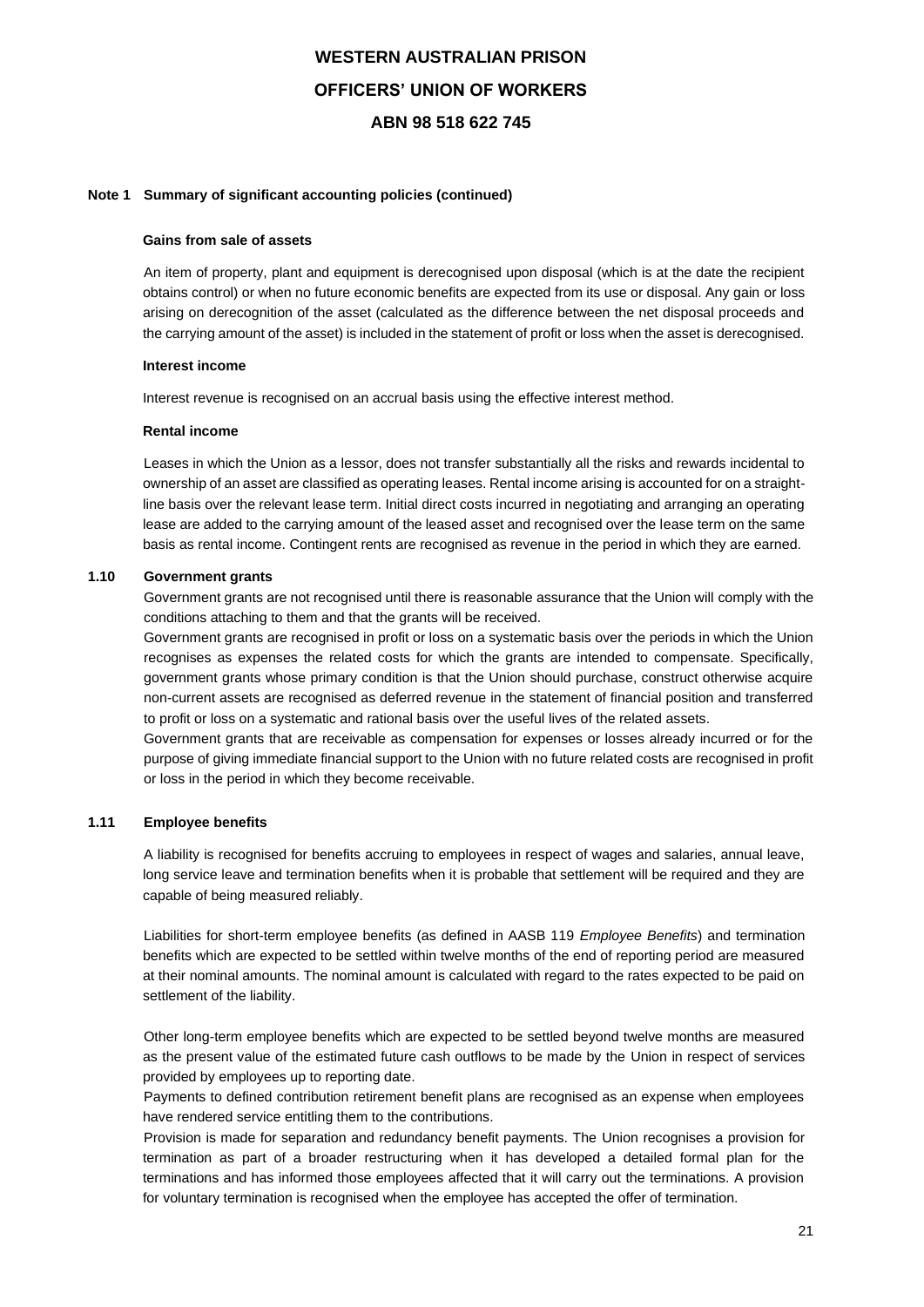### **Note 1 Summary of significant accounting policies (continued)**

### **1.12 Leases**

The Union assesses at contract inception whether a contract is, or contains, a lease. That is, if the contract conveys the right to control the use of an identified asset for a period of time in exchange for consideration.

#### **Union as a lessee**

The Union applies a single recognition and measurement approach for all leases, except for short-term leases and leases of low-value assets. The Union recognises lease liabilities to make lease payments and right-of-use assets representing the right to use the underlying assets.

#### **Right-of-use assets**

The Union recognises right-of-use assets at the commencement date of the lease (i.e., the date the underlying asset is available for use). Right-of-use assets are measured at cost, less any accumulated depreciation and impairment losses, and adjusted for any remeasurement of lease liabilities. The cost of right-of-use assets includes the amount of lease liabilities recognised, initial direct costs incurred, and lease payments made at or before the commencement date less any lease incentives received. Right-of-use assets are amortised on a straight-line basis over the shorter of the lease term and the estimated useful lives of the assets.

If ownership of the leased asset transfers to the Union at the end of the lease term or the cost reflects the exercise of a purchase option, depreciation is calculated using the estimated useful life of the asset. The right-of-use assets are also subject to impairment.

#### **Lease liabilities**

At the commencement date of the lease, the Union recognises lease liabilities measured at the present value of lease payments to be made over the lease term. The lease payments include fixed payments (including in-substance fixed payments) less any lease incentives receivable, variable lease payments that depend on an index or a rate, and amounts expected to be paid under residual value guarantees. The lease payments also include the exercise price of a purchase option reasonably certain to be exercised by the Union and payments of penalties for terminating the lease, if the lease term reflects the Union exercising the option to terminate. Variable lease payments that do not depend on an index or a rate are recognised as expenses (unless they are incurred to produce inventories) in the period in which the event or condition that triggers the payment occurs.

In calculating the present value of lease payments, the Union uses the [implicit the interest rate or incremental borrowing rate if the implicit lease rate is not readily determinable, Union to use as applicable]. After the commencement date, the amount of lease liabilities is increased to reflect the accretion of interest and reduced for the lease payments made. In addition, the carrying amount of lease liabilities is remeasured if there is a modification, a change in the lease term, a change in the lease payments (e.g., changes to future payments resulting from a change in an index or rate used to determine such lease payments) or a change in the assessment of an option to purchase the underlying asset.

#### **Peppercorn or below market leases**

The Union has elected to recognise the fair value of the leased property at inception of the lease. The difference between the fair value of the leased asset and the lease liability measured at the present value of the 'peppercorn' lease rental, is recognised as income.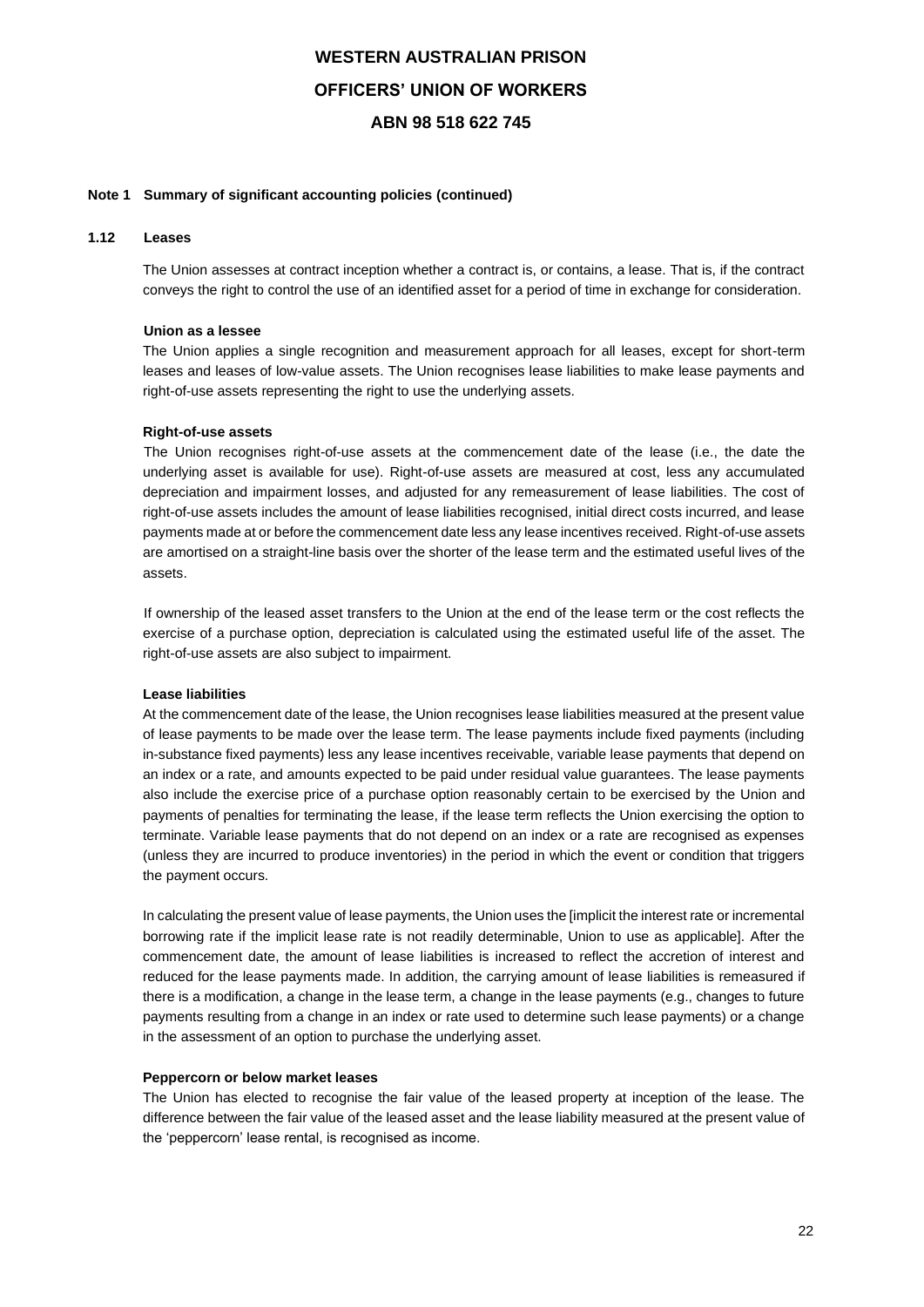### **Note 1 Summary of significant accounting policies (continued)**

### **Short-term leases and leases of low-value assets**

The Union's short-term leases are those that have a lease term of 12 months or less from the commencement. It also applies the lease of low-value assets recognition exemption to leases that are below \$7,000. Lease payments on short-term leases and leases of low-value assets are recognised as expense on a straight-line basis over the lease term.

### **1.13 Borrowing costs**

All borrowing costs are recognised in profit and loss in the period in which they are incurred.

### **1.14 Cash and cash equivalents**

Cash is recognised at its nominal amount. Cash and cash equivalents includes cash on hand, deposits held at call with bank, other short-term highly liquid investments with original maturity of 3 months or less that are readily convertible to known amounts of cash and subject to insignificant risk of changes in value and bank overdrafts. Bank overdrafts are shown within short-term borrowings in current liabilities on the consolidated statement of financial position.

### **1.15 Financial instruments**

Financial assets and financial liabilities are recognised when the entity becomes a party to the contractual provisions of the instrument.

Financial assets and financial liabilities are initially measured at fair value. Transaction costs that are directly attributable to the acquisition or issue of financial assets and financial liabilities (other than financial assets and financial liabilities at fair value through profit or loss) are added to or deducted from the fair value of the financial assets or financial liabilities, as appropriate, on initial recognition. Transaction costs directly attributable to the acquisition of financial assets or financial liabilities at fair value through profit or loss are recognised immediately in profit or loss.

## **1.16 Financial assets**

Financial assets are classified into the following specified categories: financial assets at fair value through profit or loss, held-to-maturity investments, available-for-sale financial assets and loans and receivables. The classification depends on the nature and purpose of the financial assets and is determined at the time of initial recognition. All regular way purchases or sales of financial assets are recognised and derecognised upon trade date basis. Regular way purchases or sales are purchases or sales of financial assets that require delivery of assets within the time frame established by regulation or convention in the marketplace.

### *Fair value through profit or loss*

Financial assets are classified into the following specified categories: financial assets at fair value through profit or loss, held-to-maturity investments, available-for-sale financial assets and loans and receivables. The classification depends on the nature and purpose of the financial assets and is determined at the time of initial recognition. All regular way purchases or sales of financial assets are recognised and derecognised upon trade date basis. Regular way purchases or sales are purchases or sales of financial assets that require delivery of assets within the time frame established by regulation or convention in the marketplace.

#### *(i) Fair value through profit or loss*

Financial assets are classified as at fair value through profit or loss when the financial asset is either held for trading or it is designated as at fair value through profit or loss.

A financial asset is classified as held for trading if:

it has been acquired principally for the purpose of selling it in the near term; or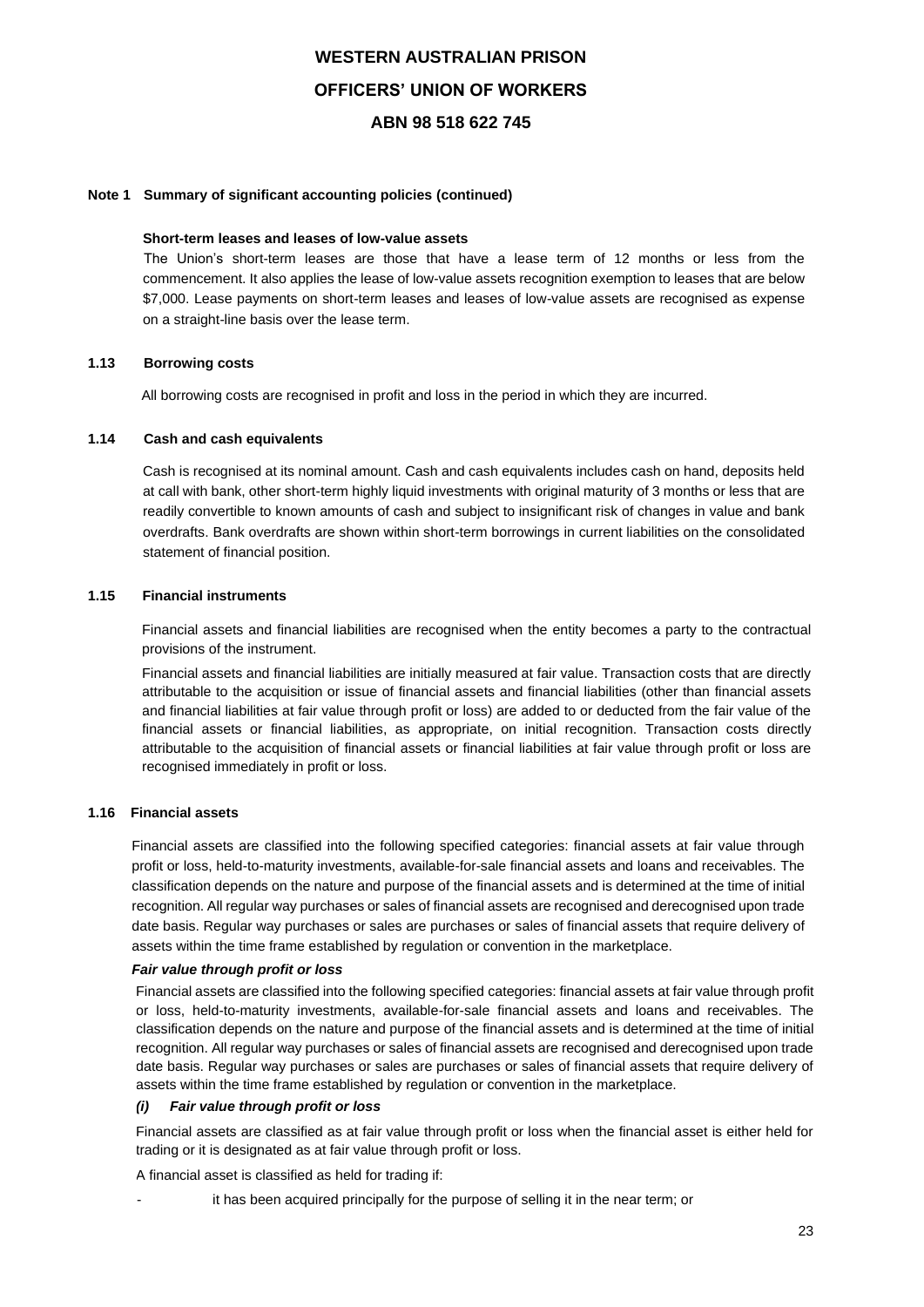### **Note 1 Summary of significant accounting policies (continued)**

### **Financial assets (continued)**

- on initial recognition it is part of a portfolio of identified financial instruments that the Union manages together and has a recent actual pattern of short-term profit-taking; or
- it is a derivative that is not designated and effective as a hedging instrument.

A financial asset other than a financial asset held for trading may be designated as at fair value through profit or loss upon initial recognition if:

- such designation eliminates or significantly reduces a measurement or recognition inconsistency that would otherwise arise; or
- the financial asset forms part of a group of financial assets or financial liabilities or both, which is managed and its performance is evaluated on a fair value basis, in accordance with the Union documented risk management or investment strategy, and information about the grouping is provided internally on that basis; or
- it forms part of a contract containing one or more embedded derivatives, and AASB 139 'Financial Instruments: Recognition and Measurement' permits the entire combined contract (asset or liability) to be designated as at fair value through profit or loss.

Financial assets at fair value through profit or loss are stated at fair value, with any gains or losses arising on remeasurement recognised in profit or loss. The net gain or loss recognised in profit or loss incorporates any dividend or interest earned on the financial asset and is included in the 'other gains and losses' line item in the statement of comprehensive income.

#### (ii) *Held-to-maturity investments*

Financial assets with fixed or determinable payments and fixed maturity dates that the Union has the positive intent and ability to hold to maturity are classified as held-to-maturity investments. Held-to-maturity investments are measured at amortised cost using the effective interest method less any impairment.

### (iii) *Available-for-sale*

The Union is aware of the accounting policies and standards that are required in the circumstances where listed shares and listed redeemable notes are held as investments by the Union but no such shares or notes are held by the Union.

### (iv) *Loan and receivables*

Trade receivables, loans and other receivables that have fixed or determinable payments that are not quoted in an active market are classified as 'loans and receivables'. Loans and receivables are measured at amortised cost using the effective interest method less impairment. Interest is recognised by applying the effective interest rate, except for short-term receivables when the recognition of interest would be immaterial.

### (v) *Effective interest method*

The effective interest method is a method of calculating the amortised cost of a debt instrument and of allocating interest income over the relevant period. The effective interest rate is the rate that exactly discounts estimated future cash receipts through the expected life of the financial asset, or, when appropriate, a shorter period, to the net carrying amount on initial recognition.

Income is recognised on an effective interest rate basis except for debt instruments other than those financial assets that are recognised at fair value through profit or loss.

### (vi) *Impairment of financial assets*

Financial assets, other than those at fair value through profit or loss, are assessed for impairment at the end of each reporting period. Financial assets are considered to be impaired when there is objective evidence that, as a result of one or more events that occurred after the initial recognition of the financial asset, the estimated future cash flows of the investment have been affected.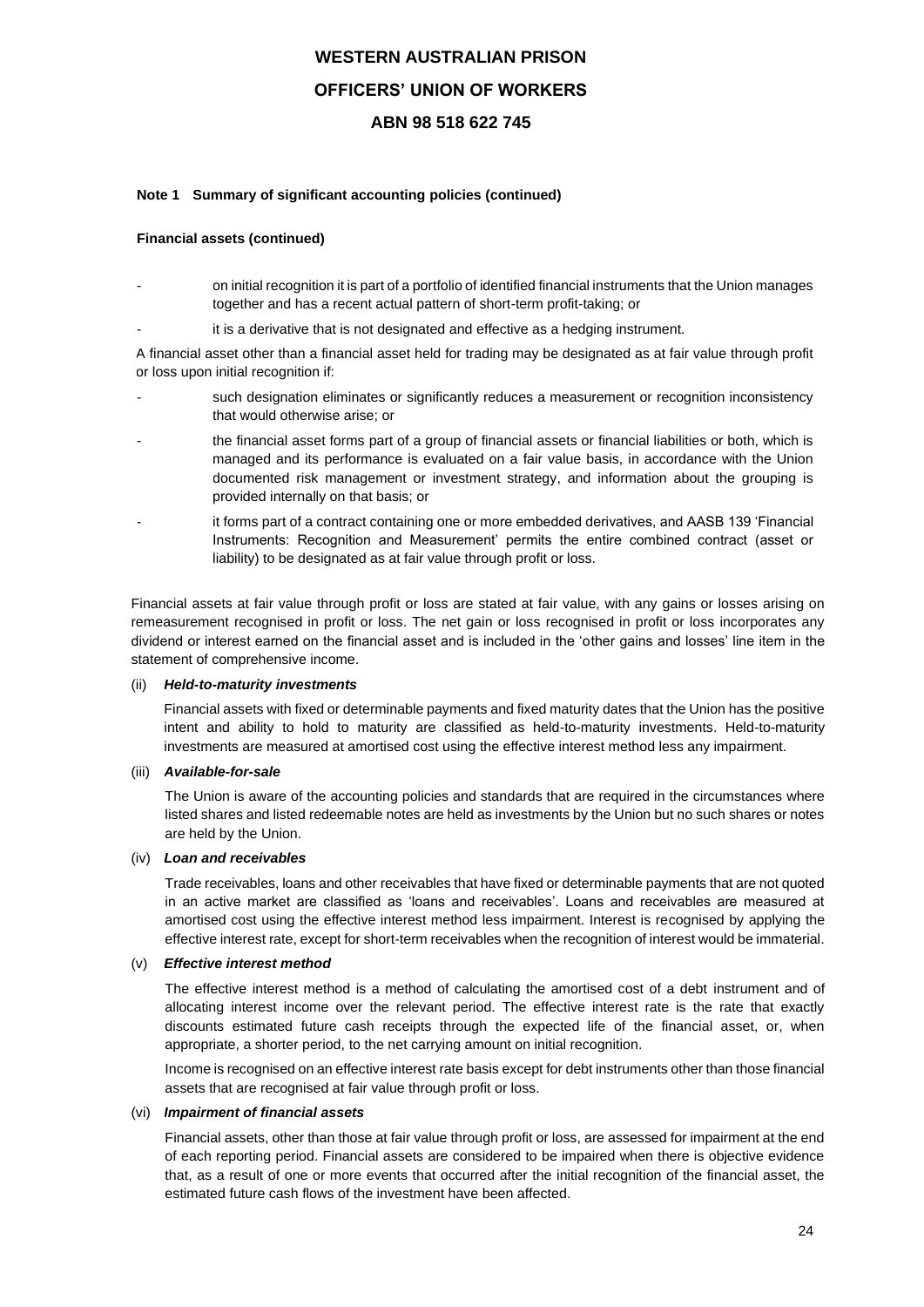### **Note 1 Summary of significant accounting policies (continued)**

### **Financial assets (continued)**

For certain categories of financial asset, such as trade receivables, assets that are assessed not to be impaired individually are, in addition, assessed for impairment on a collective basis. Objective evidence of impairment for a portfolio of receivables could include the Union past experience of collecting payments, an increase in the number of delayed payments in the portfolio past the average credit period of 60 days, as well as observable changes in national or local economic conditions that correlate with default on receivables.

For financial assets carried at amortised cost, the amount of the impairment loss recognised is the difference between the asset's carrying amount and the present value of estimated future cash flows, discounted at the financial asset's original effective interest rate.

For financial assets carried at cost, the amount of the impairment loss is measured as the difference between the asset's carrying amount and the present value of the estimated future cash flows discounted at the current market rate of return for a similar financial asset. Such impairment loss will not be reversed in subsequent periods.

The carrying amount of the financial asset is reduced by the impairment loss directly for all financial assets with the exception of trade receivables, where the carrying amount is reduced through the use of an allowance account. When a trade receivable is considered uncollectible, it is written off against the allowance account. Subsequent recoveries of amounts previously written off are credited against the allowance account. Changes in the carrying amount of the allowance account are recognised in profit or loss.

When an available-for-sale financial asset is considered to be impaired, cumulative gains or losses previously recognised in other comprehensive income are reclassified to profit or loss in the period.

For financial assets measured at amortised cost, if, in a subsequent period, the amount of the impairment loss decreases and the decrease can be related objectively to an event occurring after the impairment was recognised, the previously recognised impairment loss is reversed through profit or loss to the extent that the carrying amount of the investment at the date the impairment is reversed does not exceed what the amortised cost would have been had the impairment not been recognised.

In respect of available-for-sale equity securities, impairment losses previously recognised in profit or loss are not reversed through profit or loss. Any increase in fair value subsequent to an impairment loss is recognised in other comprehensive income and accumulated under the heading of investments revaluation reserve. In respect of available-for-sale debt securities, impairment losses are subsequently reversed through profit or loss if an increase in the fair value of the investment can be objectively related to an event occurring after the recognition of the impairment loss.

#### (vii) *Derecognition of financial assets*

The Union derecognises a financial asset only when the contractual rights to the cash flows from the asset expire, or when it transfers the financial asset and substantially all the risks and rewards of ownership of the asset to another entity. The difference between the asset's carrying amount and the sum of the consideration received and receivable and the cumulative gain or loss that had been recognised in other comprehensive income and accumulated in equity is recognised in profit or loss.

### **1.17 Financial Liabilities**

Financial liabilities are classified as either financial liabilities 'at fair value through profit or loss' or other financial liabilities. Financial liabilities are recognised and derecognised upon 'trade date'.

#### **(i)** *Fair value through profit or loss*

Financial liabilities are classified as at fair value through profit or loss when the financial liability is either held for trading or it is designated as at fair value through profit or loss.

A financial liability is classified as held for trading if:

it has been acquired principally for the purpose of repurchasing it in the near term; or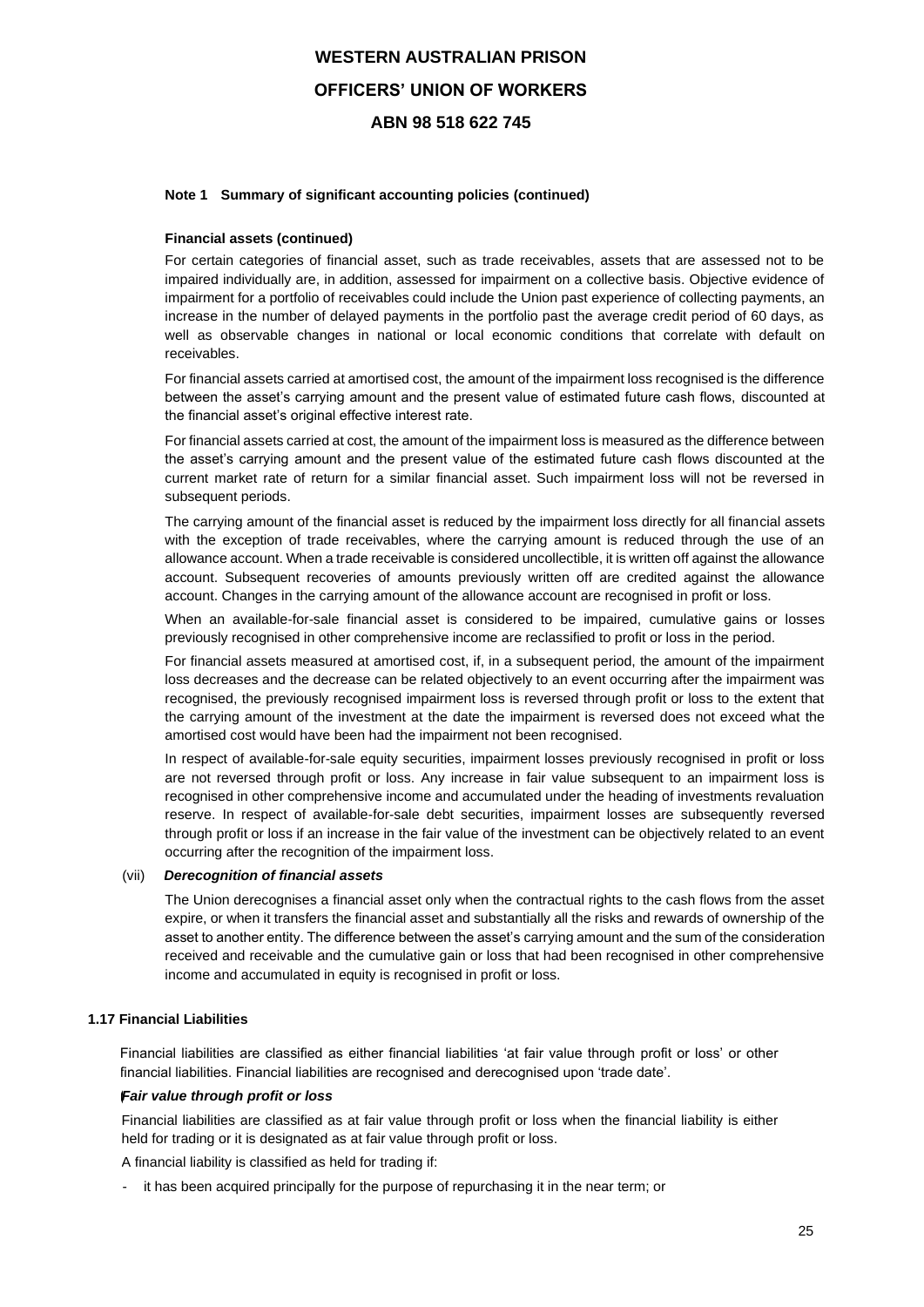### **Note 1 Summary of significant accounting policies (continued)**

### **Financial liabilities (continued)**

- on initial recognition it is part of a portfolio of identified financial instruments that the reporting unit manages together and has a recent actual pattern of short-term profit-taking; or
- it is a derivative that is not designated and effective as a hedging instrument.

A financial liability other than a financial liability held for trading may be designated as at fair value through profit or loss upon initial recognition if:

- such designation eliminates or significantly reduces a measurement or recognition inconsistency that would otherwise arise; or

- the financial liability forms part of a group of financial assets or financial liabilities or both, which is managed and its performance is evaluated on a fair value basis, in accordance with the reporting units documented risk management or investment strategy, and information about the grouping is provided internally on that basis; or

- it forms part of a contract containing one or more embedded derivatives, and AASB 139 'Financial Instruments: Recognition and Measurement' permits the entire combined contract (asset or liability) to be designated as at fair value through profit or loss.

Financial liabilities at fair value through profit or loss are stated at fair value, with any gains or losses arising on remeasurement recognised in profit or loss. The net gain or loss recognised in profit or loss incorporates any interest paid on the financial liability and is included in the 'other gains and losses' line item in the statement of comprehensive income.

#### (ii) *Other financial liabilities*

Other financial liabilities, including borrowings and trade and other payables, are initially measured at fair value, net of transaction costs.

Other financial liabilities are subsequently measured at amortised cost using the effective interest method, with interest expense recognised on an effective yield basis.

#### (iii) *Derecognition of financial liabilities*

The Union derecognises financial liabilities when, and only when, the reporting units obligations are discharged, cancelled or they expire. The difference between the carrying amounts of the financial liability derecognised and the consideration paid and payable is recognised in profit or loss.

#### **1.18 Contingent Liabilities and Contingent Assets**

Contingent liabilities and contingent assets are not recognised in the Statement of Financial Position but are reported in the relevant notes. They may arise from uncertainty as to the existence of a liability or asset or represent an existing liability or asset in respect of which the amount cannot be reliably measured. Contingent assets are disclosed when settlement is probable but not virtually certain, and contingent liabilities are disclosed when settlement is greater than remote.

### **1.19 Land, Buildings, Plant and Equipment**

#### **Asset recognition threshold**

Purchases of land, buildings, plant and equipment are recognised initially at cost in the Statement of Financial Position. The initial cost of an asset includes an estimate of the cost of dismantling and removing the item and restoring the site on which it is located.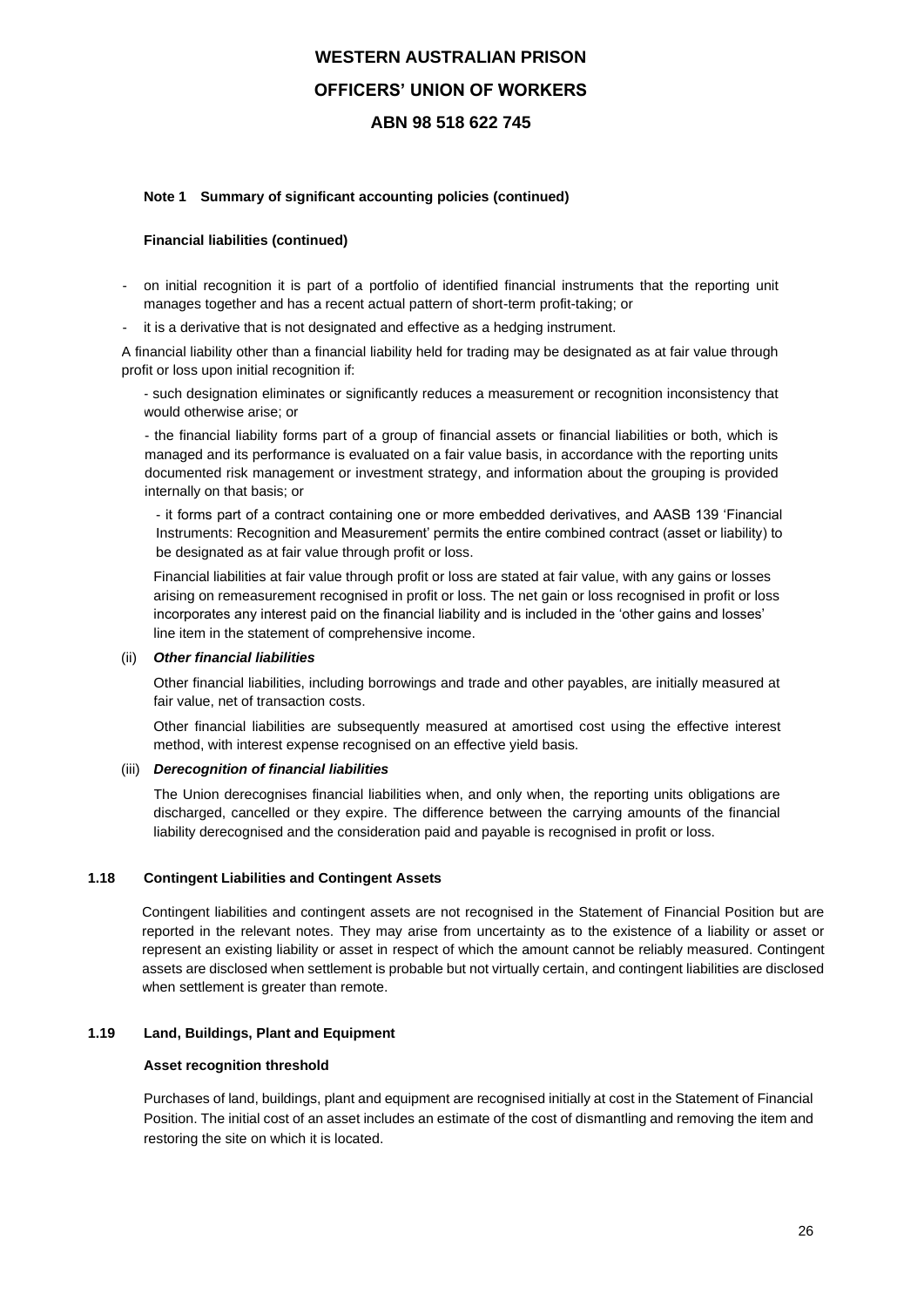### **Note 1 Summary of significant accounting policies (continued)**

## **1.20 Land, Buildings, Plant and Equipment (continued)**

### **Revaluations – land and buildings**

Following initial recognition at cost, land and buildings are carried at fair value less subsequent accumulated depreciation and accumulated impairment losses. Revaluations are performed with sufficient frequency such that the carrying amount of assets do not differ materially from those that would be determined using fair values as at the reporting date.

Revaluation adjustments are made on a class basis. Any revaluation increment is credited to equity under the heading of asset revaluation reserve except to the extent that it reversed a previous revaluation decrement of the same asset class that was previously recognised in the surplus/deficit. Revaluation decrements for a class of assets are recognised directly in the profit or loss except to the extent that they reverse a previous revaluation increment for that class. Any accumulated depreciation as at the revaluation date is eliminated against the gross carrying amount of the asset and the asset is restated to the revalued amount.

### *Depreciation*

Depreciable property, plant and equipment assets, excluding buildings and improvements, are written-off to their estimated residual values over their estimated useful life using the diminishing value method of depreciation. Depreciation rates (useful lives), residual values and methods are reviewed at each reporting date and necessary adjustments are recognised in the current, or current and future reporting periods, as appropriate.

The depreciation rates used for each class of depreciable assets are:

| <b>Class of Fixed Asset</b> | <b>Depreciation Rate</b> |
|-----------------------------|--------------------------|
| Buildings and improvements  | $2.5\% - 25\%$           |
| Furniture and equipment     | 5% - 40%                 |
| Motor vehicles              | 25%                      |

#### *Derecognition*

An item of land, buildings, plant and equipment is derecognised upon disposal or when no future economic benefits are expected from its use or disposal. Any gain or loss arising on the disposal or retirement of an item of property, plant and equipment is determined as the difference between the sales proceeds and the carrying amount of the asset and is recognised in the profit and loss.

### **1.21 Investment property**

Investment properties are properties held to earn rentals and/or for capital appreciation (including property under construction for such purposes). Investment properties are measured initially at its cost, including transaction costs. Subsequent to initial recognition, investment properties are measured at fair value. Gains and losses arising from changes in the fair value of investment properties are included in profit and loss in the period in which they arise.

An investment property is derecognised upon disposal or when the investment property is permanently withdrawn from use and no future economic benefits are expected from the disposal. Any gain or loss arising on derecognition of the property (calculated as the difference between the net disposal proceeds and the carrying amount of the asset) is included in profit or loss in the period in which the property is derecognised.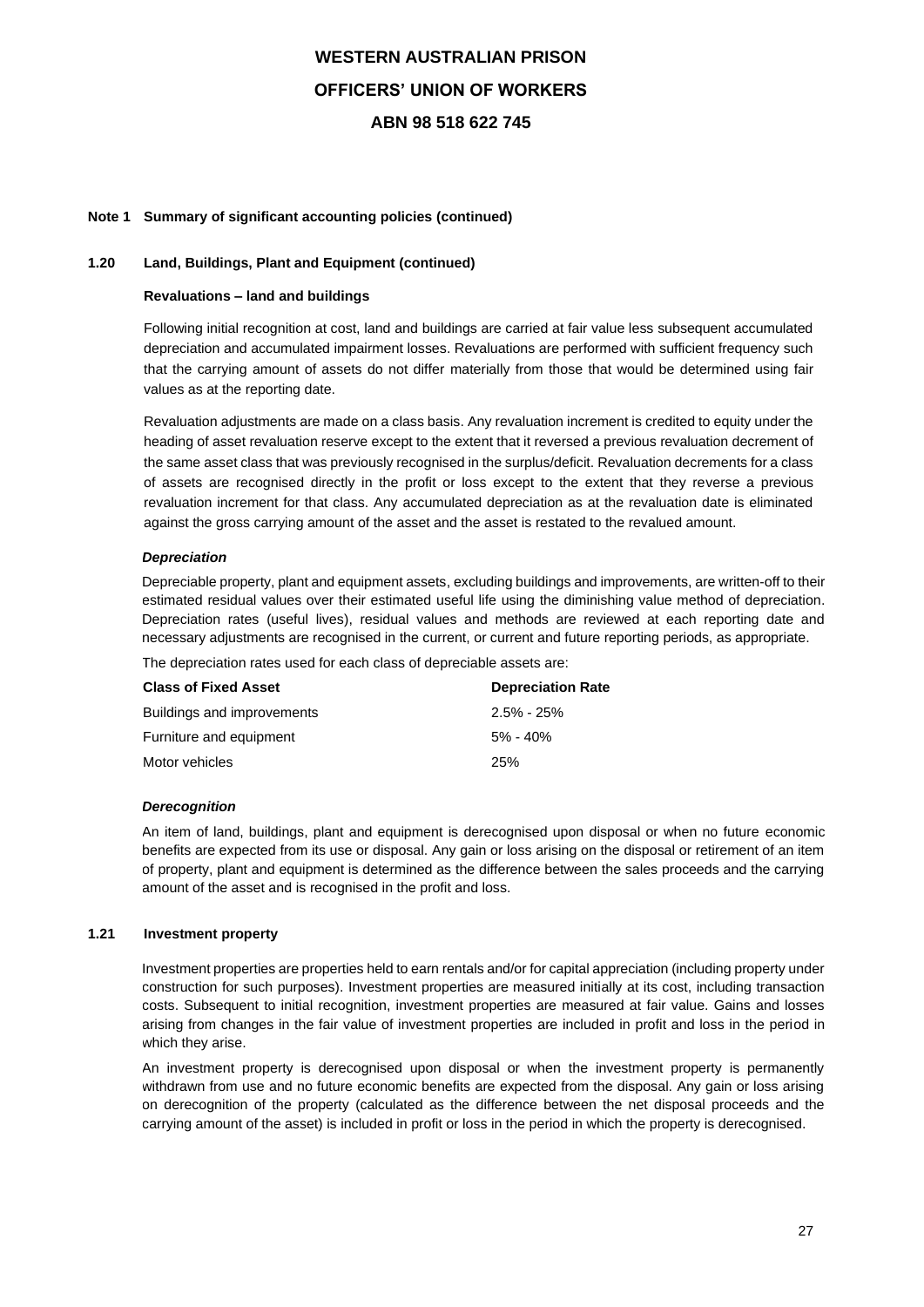### **Note 1 Summary of significant accounting policies (continued)**

### **1.22 Impairment of non-financial assets**

All assets are assessed for impairment at the end of each reporting period to the extent that there is an impairment trigger. Where indications of impairment exist, the asset's recoverable amount is estimated and an impairment adjustment made if the asset's recoverable amount is less than its carrying amount.

The recoverable amount of an asset is the higher of its fair value less costs to sell and its value in use. Value in use is the present value of the future cash flows expected to be derived from the asset. Where the future economic benefit of an asset is not primarily dependent on the asset's ability to generate future cash flows, and the asset would be replaced if the Union was deprived of the asset, its value in use is taken to be its depreciated replacement cost.

### **1.23 Taxation**

The Union is exempt from income tax under section 50.1 of the Income Tax Assessment Act 1997 however still has obligation for Fringe Benefits Tax (FBT) and the Goods and Services Tax (GST).

Revenues, expenses and assets are recognised net of GST except:

- where the amount of GST incurred is not recoverable from the Australian Taxation Office; and
- for receivables and payables.

The net amount of GST recoverable from, or payable to, the taxation authority is included as part of receivables or payables.

Cash flows are included in the cash flow statement on a gross basis. The GST component of cash flows arising from investing and financing activities which is recoverable from, or payable to, the Australian Taxation Office is classified within operating cash flows.

## **1.24 Fair value measurement**

The Union measures financial instruments, such as, financial asset as at fair value through the profit and loss, available for sale financial assets, and non-financial assets such as land and buildings and investment properties, at fair value at each balance sheet date. Also, fair values of financial instruments measured at amortised cost are disclosed in Note 15A.

Fair value is the price that would be received to sell an asset or paid to transfer a liability in an orderly transaction between market participants at the measurement date. The fair value measurement is based on the presumption that the transaction to sell the asset or transfer the liability takes place either:

- *In the principal market for the asset or liability, or*
- *In the absence of a principal market, in the most advantageous market for the asset or liability*

The principal or the most advantageous market must be accessible by the Union. The fair value of an asset or a liability is measured using the assumptions that market participants would use when pricing the asset or liability, assuming that market participants act in their economic best interest.

A fair value measurement of a non-financial asset takes into account a market participant's ability to generate economic benefits by using the asset in its highest and best use or by selling it to another market participant that would use the asset in its highest and best use.

The Union uses valuation techniques that are appropriate in the circumstances and for which sufficient data are available to measure fair value, maximising the use of relevant observable inputs and minimising the use of unobservable inputs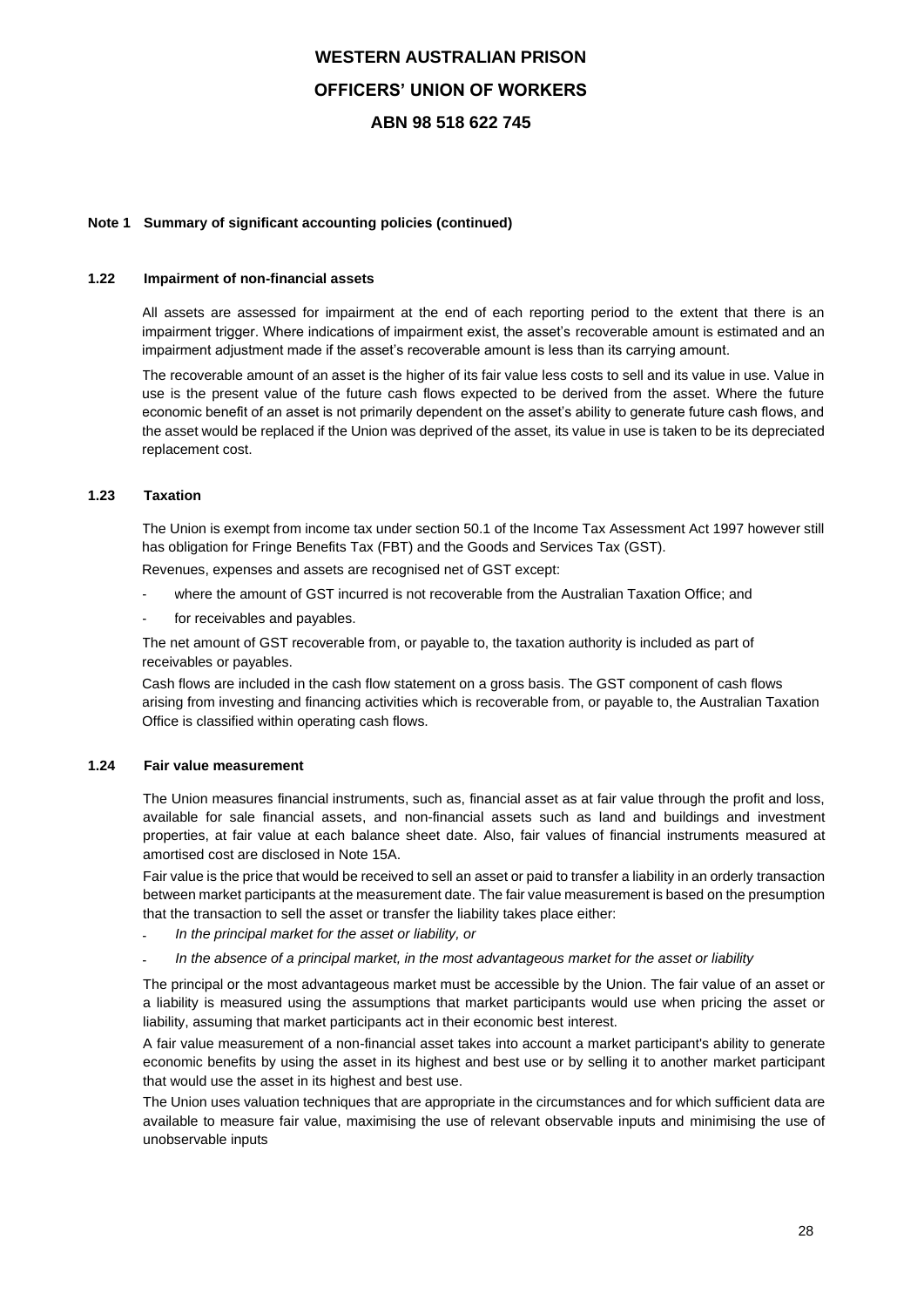### **Note 1 Summary of significant accounting policies (continued)**

All assets and liabilities for which fair value is measured or disclosed in the financial statements are categorised within the fair value hierarchy, described as follows, based on the lowest level input that is significant to the fair value measurement as a whole:

Level 1 – Quoted (unadjusted) market prices in active markets for identical assets or liabilities

Level 2 – Valuation techniques for which the lowest level input that is significant to the fair value measurement is directly or indirectly observable.

Level 3 – Valuation techniques for which the lowest level input that is significant to the fair value measurement is unobservable.

For assets and liabilities that are recognised in the financial statements on a recurring basis, the Union determines whether transfers have occurred between Levels in the hierarchy by re-assessing categorisation (based on the lowest level input that is significant to the fair value measurement as a whole) at the end of each reporting period.

External valuers are involved for valuation of significant assets, such as land and buildings and investment properties. Selection criteria include market knowledge, reputation, independence and whether professional standards are maintained. For the purpose of fair value disclosures, the Union has determined classes of assets and liabilities on the basis of the nature, characteristics and risks of the asset or liability and the level of the fair value hierarchy.

### **1.25 Accounts payable and other payables**

Accounts payable and other payables represent the liability outstanding at the end of the reporting period for goods and services received by the Union during the reporting period which remain unpaid. The balance is recognised as a current liability with the amounts normally paid within 30 days of recognition of the liability.

## **1.26 Going concern**

The Union is not reliant on financial support of another reporting unit to continue on a going concern basis.

The Union provides no financial support to ensure another reporting unit can continue on a going concern basis.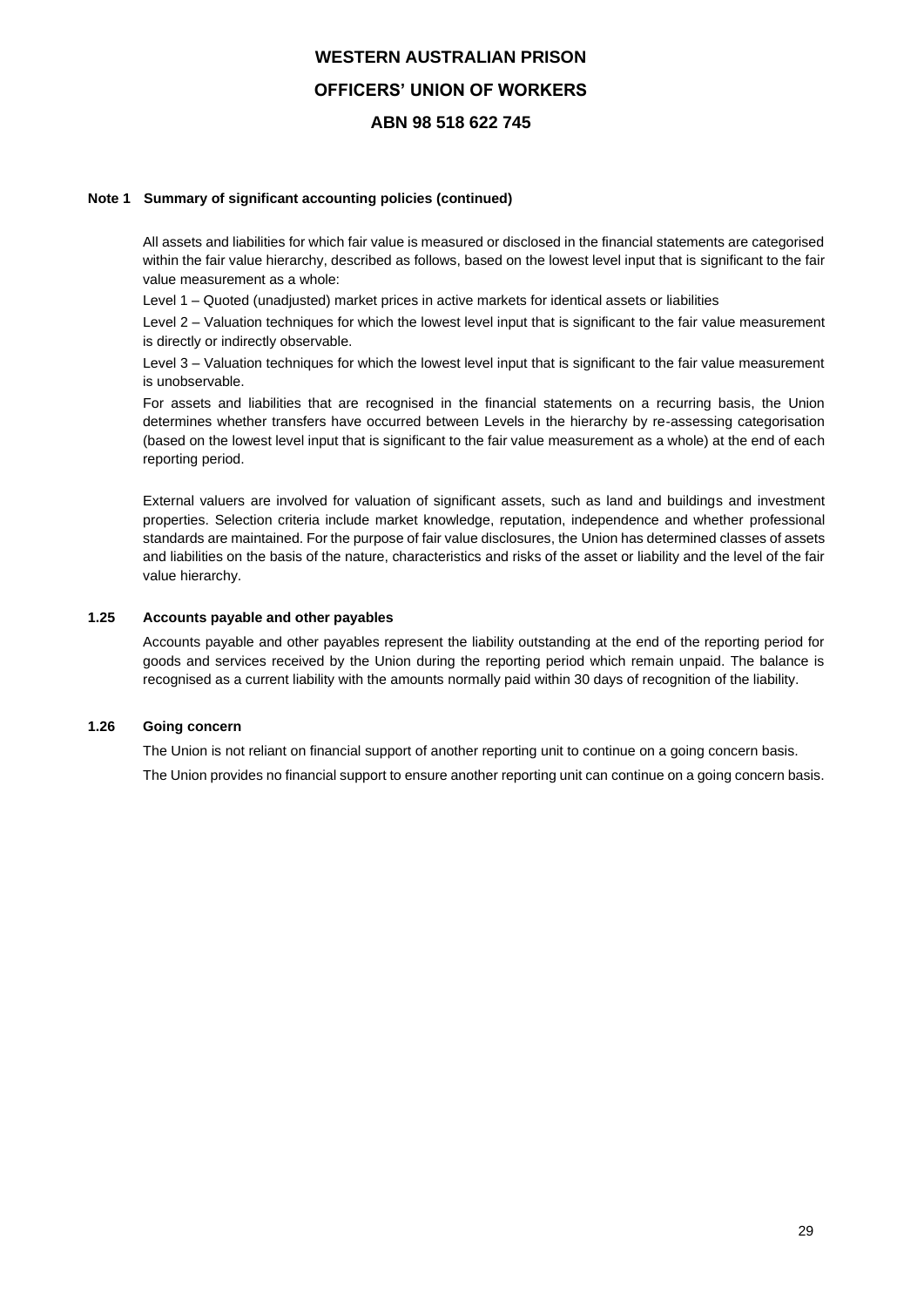### **NOTES TO THE FINANCIAL STATEMENTS FOR THE YEAR ENDED 30 JUNE 2020**

### **Note 2 Events after the reporting period**

As a result of the evolving nature of the COVID-19 outbreak and the rapidly evolving government policies of restrictive measures put in place to contain it, as at the date of these financial statements, the Union is not in a position to reasonably estimate the financial effects of the COVID-19 outbreak on the future financial performance and financial position of the Union. Other than the current disclosures, there has not been any other matter or circumstance occurring subsequent to the end of the financial year that has significantly affected, or may significantly affect, the operations of the Union, the results of those operations, or the state of affairs of the Union in subsequent financial periods.

|    |                                                                   | 2020      | 2019      |
|----|-------------------------------------------------------------------|-----------|-----------|
|    |                                                                   | \$        | \$        |
|    | Note 3 Cash and cash equivalents                                  |           |           |
| a) | Cash at bank                                                      | 1,181,345 | 442,852   |
|    | Cash on hand                                                      | 1,011     | 998       |
|    | Short term deposits                                               | 1,546,023 | 1,909,348 |
|    | Total cash and cash equivalents                                   | 2,728,379 | 2,335,198 |
| b) | Reconciliation of operating cash flows from operating activities: |           |           |
|    | Surplus for the year                                              | 467,368   | 212,888   |
|    | Adjustments for non-cash items:                                   |           |           |
|    | Depreciation of non-current assets                                | 88,562    | 73,712    |
|    | Gain/loss on sale of plant and equipment                          | 2,202     |           |
|    | <b>Changes in assets/liabilities</b>                              |           |           |
|    | (Increase)/decrease in trade and other receivables                | 3,451     | 30,620    |
|    | (Increase)/decrease in other current assets                       | (1,780)   | 2,356     |
|    | Increase/(decrease) in trade payables                             | (9, 146)  | (3,252)   |
|    | Increase/(decrease) in other payables                             | (77, 138) | (110,000) |
|    | Increase/(decrease) in employee provisions                        | 613       | (17, 226) |
|    | Net cash generated from operating activities                      | 474,132   | 65,180    |
|    | Note 4 Trade and other receivables                                |           |           |
|    | Trade receivables                                                 | 47,023    | 47,018    |
|    | Receivables from other reporting units                            |           |           |
|    | Less provision for doubtful debts                                 |           |           |
|    | Total trade and other receivables                                 | 47,023    | 47,018    |
|    | <b>Note 5 Other current assets</b>                                |           |           |
|    | Prepayments                                                       | 12,935    | 11,155    |
|    | Accrued income                                                    | 5,055     | 8,511     |
|    | <b>Total other current assets</b>                                 | 17,990    | 19,666    |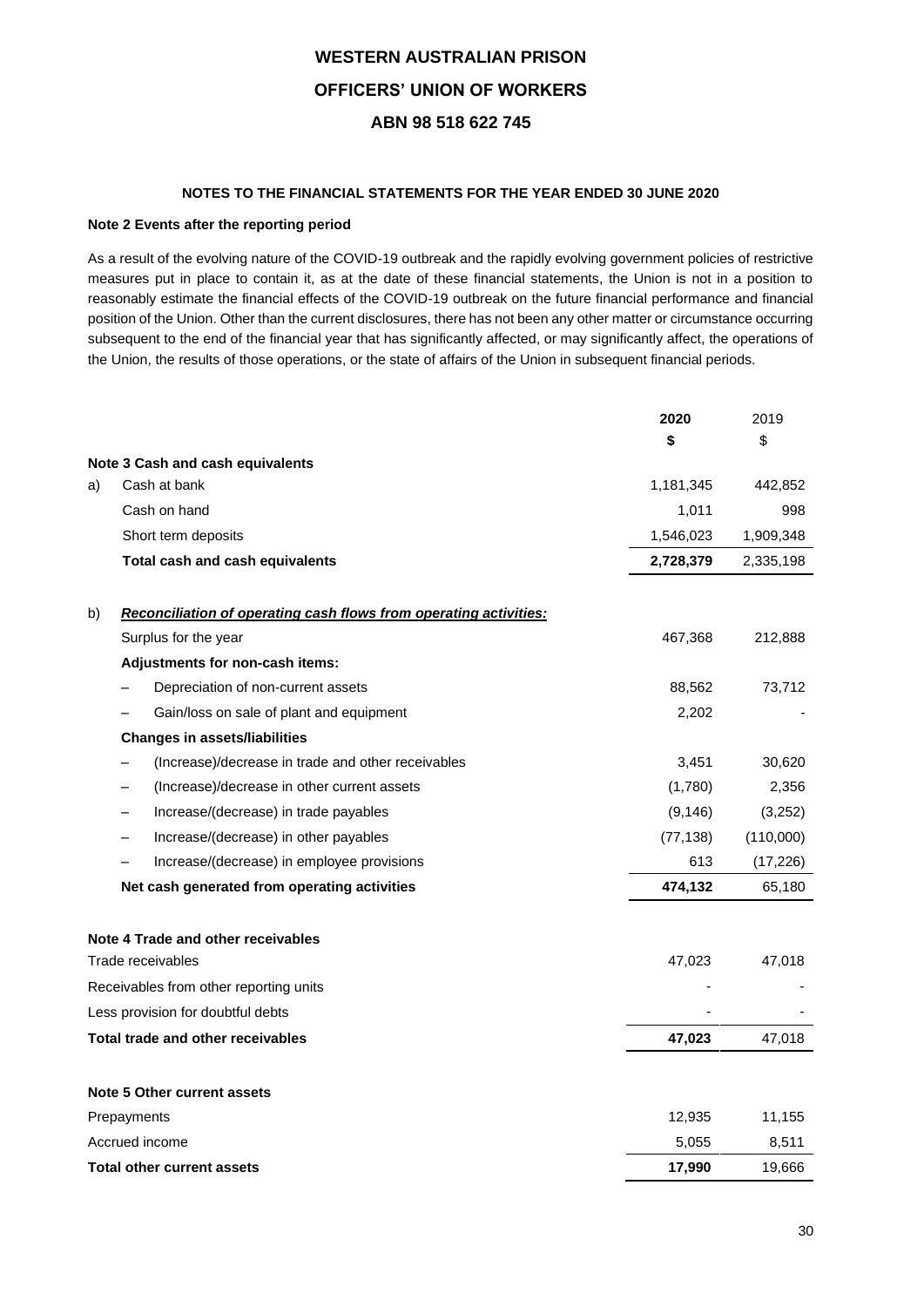# **NOTES TO THE FINANCIAL STATEMENTS FOR THE YEAR ENDED 30 JUNE 2020**

|                                 | 2020      | 2019       |
|---------------------------------|-----------|------------|
|                                 | \$        | \$         |
| Note 6 Non-current assets       |           |            |
| Note 6A Land and buildings      |           |            |
| Land and buildings:             |           |            |
| Cost                            | 925.759   | 927.691    |
| Accumulated depreciation        | (168,567) | (161, 214) |
| <b>Total land and buildings</b> | 757.192   | 766,477    |

| Reconciliation of the opening and closing balances of land and buildings: | Land and<br><b>Building</b> | Total      |
|---------------------------------------------------------------------------|-----------------------------|------------|
| As at 30 June 2019                                                        |                             |            |
| Gross book value                                                          | 927,691                     | 927,691    |
| Accumulated depreciation and impairment                                   | (161, 214)                  | (161, 214) |
| Net book value 30 June 2019                                               | 766,477                     | 766,477    |
| Additions:                                                                |                             |            |
| By purchase                                                               |                             |            |
| Depreciation expense                                                      | (8,839)                     | (8,839)    |
| <b>Disposals</b>                                                          | (446)                       | (446)      |
| Net book value 30 June 2020                                               | 757,192                     | 757,192    |
| Net book value as of 30 June represented by:                              |                             |            |
| Gross book value                                                          | 925,759                     | 925,759    |
| Accumulated depreciation and impairment                                   | (168, 567)                  | (168, 567) |
| Net book value 30 June 2020                                               | 757,192                     | 757,192    |

# **Note 6B Plant and equipment**

| Total plant and equipment | 181.939   | 158.818   |
|---------------------------|-----------|-----------|
| Accumulated depreciation  | (179.822) | (162,703) |
| Cost                      | 361.761   | 321.521   |
| Plant and equipment:      |           |           |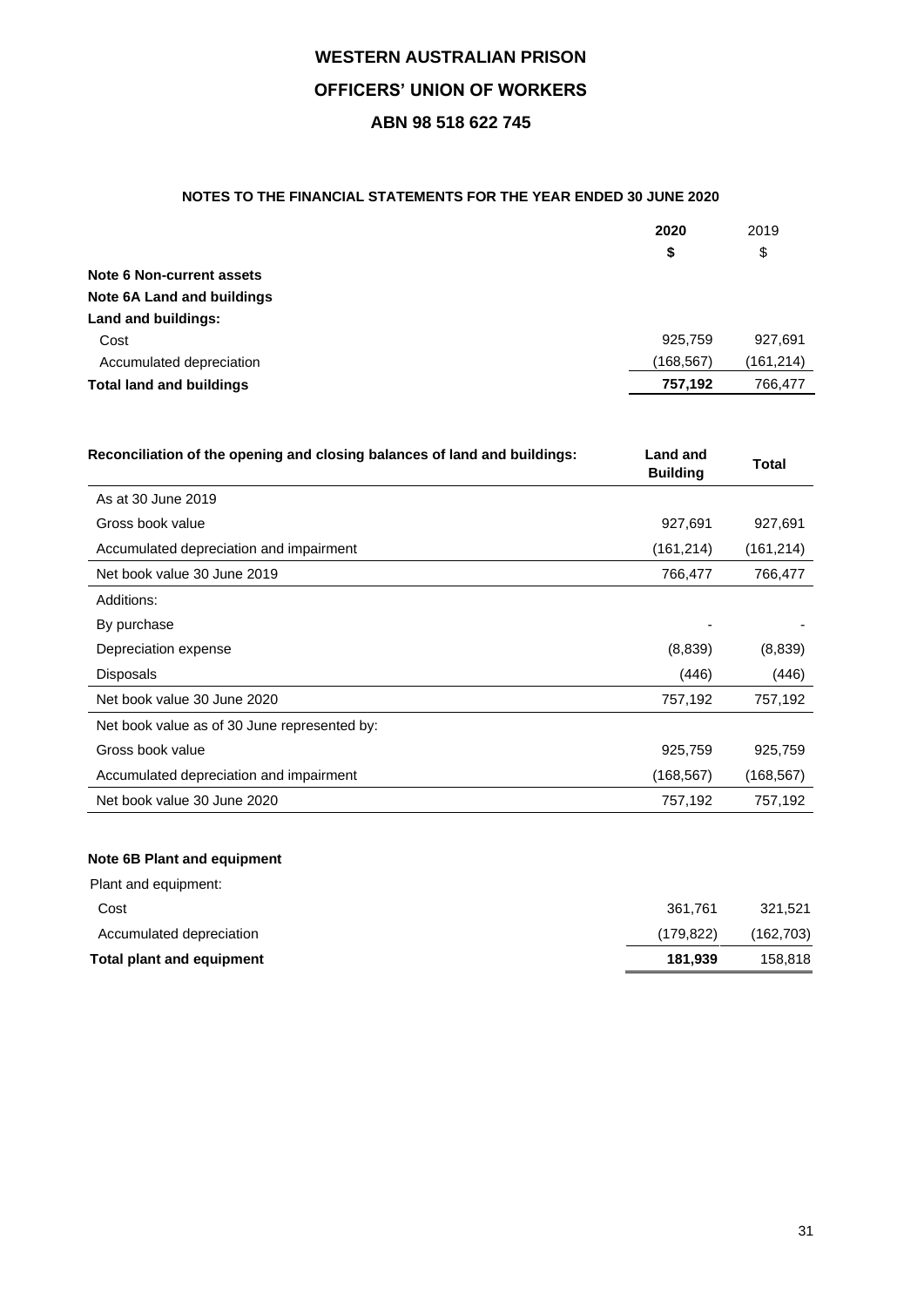# **NOTES TO THE FINANCIAL STATEMENTS FOR THE YEAR ENDED 30 JUNE 2020**

## **Note 6 Non-current assets (continued)**

## **Note 6B Plant and equipment (continued)**

# **Reconciliation of the opening and closing balances of plant and equipment:**

| <b>Fixtures</b><br>and<br><b>Fittings</b> | <b>Motor</b><br><b>Vehicles</b> | <b>Computer</b><br><b>Equipment</b> | <b>Office</b><br><b>Furniture</b><br>and<br><b>Equipment</b> | <b>Total</b> |
|-------------------------------------------|---------------------------------|-------------------------------------|--------------------------------------------------------------|--------------|
|                                           |                                 |                                     |                                                              |              |
| 50,299                                    | 130,810                         | 91,614                              | 48,798                                                       | 321,521      |
| (18, 494)                                 | (35, 261)                       | (79, 475)                           | (29, 473)                                                    | (162, 703)   |
| 31,805                                    | 95,549                          | 12,139                              | 19,325                                                       | 158,818      |
|                                           |                                 |                                     |                                                              |              |
| 3,654                                     | 42,548                          | 28,380                              | 7,273                                                        | 81,855       |
|                                           |                                 |                                     |                                                              |              |
| (3,628)                                   | (34, 321)                       | (10, 436)                           | (3,697)                                                      | (52,082)     |
| (608)                                     |                                 | (4, 116)                            | (1,929)                                                      | (6,653)      |
| 31,223                                    | 103,776                         | 25,967                              | 20,972                                                       | 181,938      |
|                                           |                                 |                                     |                                                              |              |
| 53,666                                    | 173,358                         | 79,906                              | 54,831                                                       | 361,761      |
| (22, 443)                                 | (69, 582)                       | (53, 939)                           | (33, 859)                                                    | (179,823)    |
| 31,223                                    | 103,776                         | 25,967                              | 20,972                                                       | 181,938      |
|                                           |                                 |                                     |                                                              |              |

|                             | 2020      | 2019      |
|-----------------------------|-----------|-----------|
|                             | S         | \$        |
| Note 6C Investment property |           |           |
| Investment property:        |           |           |
| Cost                        | 1,445,987 | 1,445,028 |

| Total investment property | 1.169.618 | 1,193,267  |
|---------------------------|-----------|------------|
| Accumulated depreciation  | (276.369) | (251, 761) |
|                           |           |            |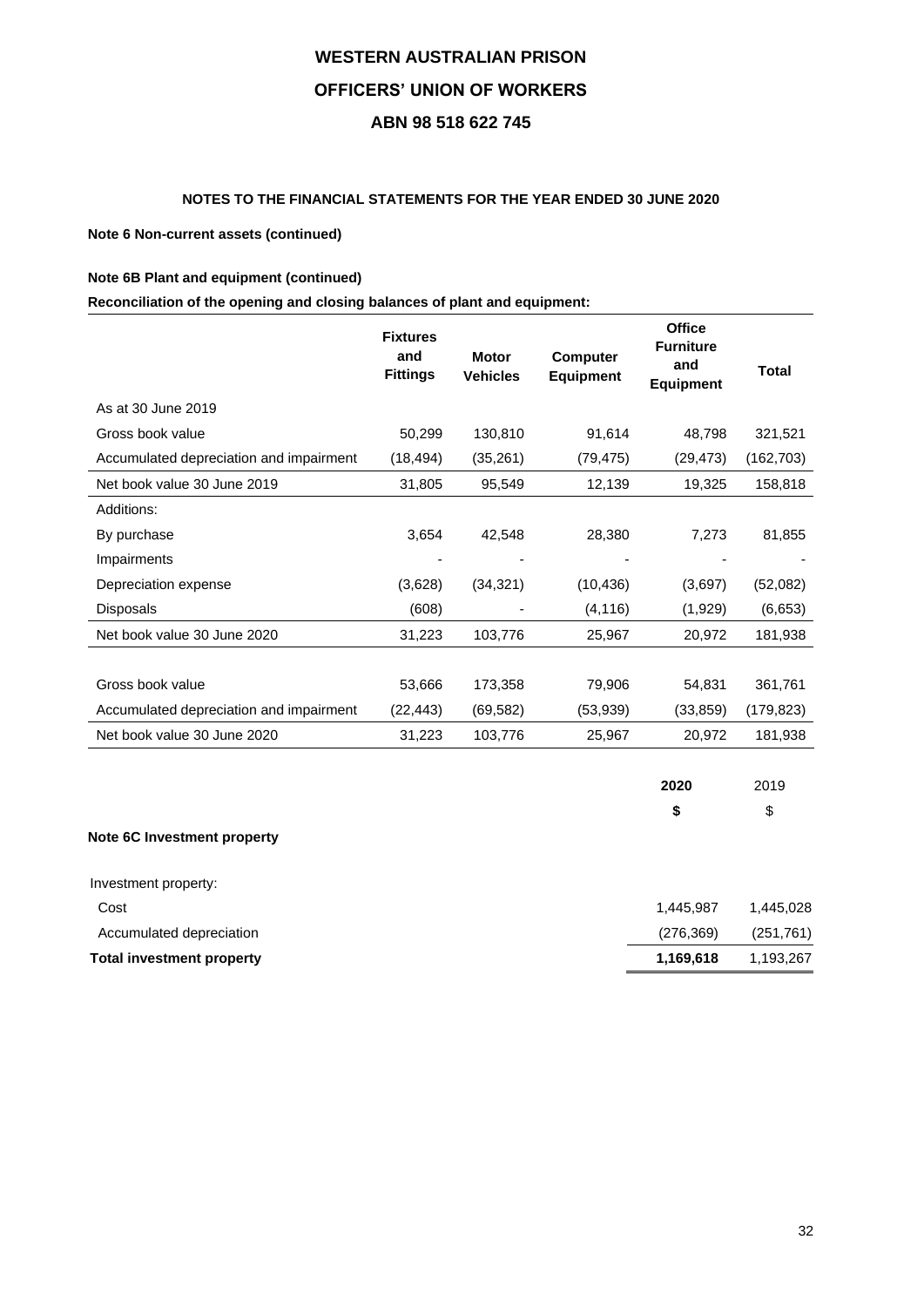## **NOTES TO THE FINANCIAL STATEMENTS FOR THE YEAR ENDED 30 JUNE 2020**

### **Note 6 Non-current assets (continued)**

### **Note 6C Investment property (continued)**

### **Reconciliation of the opening and closing balances of investment property:**

|                                              | Furniture,<br><b>Fixtures and</b><br><b>Fittings</b> | <b>Land and</b><br><b>Building</b> | <b>Total</b> |
|----------------------------------------------|------------------------------------------------------|------------------------------------|--------------|
| As at 30 June 2019                           |                                                      |                                    |              |
| Gross book value                             | 95,274                                               | 1,349,754                          | 1,445,028    |
| Accumulated depreciation and impairment      | (45, 851)                                            | (205, 910)                         | (251, 761)   |
| Net book value 30 June 2019                  | 49,423                                               | 1,143,844                          | 1,193,267    |
| Additions:                                   |                                                      |                                    |              |
| By purchase                                  | 1,045                                                |                                    | 1,045        |
| Impairments                                  |                                                      |                                    |              |
| Depreciation expense                         | (6,252)                                              | (19, 186)                          | (25, 438)    |
| <b>Disposals</b>                             | 745                                                  |                                    | 745          |
| Net book value 30 June 2020                  | 44,961                                               | 1,124,658                          | 1,169,619    |
| Net book value as of 30 June represented by: |                                                      |                                    |              |
| Gross book value                             | 96,233                                               | 1,349,754                          | 1,445,987    |
| Accumulated depreciation and impairment      | (51, 272)                                            | (225,096)                          | (276, 368)   |
| Net book value 30 June 2020                  | 44,961                                               | 1,124,658                          | 1,169,619    |

The highest and best use of the investment properties is not considered to be different from its current use. Additions during the year relate to the purchase of new fridges, bathroom renovations, electrical work and carpet replacements.

Rental income earned and received from the investment properties during the year ending 30 June 2020 was \$56,357 (30 June 2019: \$61,268).

Direct expenses incurred in relation to the investment properties that generated rental income during the year ending 30 June 2020 was \$58,840 (30 June 2019: \$69,802). During the financial year, no restrictions on the realisability of investment property or the remittance of income and proceeds of disposal were present. The Union does not have any contractual obligations to purchase, construct or develop investment property or for repairs, maintenance or enhancements.

|                                                          | 2020      | 2019      |
|----------------------------------------------------------|-----------|-----------|
| <b>Reconciliation to Statement of Financial Position</b> |           |           |
| 6D Property, plant and equipment                         |           |           |
| Land & buildings – net book value<br>6A                  | 757.192   | 766.477   |
| Plant and equipment- net book value<br>6Β                | 181.939   | 158.818   |
| 6C<br>Investment property – net book value               | 1.169.618 | 1,193,267 |
| Total property, plant and equipment                      | 2,108,749 | 2,118,562 |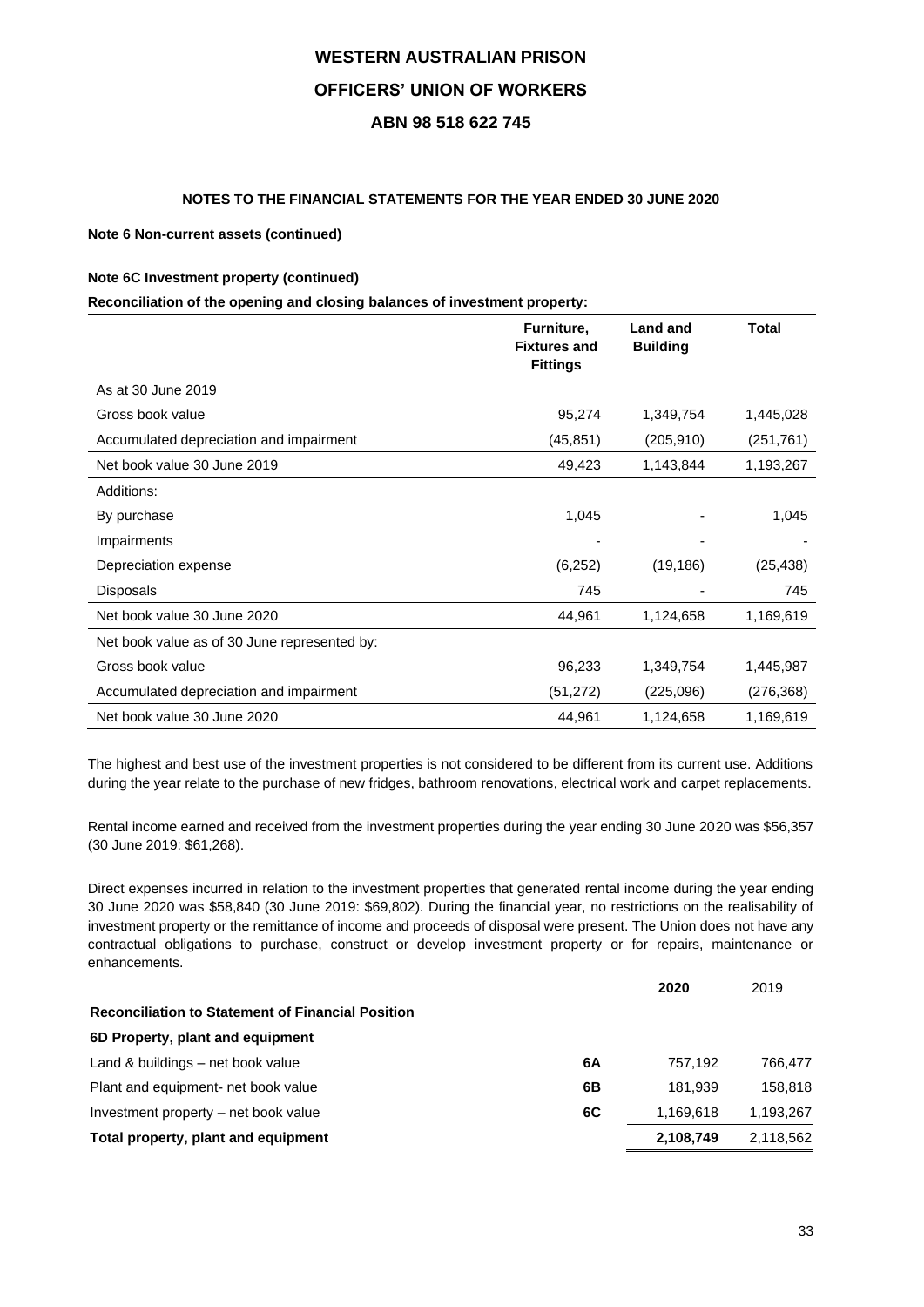# **NOTES TO THE FINANCIAL STATEMENTS FOR THE YEAR ENDED 30 JUNE 2020**

## **Note 7 Current liabilities**

|                                                                             | 2020      | 2019   |
|-----------------------------------------------------------------------------|-----------|--------|
|                                                                             | \$        | \$     |
| Note 7A Trade payables                                                      |           |        |
| Trade creditors and accruals                                                | 34,620    | 39,904 |
| Payables to other reporting units                                           |           |        |
| CPSU-SPSF Group Western Australian Prison Officers' Union<br>(WAPOU) Branch |           | 3,862  |
|                                                                             |           | 3,862  |
| <b>Total trade payables</b>                                                 | 34,620    | 43,766 |
| Settlement is usually made within 30 days.                                  |           |        |
| Note 7B Other payables                                                      |           |        |
| Superannuation                                                              | 12,328    | 9,211  |
| Credit cards                                                                | 5,862     | 10,401 |
| Legal costs                                                                 |           |        |
| Litigation                                                                  |           |        |
| Other legal costs                                                           |           |        |
| GST payable                                                                 | 47,647    | 36,165 |
| PAYG payable (refundable)                                                   | (69, 566) | 17,632 |
| <b>Total other payables</b>                                                 | (3,729)   | 73,409 |

Other payables are expected to be settled in no more than 12 months.

# **Note 8 Employee provisions**

Office holders:

| $\overline{\phantom{a}}$ | Annual leave                                  | 31.303 | 20.389 |
|--------------------------|-----------------------------------------------|--------|--------|
| $\overline{\phantom{m}}$ | Long service leave                            | 64.412 | 66.813 |
|                          | Subtotal employee provisions – office holders | 95.715 | 87.202 |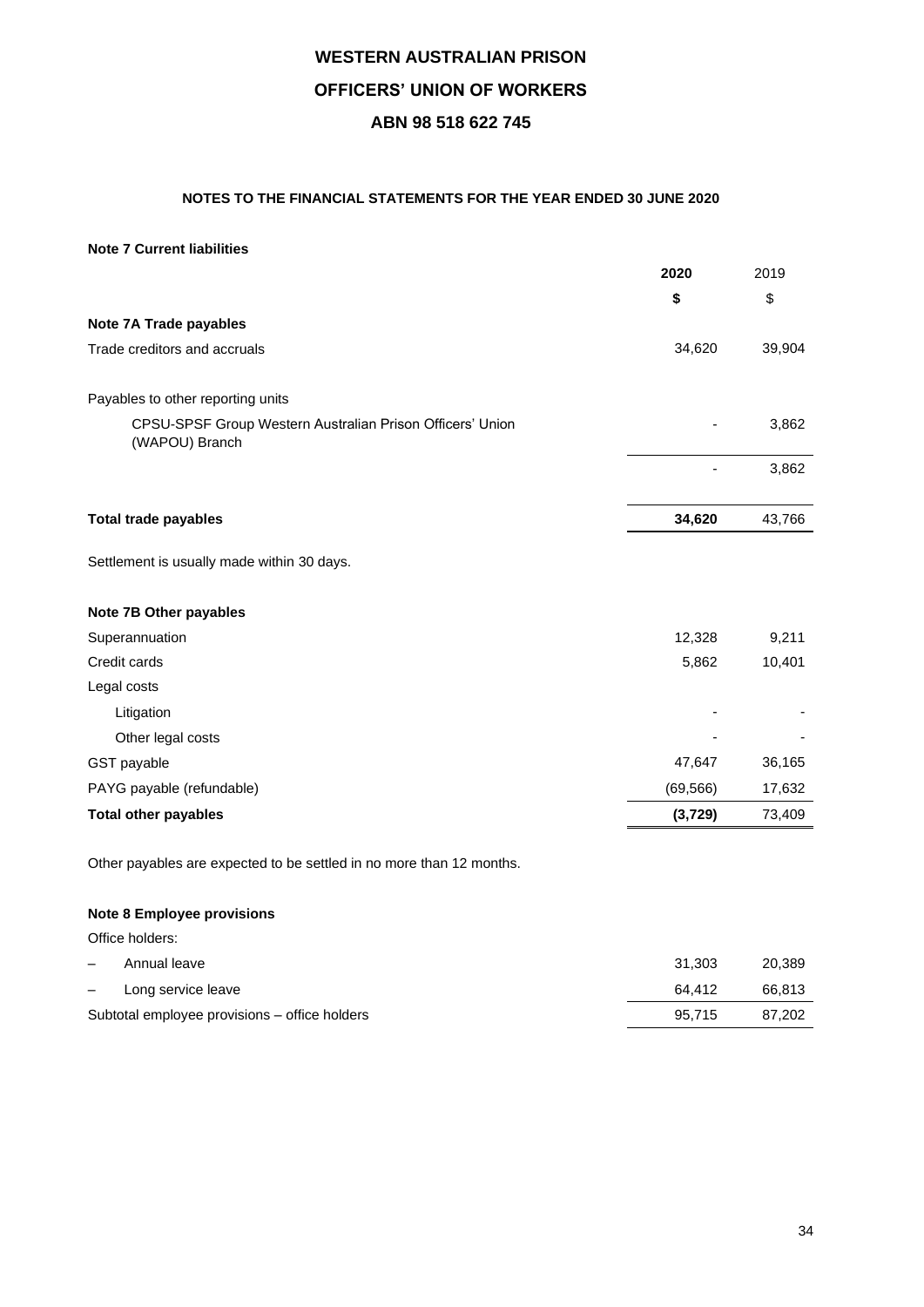# **NOTES TO THE FINANCIAL STATEMENTS FOR THE YEAR ENDED 30 JUNE 2020**

| Note 8 Employee provisions(continued)                              | 2020    | 2019    |
|--------------------------------------------------------------------|---------|---------|
|                                                                    | \$      | \$      |
| Employees other than office holders:                               |         |         |
| Annual leave                                                       | 80,142  | 31,461  |
| Long service leave                                                 | 36,286  | 92,867  |
| Subtotal employee provisions – employees other than office holders | 116,428 | 124,328 |
| <b>Total employee provisions</b>                                   | 212,143 | 211,530 |
|                                                                    |         |         |
| Current                                                            | 164,505 | 119,042 |
| Non current                                                        | 47,638  | 92,488  |
| <b>Total employee provisions</b>                                   | 212,143 | 211,530 |
|                                                                    |         |         |
| <b>Note 9 Reserves</b>                                             |         |         |
| <b>Other reserves</b>                                              |         |         |
| <b>Provision for Future Funds</b>                                  |         |         |
| <b>Provision for Vehicles</b>                                      |         |         |
| <b>Sub-total other reserves</b>                                    |         |         |
| Funeral and Death benefit fund reserve                             | 42,143  | 42,143  |
| Crisis Relief fund reserve                                         | 240,184 | 240,184 |
| <b>Total reserves</b>                                              | 282,327 | 282,327 |

### **Note 10 Consideration for employers for payroll deductions**

There are no expenses incurred as consideration for employers making payroll deductions of membership subscriptions.

### **Note 11 Segment information**

The Union operates in one business and one geographic segment. Hence no separate segment information has been provided.

# **Note 12 Contingent liabilities, assets and commitments**

**Note 12A: Commitments and contingencies**

### **Operating lease commitments – as lessee**

The Union has no operating lease commitments for the year ended 30 June 2020.

#### **Operating lease commitments – as lessor**

The Union has no operating lease commitments for the year ended 30 June 2020.

#### **Capital commitments**

As at 30 June 2020 the Union had not committed to any capital expenditure.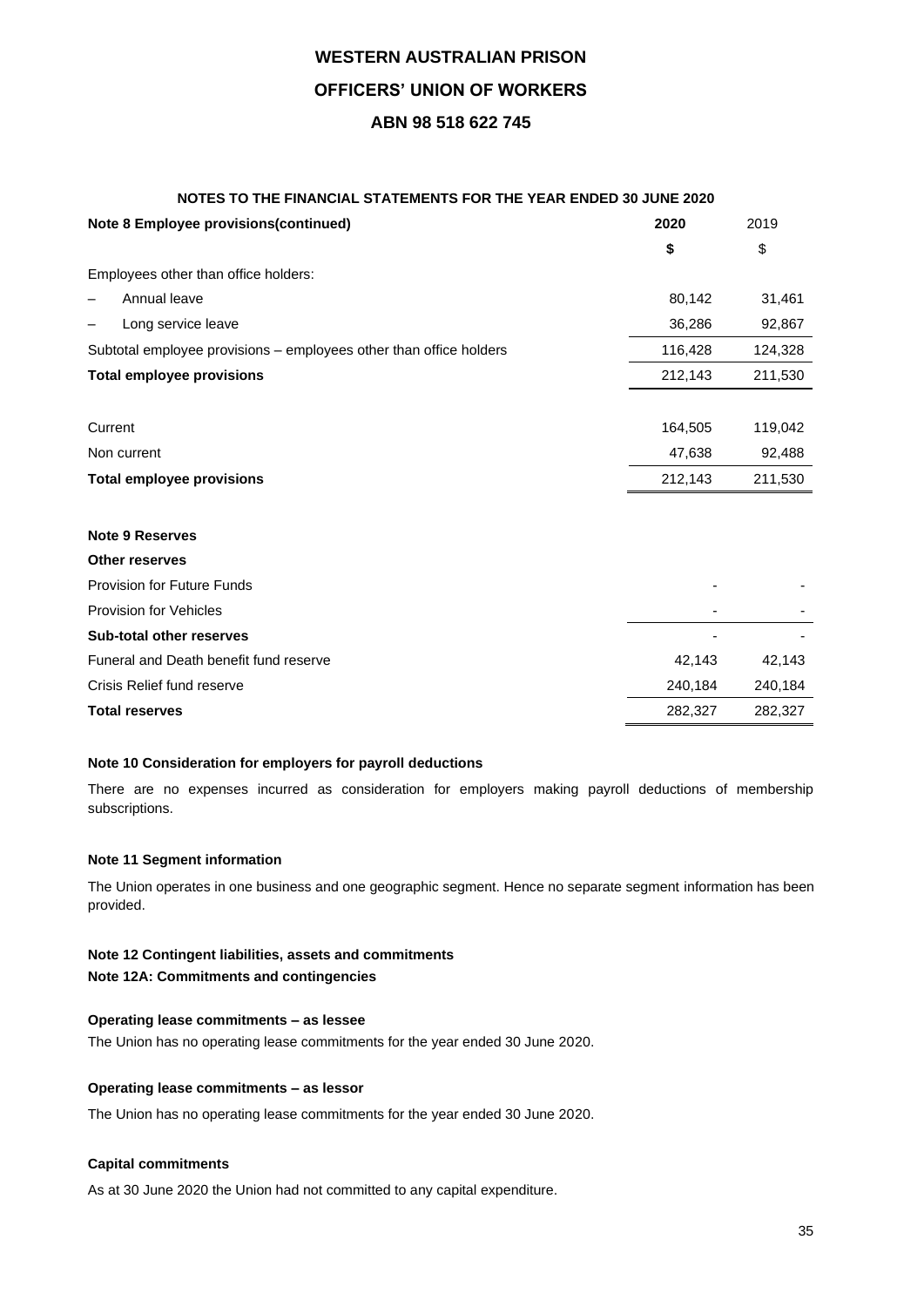## **NOTES TO THE FINANCIAL STATEMENTS FOR THE YEAR ENDED 30 JUNE 2020**

# **Note 12 Contingent liabilities, assets and commitments (continued) Note 12A Commitments and contingencies**

### **Finance lease commitments**

The Union has no finance lease commitments for the year ended 30 June 2020.

### **Other contingent assets and liabilities**

The Union has no contingent assets and liabilities for the year ended 30 June 2020.

|                                         | 2020   | 2019   |
|-----------------------------------------|--------|--------|
|                                         | \$     | \$     |
| <b>Note 13 Remuneration of Auditors</b> |        |        |
| Value of services provided              |        |        |
| Financial statement audit services      | 15.467 | 13,550 |
| Other services and membership audit     | 2,650  | 1,709  |
| <b>Total remuneration of auditors</b>   | 18,117 | 16,500 |

Other services include preparation of financial statements and membership audit.

## **Note 14 Financial Instruments**

The Union's financial instruments consist mainly of deposits with banks, local money market instruments, short-term investments, accounts receivable and payable, bank loans and overdrafts.

### **Note 14A Categories of financial instruments**

The totals for each category of financial instruments, measured in accordance with AASB 139 as detailed in the accounting policies to these financial statements, are as follows:

| <b>Financial assets</b>            |           |           |
|------------------------------------|-----------|-----------|
| Cash and cash equivalents          | 2,728,379 | 2,335,198 |
| Trade and other receivables        | 47,023    | 47,018    |
| <b>Total financial assets</b>      | 2,775,402 | 2,382,216 |
|                                    |           |           |
| <b>Financial liabilities</b>       |           |           |
| Trade payables                     | 34,619    | 43,766    |
| Other payables                     | 96,271    | 73,409    |
| <b>Total financial liabilities</b> | 130,890   | 117,175   |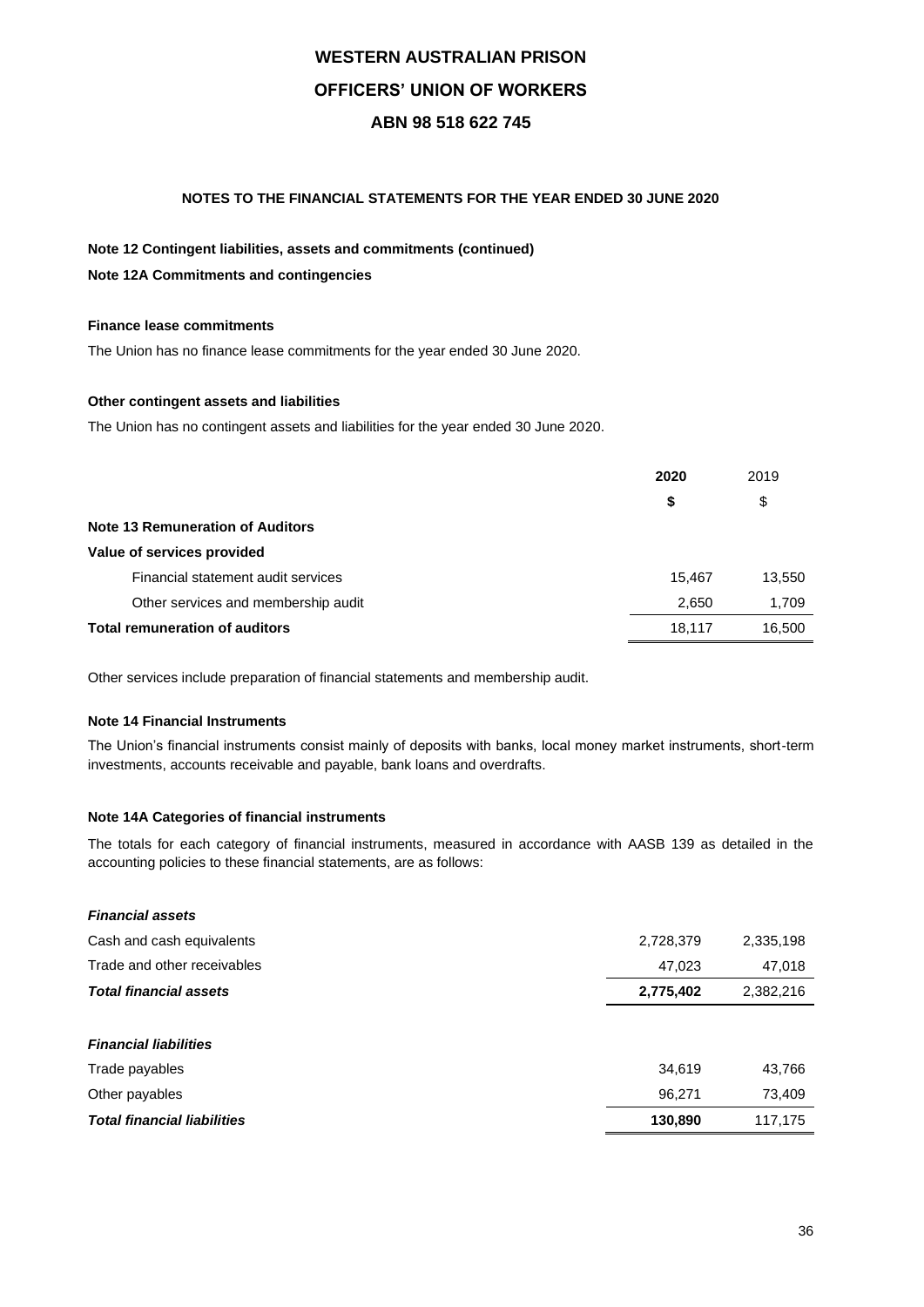# **NOTES TO THE FINANCIAL STATEMENTS FOR THE YEAR ENDED 30 JUNE 2020**

| 2020   | 2019   |
|--------|--------|
|        | \$     |
| 25.433 | 47.439 |
| 25.433 | 47,439 |
|        |        |

The net income/expense from financial assets not at fair value from profit and loss is \$25,433 (2019: \$47,439).

### **Note 14C Net income and expense from financial liabilities**

The Union had no net income and expense from financial liabilities during the year ended 30 June 2020.

## **Note 14D Credit risk**

The Union is exposed to credit risk on account of (a) default by individual members to pay their maximum membership fee; and (b) default by users to pay the service recovery funds charges.

The Union's maximum exposure to credit risk is the carrying amount of trade and other receivable at reporting date.

The credit risk is managed by ensuring that (a) membership dues are deducted by the employers as part of the payroll processing; and (b) service recovery funds are invoiced in advance prior to occupancy.

The Union does not monitor the credit risks in relation to cash and cash equivalent, which are transacted through creditworthy financial institutions. The management believes that these institutions are being subject to strict prudential norms imposed by Legislation, Reserve Bank and other regulatory authorities.

### **Credit quality of financial instruments not past due or individually determined as impaired**

|                             | <b>Not Past Due</b><br><b>Nor Impaired</b> | Past due or<br>impaired  | Not Past Due Past due or<br>Nor Impaired | impaired                 |
|-----------------------------|--------------------------------------------|--------------------------|------------------------------------------|--------------------------|
|                             | 2020                                       | 2020                     | 2019                                     | 2019                     |
|                             | \$                                         | \$                       | \$                                       | \$                       |
| Trade and other receivables | 47,023                                     | ٠                        | 47.018                                   | ۰                        |
|                             | 47,023                                     | $\overline{\phantom{0}}$ | 47,018                                   | $\overline{\phantom{0}}$ |

# **Ageing of financial assets that were past due but not impaired for 30 June 2020**

|                             |                          | 0 to 30 days 31 to 60 days 61 to 90 days |        | $90 + days$              | Total  |
|-----------------------------|--------------------------|------------------------------------------|--------|--------------------------|--------|
|                             |                          |                                          |        |                          |        |
| Trade and other receivables | $\overline{\phantom{a}}$ | $\overline{\phantom{a}}$                 | 47.023 | $\overline{\phantom{0}}$ | 47,023 |
|                             |                          | $\sim$                                   | 47.023 |                          | 47,023 |

Ageing of financial assets that were past due but not impaired for 30 June 2019

|                             | 0 to 30 days 31 to 60 days 61 to 90 days |                          |                          | $90 + days$              | Total  |
|-----------------------------|------------------------------------------|--------------------------|--------------------------|--------------------------|--------|
|                             |                                          |                          |                          |                          |        |
| Trade and other receivables | 47.018                                   | $\overline{\phantom{0}}$ | $\overline{\phantom{0}}$ | $\overline{\phantom{0}}$ | 47,018 |
|                             | 47.018                                   | $\blacksquare$           | $\overline{\phantom{a}}$ | $\overline{\phantom{0}}$ | 47,018 |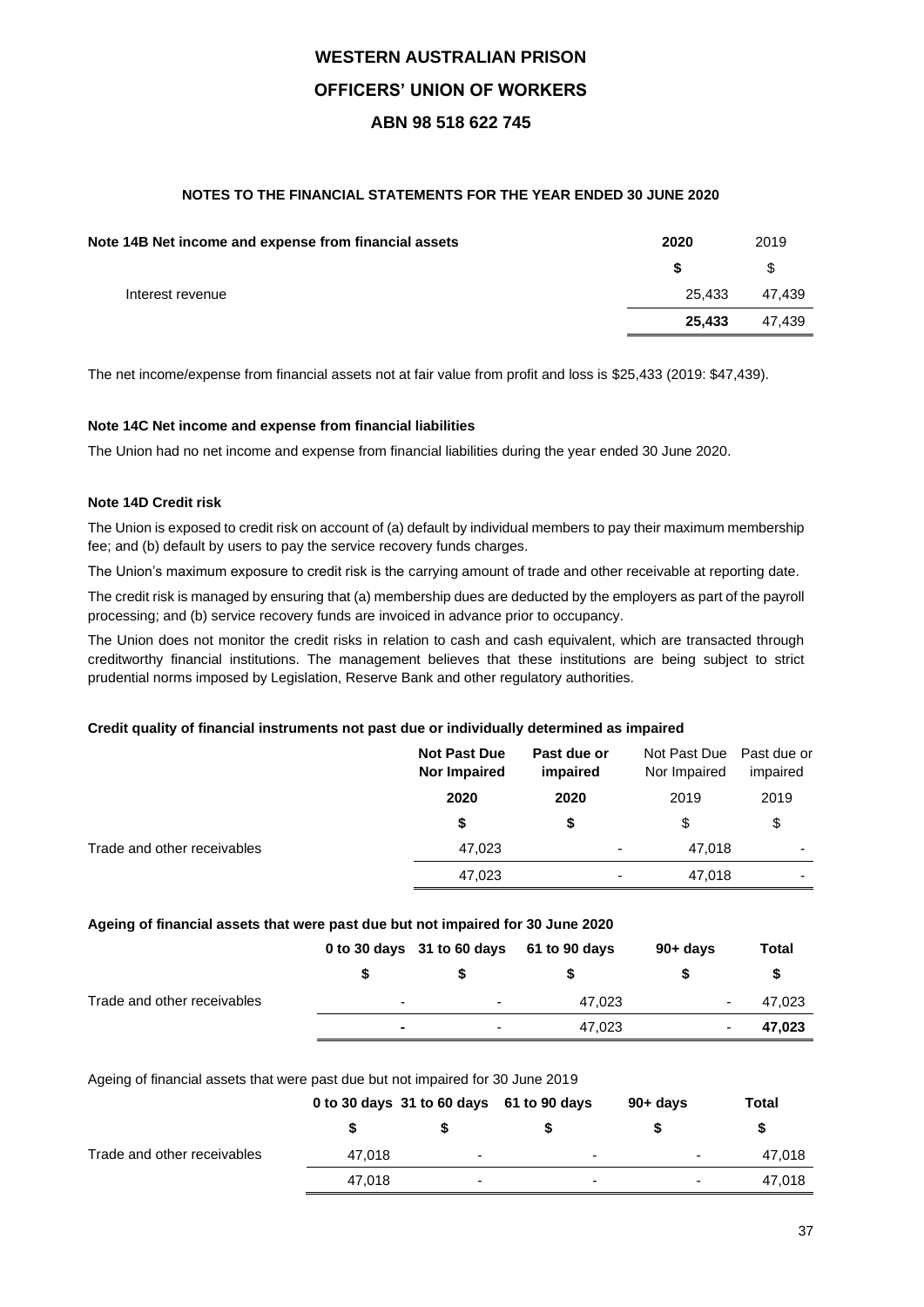## **NOTES TO THE FINANCIAL STATEMENTS FOR THE YEAR ENDED 30 JUNE 2020**

### **Note 14E Liquidity risk**

Liquidity risk is the risk that the Union will encounter difficulties in meeting the contractual obligations of its financial liabilities (principally due to shortage of funds).

The Union is not exposed to any significant liquidity risk and is therefore not actively managing its liquidity risk.

|                                                               | <b>On Demand</b> | $1 - 2$ years | $2 - 5$ years  | > 5 years                | Total   |
|---------------------------------------------------------------|------------------|---------------|----------------|--------------------------|---------|
|                                                               | \$               | \$            | \$             | \$                       | \$      |
| Trade payables                                                | 34,619           | ٠             |                |                          | 34,619  |
| Other payables                                                | 96,271           | ٠             | $\blacksquare$ | $\overline{\phantom{0}}$ | 96,271  |
|                                                               | 130,890          | ۰             |                |                          | 130,890 |
|                                                               |                  |               |                |                          |         |
| Contractual maturities for financial liabilities 30 June 2019 |                  |               |                |                          |         |

### **Contractual maturities for financial liabilities 30 June 2020**

|  |  |  | Contractual maturities for financial liabilities 30 June 2019 |  |  |
|--|--|--|---------------------------------------------------------------|--|--|
|  |  |  |                                                               |  |  |

| Trade payables | 43,706  | $\overline{\phantom{0}}$ | $\overline{\phantom{0}}$ | $\overline{\phantom{0}}$ | 43,706  |
|----------------|---------|--------------------------|--------------------------|--------------------------|---------|
| Other payables | 73.409  | $\overline{\phantom{0}}$ | $\overline{\phantom{0}}$ | $\overline{\phantom{0}}$ | 73.409  |
|                | 117.115 | $\blacksquare$           | $\overline{\phantom{0}}$ | $\sim$                   | 117.115 |

## **Note 14F Market risk**

### *Interest rate risk*

Interest rate risk is the risk that the fair values and cash-flows of Union's financial instruments will be affected by changes in the market interest rates.

The management of the Union believes that the risk of interest rate movement would not have material impact on Union's operations.

### *Other price risk*

Other price risk relates to the risk that the fair value or future cash flows of a financial instrument will fluctuate because of changes in market prices (other than those arising from interest rate risk or currency risk) of securities held.

## *Sensitivity analysis*

The following table illustrates sensitivities to the Union's exposures to changes in interest rates and equity prices. The table indicates the impact on how profit and equity values reported at the end of the reporting period would have been affected by changes in the relevant risk variable that management considers to be reasonably possible.

These sensitivities assume that the movement in a particular variable is independent of other variables.

|                           | Change in risk | <b>Effect on</b> |               |
|---------------------------|----------------|------------------|---------------|
|                           | variable %     | <b>Profit</b>    | <b>Equity</b> |
|                           |                | \$               | \$            |
| Year ended 30 June 2020   |                |                  |               |
| Interest rate risk        | $+/-1%$        | 28,900           | 28,900        |
| Period ended 30 June 2019 |                |                  |               |
| Interest rate risk        | $+/-1%$        | 59,000           | 59,000        |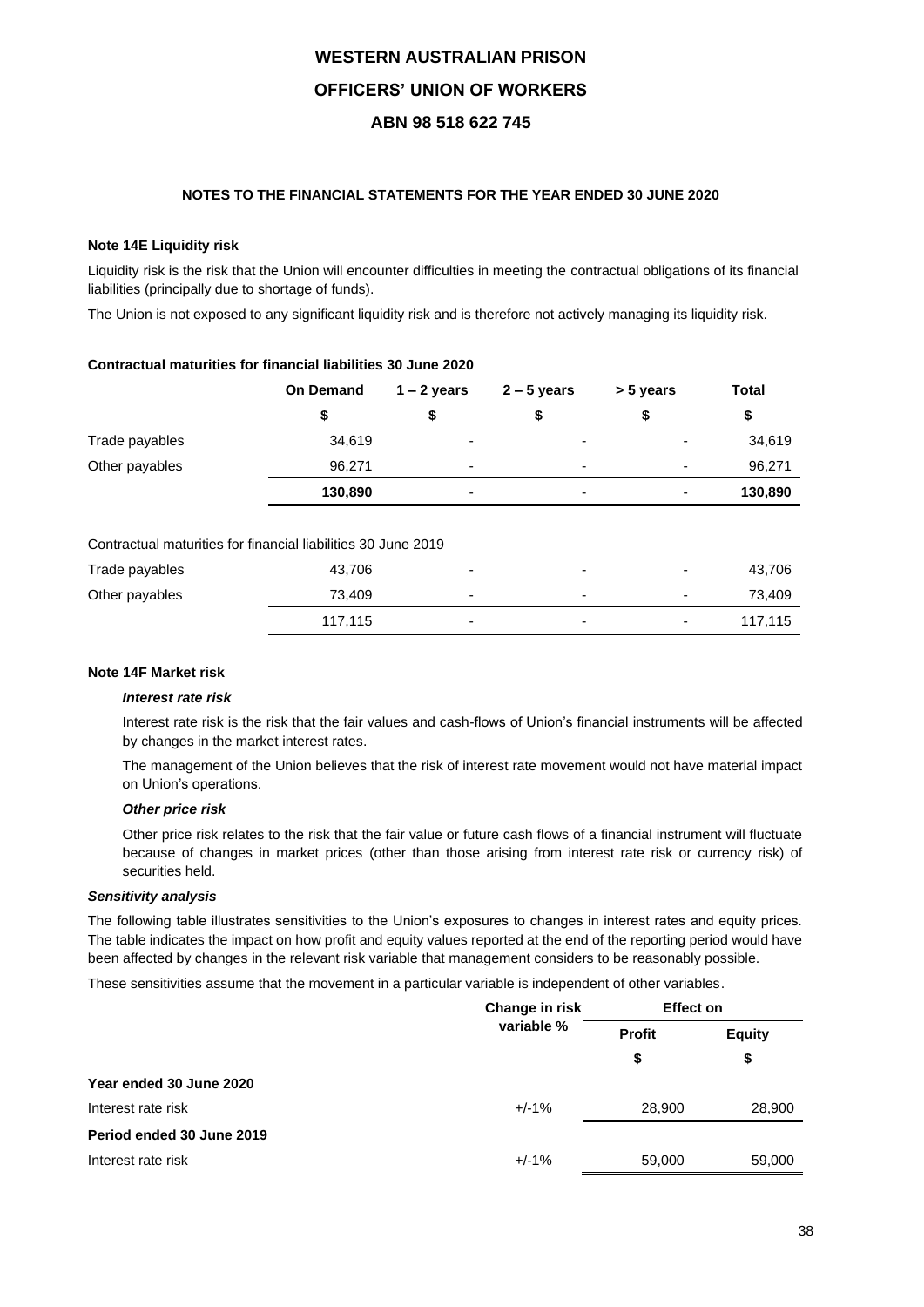## **NOTES TO THE FINANCIAL STATEMENTS FOR THE YEAR ENDED 30 JUNE 2020**

## **Note 15 Fair value measurements**

### **Note 15A Financial assets and liabilities**

Management of the Union assessed that cash and cash equivalents, trade receivables, trade payables, accruals and other current liabilities approximate their carrying amounts largely due to the short term maturities of these instruments.

The fair value of financial assets and liabilities is included at the amount which the instrument could be exchanged in a current transaction between willing parties. The following methods and assumptions were used to estimate the fair values:

- Fair values of the Union's interest-bearing borrowings and loans are determined by using a discounted cash flow method. The discount rate used reflects the issuer's borrowing rate as at the end of the reporting period. The own performance risk as at 30 June 2020 was assessed to be insignificant
- Fair value of available-for-sale financial assets is derived from quoted market prices in active markets.
- Long-term fixed-rate and variable-rate receivables/borrowings are evaluated by the Union based on parameters such as interest rates and individual credit worthiness of the customer. Based on this evaluation, allowances are taken into account for the expected losses of these receivables. As at 30 June 2020 the carrying amounts of such receivables, net of allowances, were not materially different from their calculated fair values.

The following table contains the carrying amounts and related fair values for the Union's financial assets and liabilities:

|                                    | Carrying  | Fair      | Carrying  | Fair      |
|------------------------------------|-----------|-----------|-----------|-----------|
|                                    | amount    | value     | amount    | value     |
|                                    | 2020      | 2020      | 2019      | 2019      |
|                                    | \$        | \$        | \$        | \$        |
| <b>Financial Assets</b>            |           |           |           |           |
| Cash and cash equivalents          | 2,728,379 | 2,728,379 | 2,335,198 | 2,335,198 |
| Tarde and other receivables        | 47,023    | 47,023    | 47,018    | 47,018    |
| <b>Total financial assets</b>      | 2,775,402 | 2.775.402 | 2.382.216 | 2.382.216 |
| <b>Financial Liabilities</b>       |           |           |           |           |
| Trade payables                     | 34,619    | 34,619    | 43,706    | 43,706    |
| Other payables                     | 96,271    | 96.271    | 73,409    | 73,409    |
| <b>Total financial liabilities</b> | 130,890   | 130,890   | 117,115   | 117.115   |